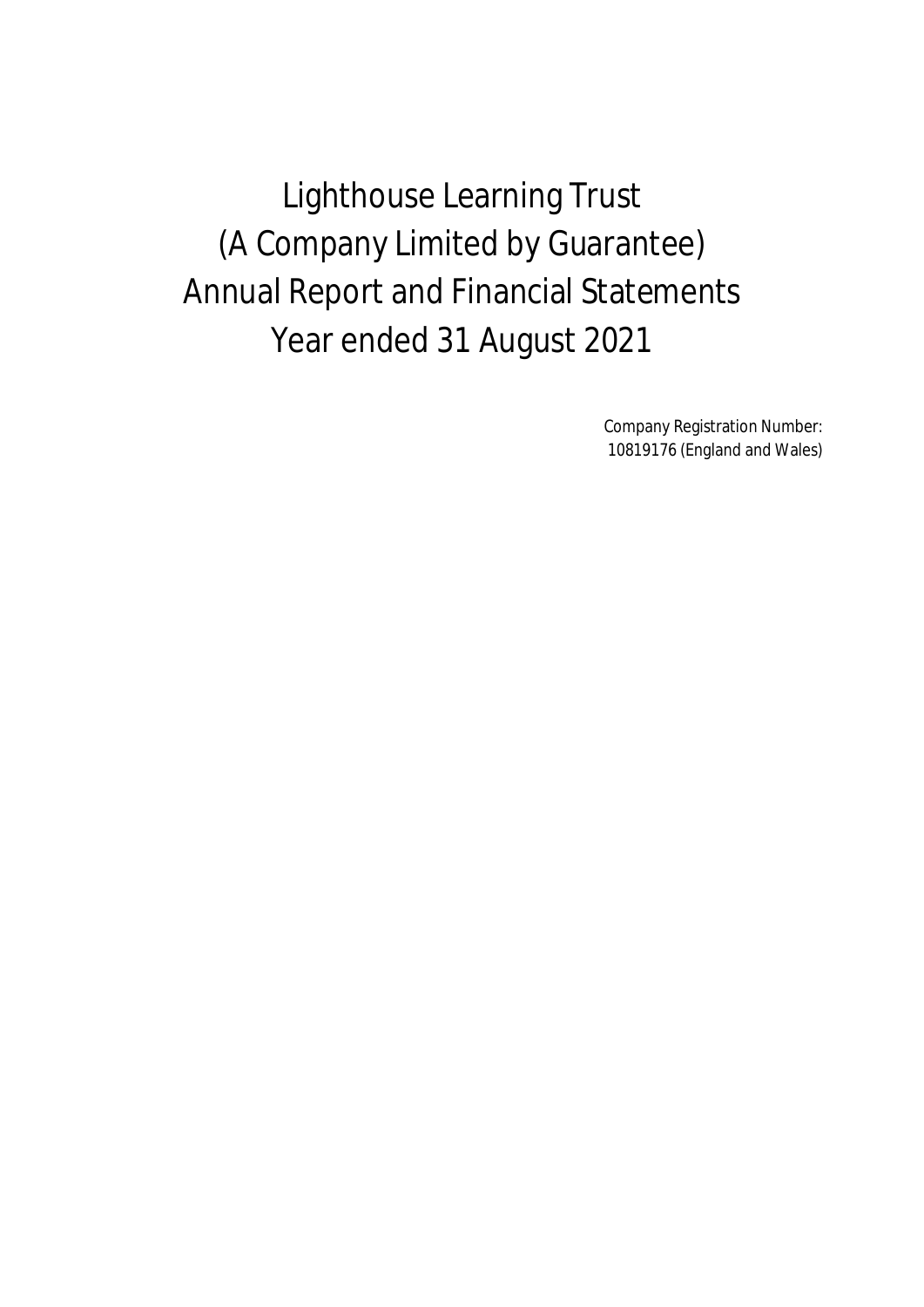# Lighthouse Learning Trust Contents

|                                                                              | Page |
|------------------------------------------------------------------------------|------|
| Reference and Administrative Details                                         | 1    |
| Trustees' Report                                                             | 3    |
| Governance Statement                                                         | 25   |
| Statement on Regularity, Propriety and Compliance                            | 35   |
| Statement of Trustees' Responsibilities                                      | 36   |
| Independent Auditor's Report on the Financial Statements                     | 37   |
| Independent Reporting Accountant's Report on Regularity                      | 41   |
| Statement of Financial Activities incorporating Income & Expenditure Account | 44   |
| <b>Balance Sheet</b>                                                         | 45   |
| <b>Statement of Cash Flows</b>                                               | 46   |
| Notes to the Financial Statements                                            | 47   |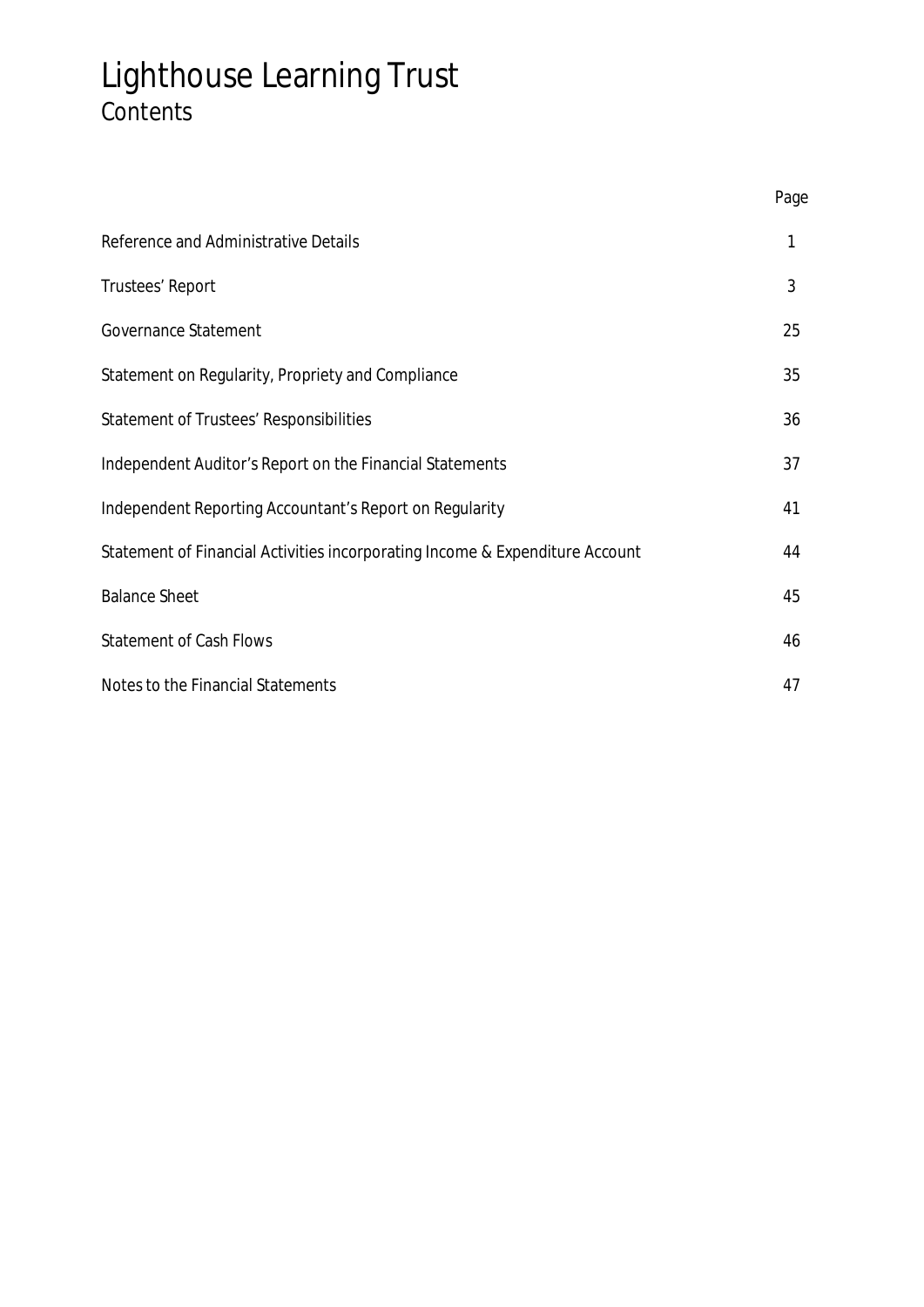# Lighthouse Learning Trust Reference and Administrative Details

| Members:                         |                                                            |
|----------------------------------|------------------------------------------------------------|
| A Banks                          | (appointed 9 June)                                         |
| Ven. G Collins                   | (resigned 1 January 2021)                                  |
| L Docherty                       |                                                            |
| D Lloyd                          |                                                            |
| C Manning                        | (appointed 9 June 2021)                                    |
| R Woolley                        |                                                            |
| Trustees:                        |                                                            |
| D Canham                         |                                                            |
| T Cardy                          |                                                            |
| M Cooper                         | (resigned 9 June 2021)                                     |
| L Docherty                       |                                                            |
| H Dovey                          | (resigned 6 July 2021)                                     |
| E Flaherty                       |                                                            |
| I Golding                        | (resigned 21 October 2020)                                 |
| R Hall                           |                                                            |
| Z Huggins                        |                                                            |
| M Kelly                          | (resigned 18 November 2020)                                |
| O Sheehan Pundyke                | (appointed 15 December 2020)                               |
| A Thompson                       |                                                            |
| N Weston                         | (appointed 9 June 2021)                                    |
| <b>Company Secretary</b>         |                                                            |
| A McVittie                       |                                                            |
| Key Management Personnel         |                                                            |
| M Atkinson                       | Chief Executive Officer (until 6 June 2021)                |
| A Berry                          | Chief Executive Officer (from 7 June 2021)                 |
| A Born                           | Chief Financial Officer and Deputy Chief Executive Officer |
| A Grant                          | Principal, St Vincent College                              |
| P Swindale                       | Principal, Richard Taunton College (from 1 September 2020) |
| <b>Company Name</b>              |                                                            |
| <b>Lighthouse Learning Trust</b> |                                                            |
| Principal and Registered Office  |                                                            |
| c/o St Vincent College           |                                                            |
| Mill Lane                        |                                                            |
| Gosport                          |                                                            |
| Hampshire                        |                                                            |
| PO12 4QA                         |                                                            |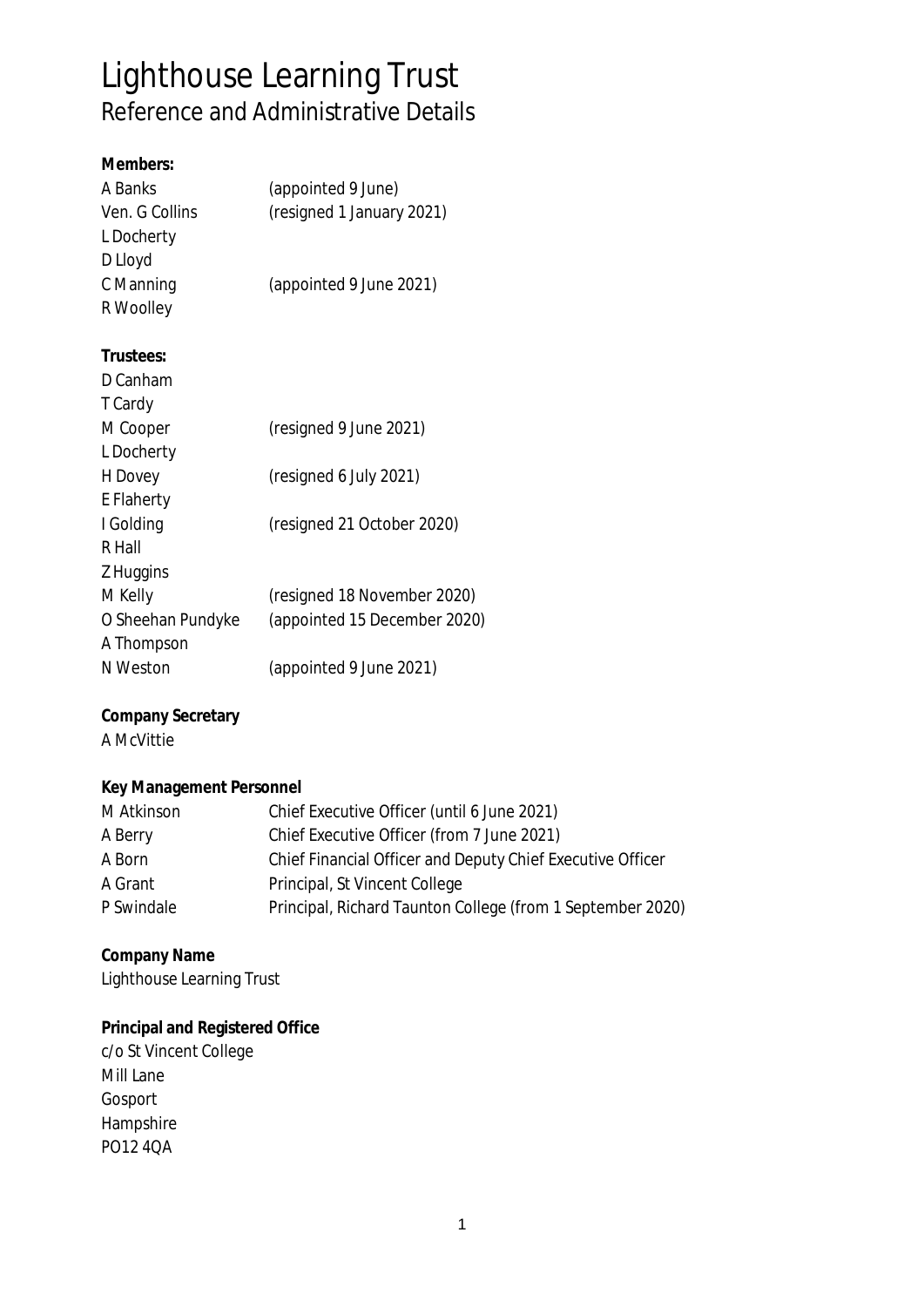### Lighthouse Learning Trust Reference and Administrative Details

**Company Registration Number** 10819176 (England and Wales)

**Independent Auditor** Hopper Williams & Bell Limited Statutory Auditor Highland House Mayflower Close Chandlers Ford Eastleigh Hampshire SO53 4AR

**Bankers** Lloyds Bank Plc 25 Gresham St London EC2V 7HN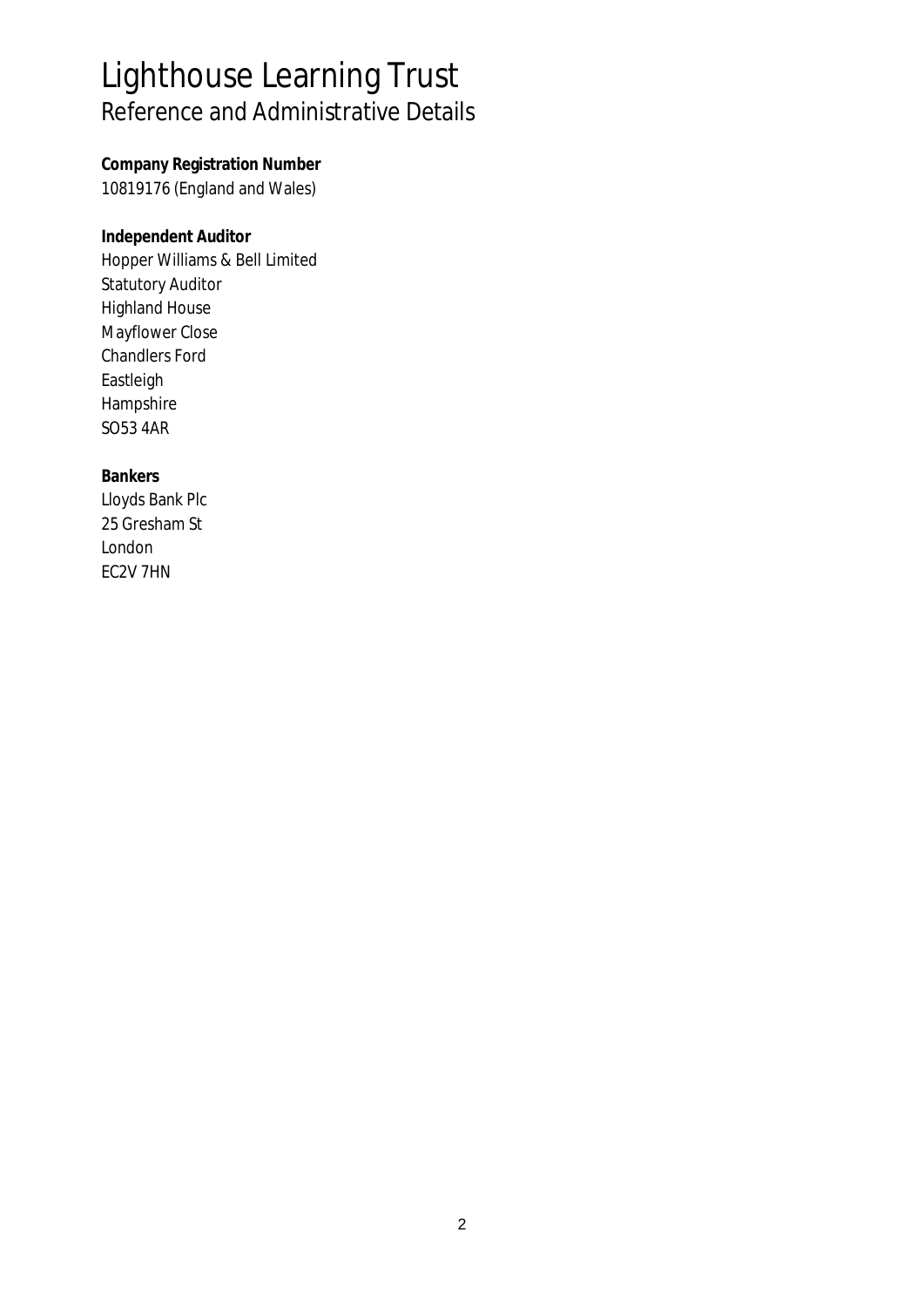The Trustees present their annual report together with the financial statements and auditor's report of the charitable company for the year ended 31 August 2021. The annual report serves the purposes of both a trustees' report, and a directors' report under company law.

The Lighthouse Learning Trust is a Multi Academy Trust which operates two academies, St Vincent College and Richard Taunton College. Both academies were previously established under the Further and Higher Education Act 1992.

St Vincent College and Richard Taunton College Corporations dissolved on 31 October 2017 and their respective activities, assets, liabilities and staff transferred to the Lighthouse Learning Trust.

The company was incorporated on 14 June 2017 but was dormant until 1 November 2017.

#### **Structure, Governance and Management**

#### **Constitution**

The Academy Trust is a company limited by guarantee and an exempt charity. The charitable company's memorandum and articles of association are the primary governing documents of the Academy Trust. The Trustees of Lighthouse Learning Trust are also the directors of the charitable company for the purposes of company law. The charitable company operates as the Lighthouse Learning Trust.

Details of the Trustees who served during the year and to the date these accounts are approved are included in the Reference and Administrative Details on page 1.

### **Members' Liability**

Each member of the charitable company undertakes to contribute to the assets of the charitable company in the event of it being wound up while they are a member, or within one year after they cease to be a member, such amount as may be required, not exceeding £10, for the debts and liabilities contracted before they ceased to be a member.

### **Trustees' Indemnities**

Trustees benefit from indemnity insurance purchased at the Trust's expense to cover the liability of the Trustees which by virtue of any rule of law would otherwise attach to them in respect of any wrongful act of which they may be guilty in relation to the Academy Trust. The insurance does not extend to any claim arising from any act or omission which the Trustees knew to be a breach of trust or breach of duty, or to the costs of any unsuccessful defence to a criminal prosecution brought against the Trustees in their capacity as Directors of the Academy Trust.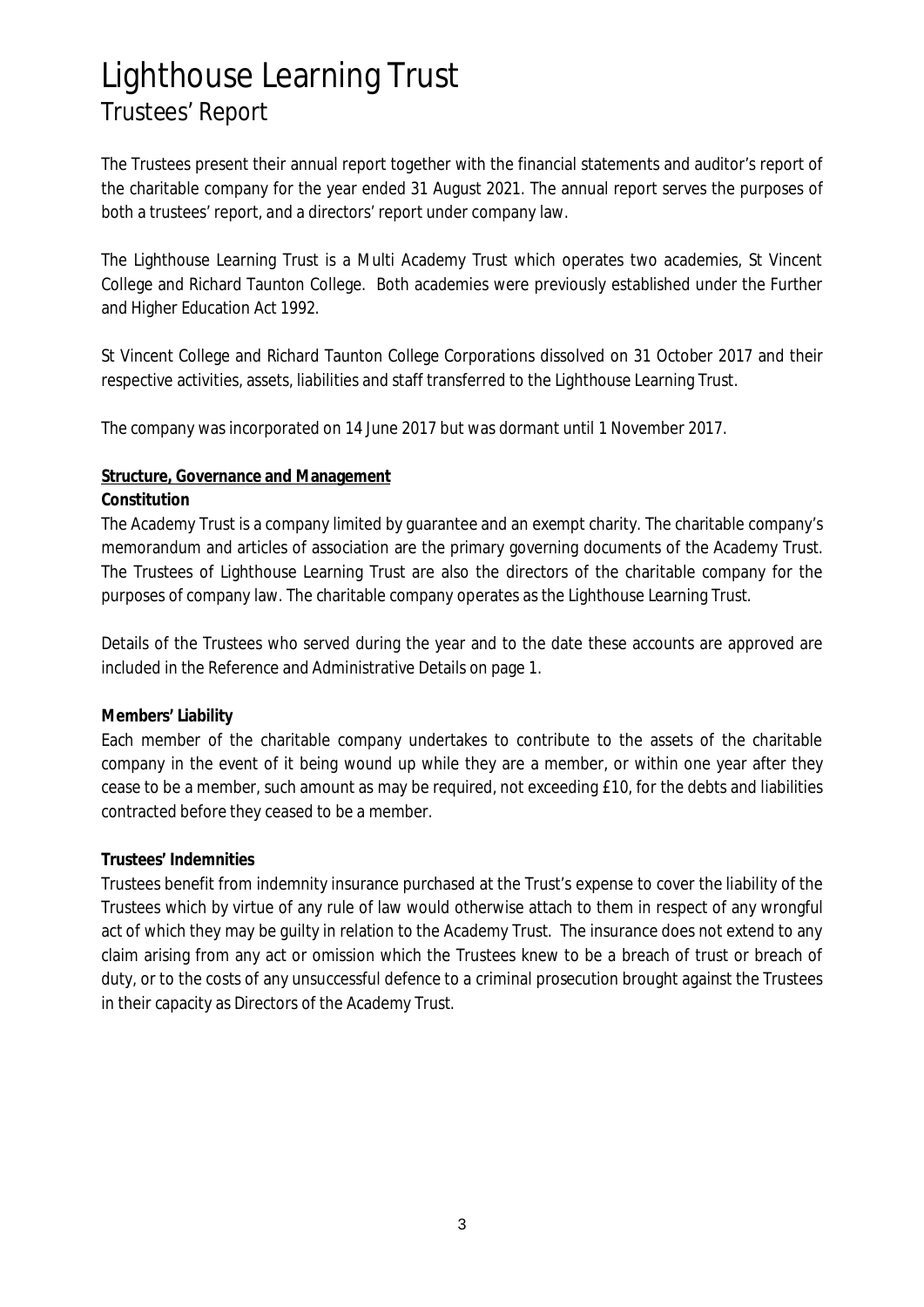### **Method of Recruitment and Appointment or Election of Trustees**

Trustees are appointed in accordance with the Trust's Articles of Association. The Members may appoint up to 12 Trustees (Article 50). Parent Trustees or Parent Local Governors may be elected or appointed (Article 54). Trustees may Co-opt additional Trustees, including staff Trustees subject to limitations (Article 58). The disqualification of Trustees is dealt with by Articles 68-80. The Governance and Audit Committee oversees the Trust's Search process and this is explained in more detail In the Corporate Governance statement. The Trust seeks to attract Trustees with a range of diverse skills and backgrounds in order to provide the Trust Board with the best possible advice and support.

### **Policies and Procedures Adopted for the Induction and Training of Trustees**

All Trustees receive support from their Board colleagues and from the Clerk/Company Secretary. Additionally, the Trust Chair operates an on-going programme of one to one review sessions with individual Trustees in order to identify any areas of support that they may require in order to fulfil their roles. Trustees also receive regular internal training with regard to their duties and responsibilities. The Trust has adopted a model induction policy for Trustees as drafted by ICSA. This was reviewed by the Trust's Governance & Audit Committee. The Clerk/Company Secretary participates in professional governance networks and is able to share best practice with Trustees where this is identified. A Trustees' Skills & Experience audit was completed during the year and this is repeated annually. An annual governance self-assessment was also completed. Both of these exercises inform the on-going development and training of Trustees.

### **Organisational Structure**

The Senior Management Team consists of:

- Chief Executive Officer of The Lighthouse Learning Trust
- Principal of St Vincent College
- Principal of Richard Taunton College
- Chief Financial Officer and Deputy Chief Executive Officer
- Vice Principals of teaching and learning (two)
- MIS Director  $\bullet$
- HR Director
- Estates, Facilities, and Safety Director  $\bullet$

The Chief Executive Officer of the Lighthouse Learning Trust is the Accounting Officer.

The committee structure of the Board of Trustees consists of:

- Governance and Audit Committee  $\bullet$
- Finance and Resources Committee  $\bullet$
- Remuneration Committee
- Local Governing Bodies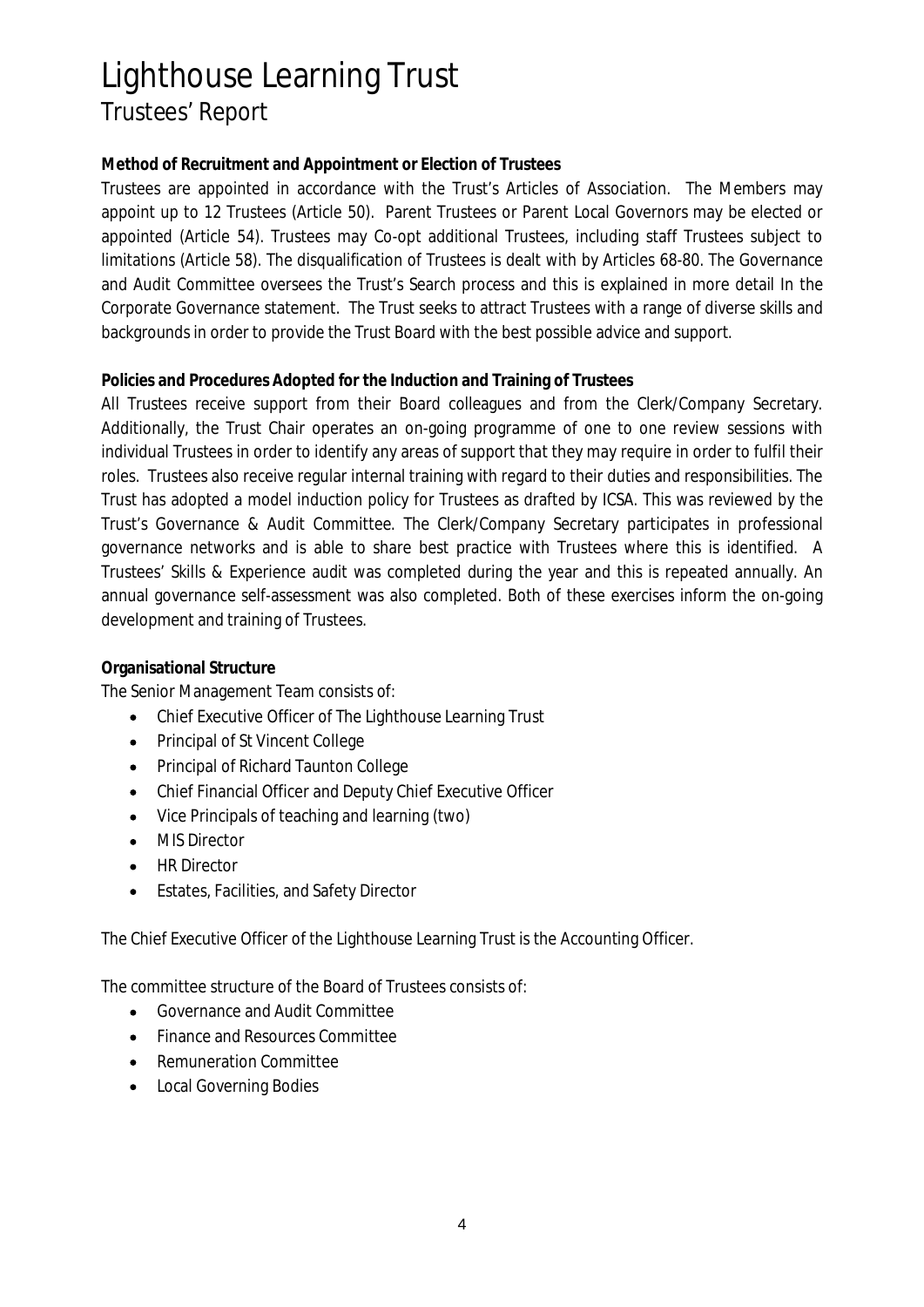#### **Organisational Structure (continue)**

In accordance with the Trust's Scheme of Delegation, all Committees are chaired by Trustees. Local Governors are encouraged to join Board Committees where they have specific skills and experience to contribute. However, with the exception of Local Governing Bodies, Trustees always form the majority of Board sub-Committee memberships.

#### **Arrangements for setting pay and remuneration of key management personnel**

In its role as the legal employer, the Board of Trustees is responsible for agreeing the Pay Policy on an annual basis. The Remuneration Committee is responsible for reviewing and making recommendations to the Board with regard to remuneration of the Trust's leadership. Further details regarding the remit of this Committee can be found in the Corporate Governance statement. All pay decisions are made finally by the Board of Trustees.

#### **Trade union facility time**

#### *Relevant union officials*

| Number of employees who were relevant union<br>officials during the relevant period | Full-time equivalent employee number |
|-------------------------------------------------------------------------------------|--------------------------------------|
|                                                                                     | റാറ<br>ے ں .ے                        |

#### *Percentage of time spent on facility time*

| Percentage of time | Number of employees      |
|--------------------|--------------------------|
| 0%                 | $\overline{\phantom{0}}$ |
| 1%-50%             | w                        |
| 51%-99%            | -                        |
| 100%               |                          |

#### *Percentage of pay bill spent on facility time*

| Provide the total cost of facility time            | £4.719 |
|----------------------------------------------------|--------|
| Provide the total pay bill                         | f9.9m  |
| Percentage of the total pay bill spent on facility | 0.05%  |
| time                                               |        |

#### *Paid trade union activities*

| Time spent on paid trade union activities as a | 9% |
|------------------------------------------------|----|
| percentage of total paid facility time hours   |    |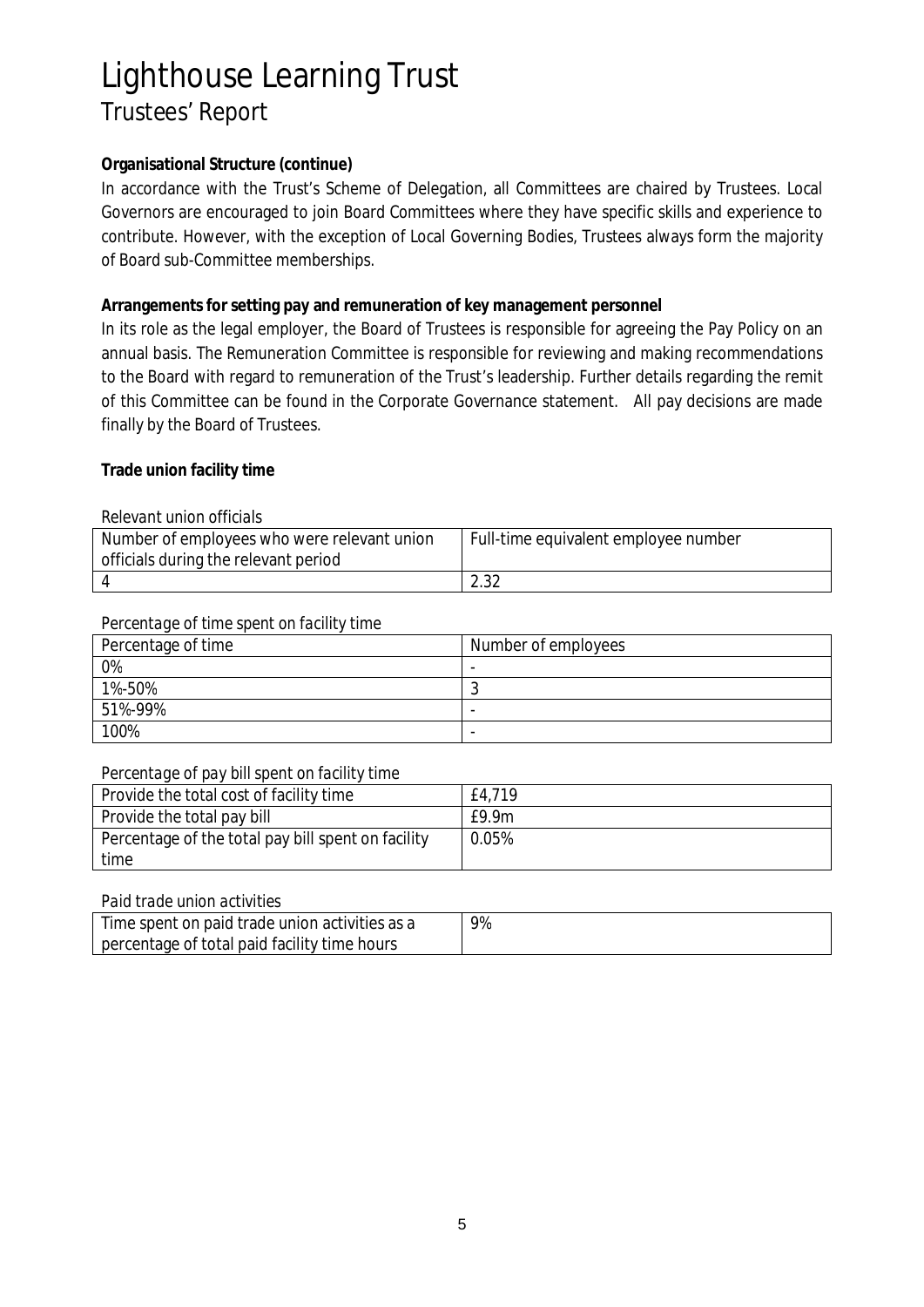### **Related Parties and other Connected Charities and Organisations**

The Trust works in partnership with local secondary schools in and around Southampton, Gosport, and Fareham, directly and also through the Southampton Education Forum which brings together Southampton schools, colleges and the local authority with the aim of supporting quality improvement.

We also have good links with our local universities in Southampton, Portsmouth, Winchester, and beyond. It works with the Wessex Group, a group of Hampshire colleges to collaborate over curriculum development, staff training and development.

In line with other multi academy trusts, academies, colleges and universities, The Lighthouse Learning Trust has many stakeholders. These include:

- $\bullet$ Students
- Parents
- Education sector Funding Bodies
- The Regional Schools Commissioner
- Staff
- Local employers (with specific links)  $\bullet$
- Hampshire County Council, Southampton City Council and Gosport Borough Council
- Local Enterprise Partnerships  $\bullet$
- The local community
- Other FE institutions
- Trade unions and
- Professional bodies.  $\bullet$

The Trust recognises the importance of these relationships and engages in regular communication with them through written correspondence and by meetings.

**Engagement with employees (including disabled persons)**

The Trust is committed to ensuring equality of opportunity for all who learn and work here. We respect and value positively differences in race, gender and gender identity, parental and marital status, sexual orientation, disability, religion or belief and age. We strive vigorously to remove conditions which place people at a disadvantage and we will actively combat discrimination. Our policy is resourced, implemented and monitored on a planned basis. The Equality, Diversity and Inclusion Policies are published on our college websites. The Trust publishes an Annual Equality Statement and each college proposes a set of equality objectives together with an action plan that the local Governing Bodies.

The Trust considers all employment applications from disabled persons, bearing in mind the aptitudes of the individuals concerned, and guarantees an interview to any disabled applicant who meets the essential criteria for the post. Where an existing employee becomes disabled, every effort is made to ensure that employment with the Trust continues. The Trust's policy is to provide training, career development and opportunities for promotion which, as far as possible, provide identical opportunities to those of non-disabled employees.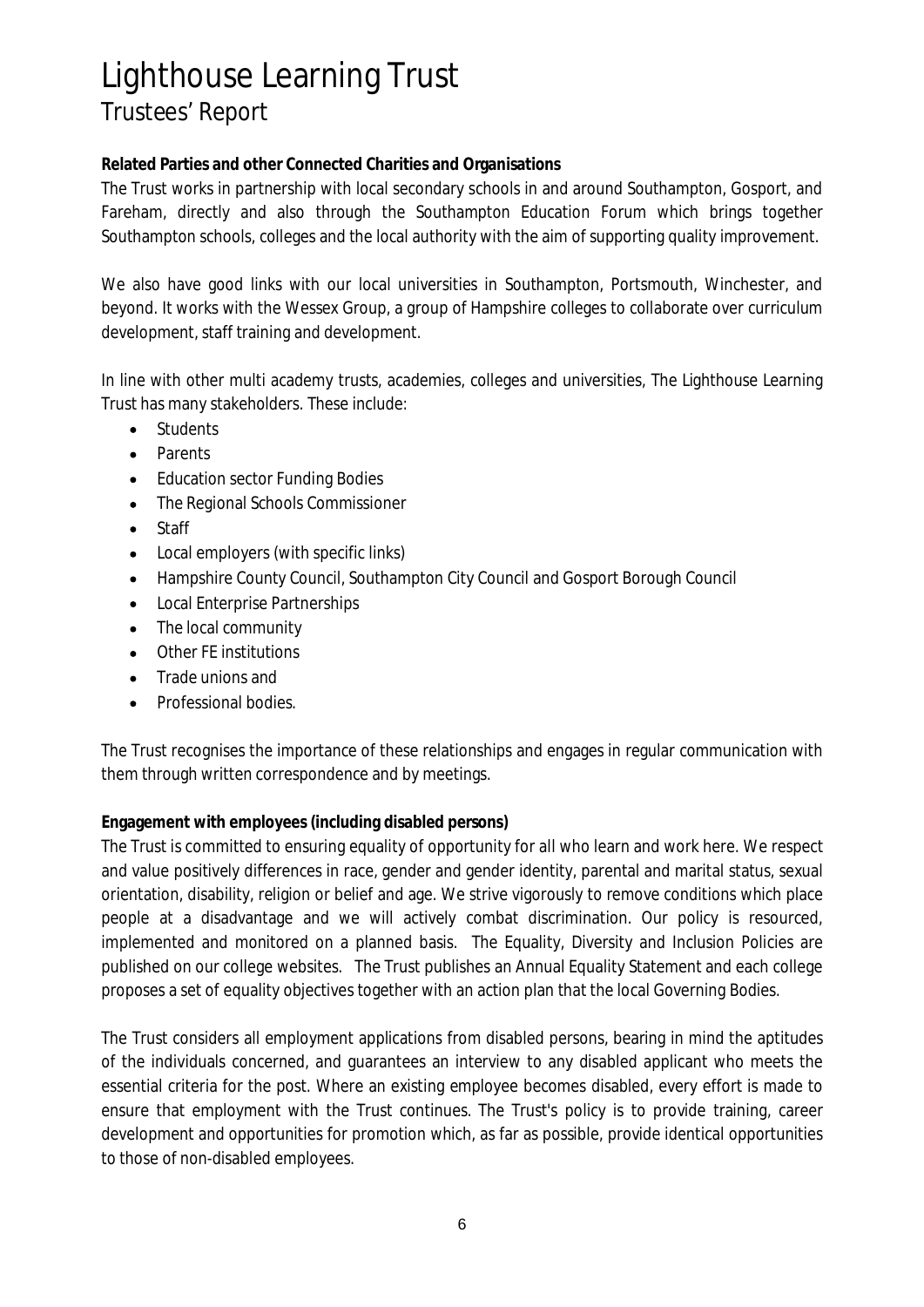**Engagement with employees (including disabled persons) (continued)** The Trust carries out regular Equality & Diversity training for all staff.

### *Disability statement*

The Trust seeks to achieve the objectives set down in the Equality Act 2010:

- a) Lifts and ramps have been installed so that most college facilities are accessible to people with a disability. During the year further investment was made at St Vincent College, funded by Hampshire County Council, in providing improved hygiene and physio facilities for our students with Education Health Care Plans (EHCPs).
- b) There is a list of specialist equipment, such as radio aids, hearing loops, laptop computers with specialist software, adaptive aids for computer usage which the Trust can make available for use by students and staff.
- c) The Trust has made a significant investment in the appointment of specialist staff to support students with learning difficulties and / or disabilities who can provide a variety of support for learning.
- d) There is a continuing programme of staff development to ensure the provision of a high level of appropriate support for students who have learning difficulties and / or disabilities.
- e) Specialist programmes are described in Trust prospectuses, and achievements and destinations are recorded and published.
- f) Counselling and welfare services are described in each college's student guides.

**Engagement with suppliers, customers and others in a business relationship with the trust**

The trust seeks to engage fairly and efficiently with suppliers, customers and others in a business relationship with the trust through sound business and financial practices. For suppliers these practices include including clear and transparent communications, the use of procurement frameworks, issuing of purchase orders, prompt payment and other good procurement practices. For customers, we use tariffs for goods and services, professional valuations for property related transactions, we issue invoices and are developing the use of online payment systems. During Covid 19 lockdown we communicated openly and fairly with customers and suppliers to find fair and solutions to the many issues that arose and endeavoured to ensure supplier payments were not interrupted.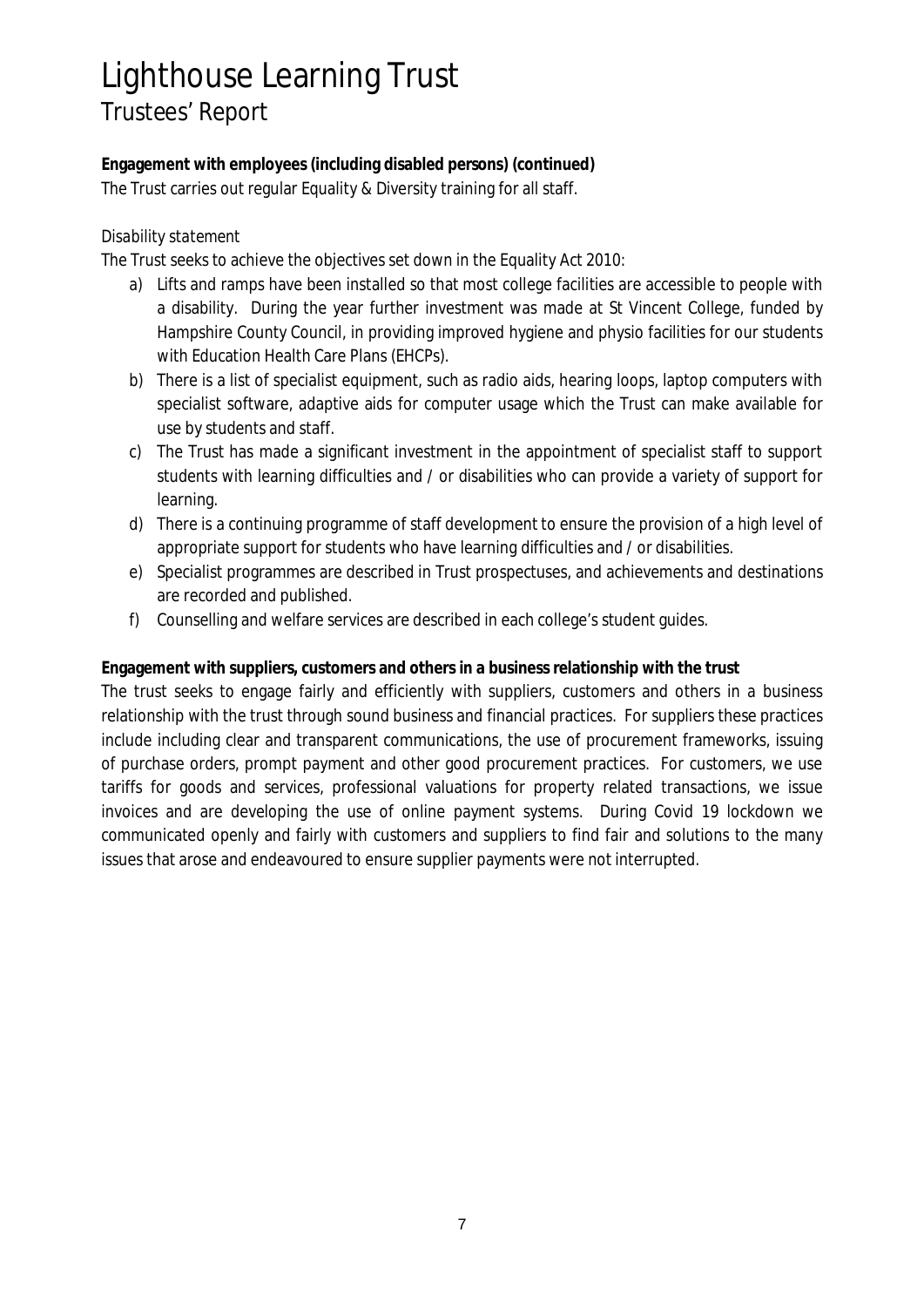### **Objectives and Activities**

### **Objects and Aims**

The Trust exists to deliver high quality education and training which creates ambition for all and promotes social mobility in its members' communities. The Trust will play a full part in the 'selfimproving' school and college sector through partnership with other appropriate institutions and/or through judicious expansion.

### *Founding Principles*

All decisions made by the Board of Trustees are informed by the Trust's Founding Principles. These are:

- Teaching and Learning the pursuit of high-quality teaching is the first priority of the Trust. By  $\bullet$ ensuring high standards and achievement, and good progression, it will improve the lives and life chances of our students.
- Value for money the Trust must bring benefit to students. Management structures should be efficient and effective, ensuring that resources for teaching and learning are maximised.
- Inclusivity member organisations are committed to the full range of students in their  $\bullet$ communities. They adopt a 'growth mind-set' attitude and seek improved outcomes through the quality of provision and curriculum and not through selection or exclusion.
- Safety The Trust will provide students and staff with a safe environment based on respect for  $\bullet$ all and free from prejudice and intimidation.
- Accountability we are accountable to our communities who fund our activity and, rightly, expect excellence and professionalism in all that we do.
- Integrity member institutions and their staff are on a journey of self-improvement. This  $\bullet$ requires honesty, a self-critical culture, evidence-based analysis and a rejection of arrogance. Celebration – helping people progress through education is a privilege. We celebrate our successes, our students' successes and those of our partner institutions.

### **Public Benefit**

The Lighthouse Learning Trust is an exempt charity under part 3 of the Charities Act 2011 and is regulated by the Secretary of State for Education. The Directors, who are Trustees of the charitable company, are disclosed on page 1. The Board of Trustees has due regard for the Charity Commission's guidance on public benefit and particularly upon its supplementary guidance on the advancement of education. The guidance sets out the requirement that all organisations wishing to be recognised as charities must demonstrate, explicitly, that their aims are for the public benefit.

In delivering its mission, the Academy Trust provides the following identifiable public benefits through the advancement of education:

- High-quality teaching  $\bullet$
- Widening participation and tackling social exclusion
- Excellent progression record for students including employment and further and higher education and training
- Strong student support systems
- Links with employers, industry and commerce.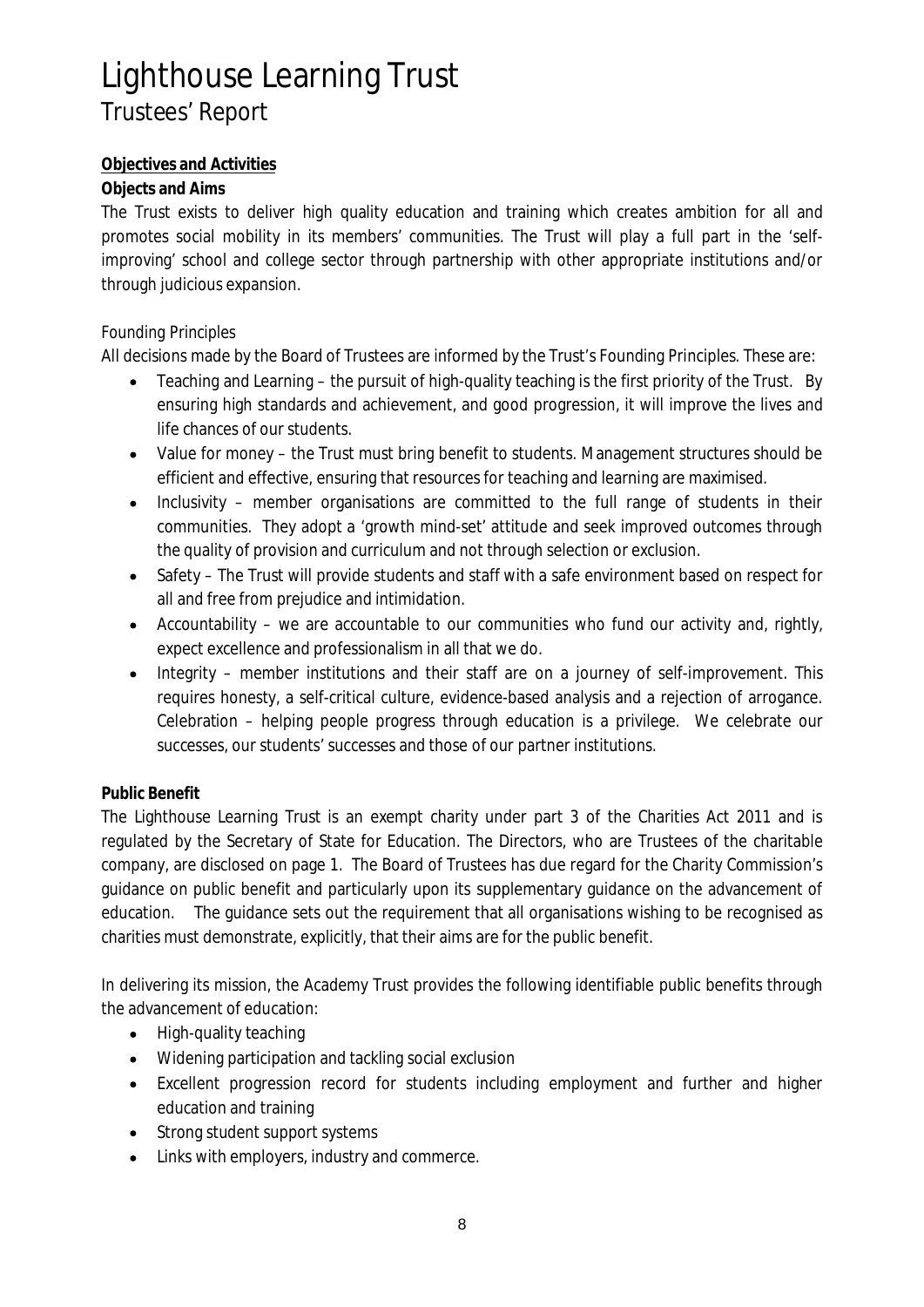### **Strategic Report**

### **Strategic Plan**

The Trusts' Strategic Plan is drive by the needs of the local education requirements, Government policy and opportunities for growth to secure a viable and sustainable future for the Trust and the education and training it provides. The plan is updated annually.

The key strategic themes are:

- Ensuring our students have outstanding teaching and support regardless of level of study,  $\bullet$ subject or individual need
- Ensuring our curriculum meets the needs of our students, our community and supports economic growth
- Achieve value for money through sharing of management and resources
- Achieve sustainability and growth of the multi academy trust
- Utilise our college estates and resources to achieve the best environment for our students  $\bullet$

### **Achievements and Performance**

### *Student achievement*

Students continue to achieve well at the Trust both academically and personally. Overall achievement rates are stable with improvements in some areas. The 'Value Added' by the college is good with students progressing well, including students from a range of disadvantaged backgrounds, with a proportion progressing to university. Compared to national averages the proportion of students who improve their GCSE English and Mathematics grades is high. The Trust is committed to offering a broad curriculum as well as extra curriculum opportunities to develop their character strengths, including resilience. This has been vital but also challenging during this last year.

Teacher Assessed Grades have been expertly delivered with a rigorous process lead by senior curriculum leaders in both colleges. The Trust received full approval from the awarding organisations with no amendments. A small number of appeals were received and we support from each college the appeal was upheld and resulted in a positive outcome for the students involved.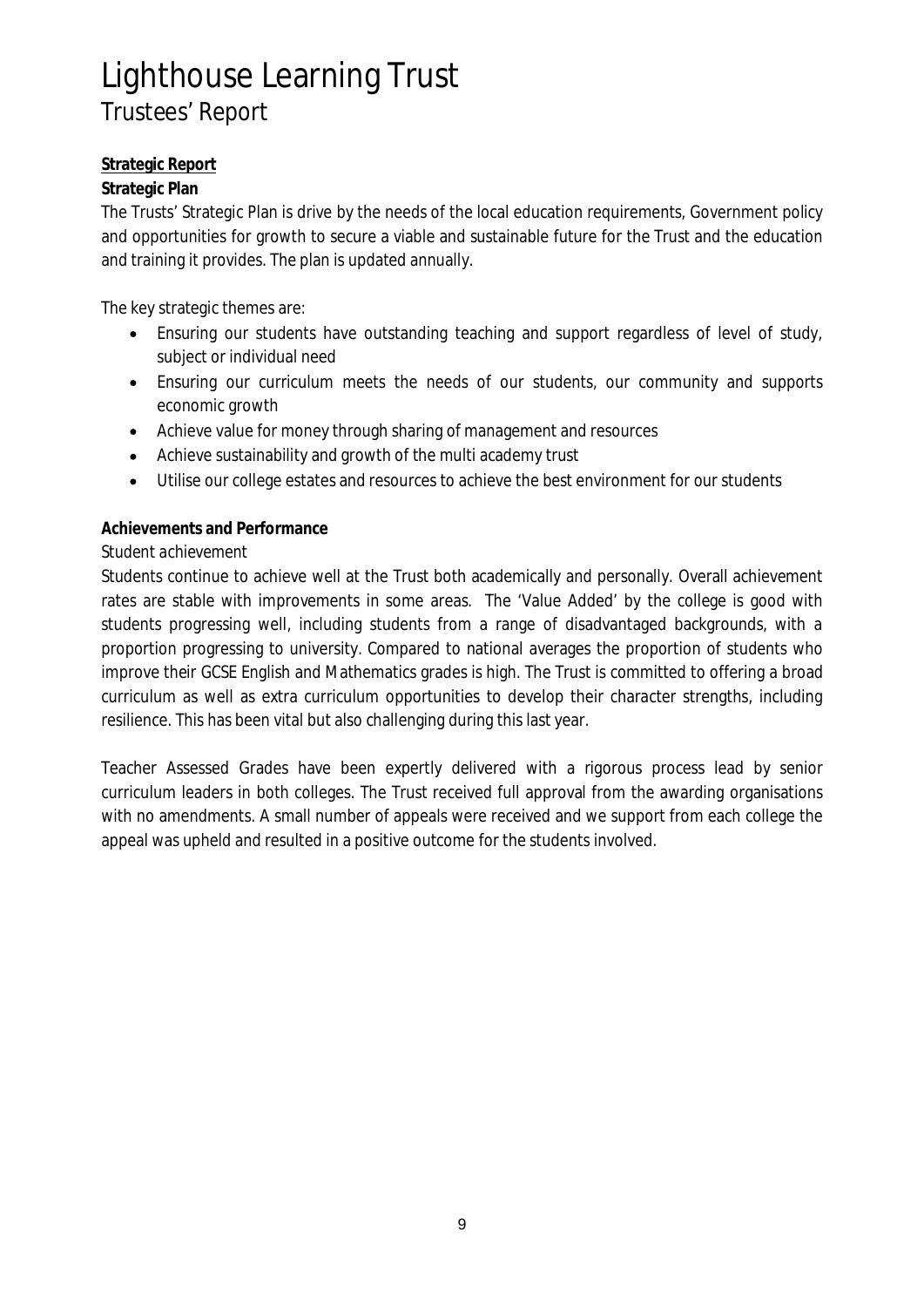**Achievements and Performance (continued)**

*Headline results*

Overall A-Levels has a three year trend of improving and a significant improvement in Value Added at both colleges.

Overall improvement in grades has been seen with the exception of High grades for Level 3 vocational course at St Vincent, however, the current grade is still above the national benchmark.

| <b>Richard Taunton</b>                     |                    |                            |                |                |                |
|--------------------------------------------|--------------------|----------------------------|----------------|----------------|----------------|
| Level / Cohort                             |                    | <b>Measure</b>             | 18/19          | 19/20          | 20/21          |
|                                            |                    | Pass Rate %                | 94.5%          | 98.1%          | 98.6%          |
| A-level                                    |                    | <b>High Grades %</b>       | 29.2%          | 44.5%          | 54.1%          |
|                                            |                    | <b>Value Added</b>         | 6              | $\overline{4}$ | $\overline{2}$ |
| Level 1                                    |                    | Pass Rate %                | 77.1%          | 92.3%          | 78.4%          |
| Level <sub>2</sub>                         |                    | Pass Rate %                | 96.2%          | 85.8%          | 73.7%          |
| <b>GCSE English</b>                        |                    | 9-4 High Grades (Pass)     | 22.8%          | 55.8%          | 61.4%          |
| <b>GCSE Maths</b>                          |                    | 9-4 High Grades (Pass)     | 27.4%          | 62.9%          | 64.6%          |
| Level 3                                    |                    | Pass Rate %                | 93.7%          | 98.0%          | 95.5%          |
| Level 3 Voc                                |                    | Pass Rate %                | 94.0%          | 97.9%          | 94.1%          |
|                                            |                    | <b>High Grades %</b>       | 56.4%          | 52.2%          | 65.9%          |
| <b>Excluding ME</b><br><b>Excluding ME</b> | Level 1<br>Level 2 | Pass Rate %<br>Pass Rate % | 68.8%<br>88.6% | 87.5%<br>87.2% | 72.7%<br>84.8% |
|                                            |                    | St. Vincent                |                |                |                |
| Level / Cohort                             |                    | <b>Measure</b>             | 18/19          | 19/20          | 20/21          |
|                                            |                    | Pass Rate %                | 89.2%          | 100.0%         | 97.8%          |
| A-level                                    |                    | <b>High Grades %</b>       | 22.0%          | 47.2%          | 45.5%          |
|                                            |                    | <b>Value Added</b>         | $\overline{7}$ | $\overline{2}$ | $\overline{2}$ |
| Level 1                                    |                    | Pass Rate %                | 90.7%          | 91.8%          | 86.7%          |
| Level <sub>2</sub>                         |                    | Pass Rate %                | 87.8%          | 92.7%          | 93.1%          |
| <b>GCSE English</b>                        |                    | 9-4 High Grades (Pass)     | 62.9%          | 67.6%          | 72.0%          |
| <b>GCSE Maths</b>                          |                    | 9-4 High Grades (Pass)     | 36.5%          | 42.9%          | 58.8%          |
| Level 3                                    |                    | Pass Rate %                | 95.4%          | 99.5%          | 99.6%          |
| Level 3 Voc                                |                    | Pass Rate %                | 97.9%          | 99.3%          | 99.8%          |
|                                            |                    | <b>High Grades %</b>       | 90%            | 88%            | 75.5%          |
|                                            |                    |                            |                |                |                |
| <b>Excluding ME</b>                        | Level 1            | Pass Rate %                | 98.1%          | 99.1%          | 99.2%          |
| <b>Excluding ME</b>                        | Level <sub>2</sub> | Pass Rate %                | 87.9%          | 91.8%          | 97.2%          |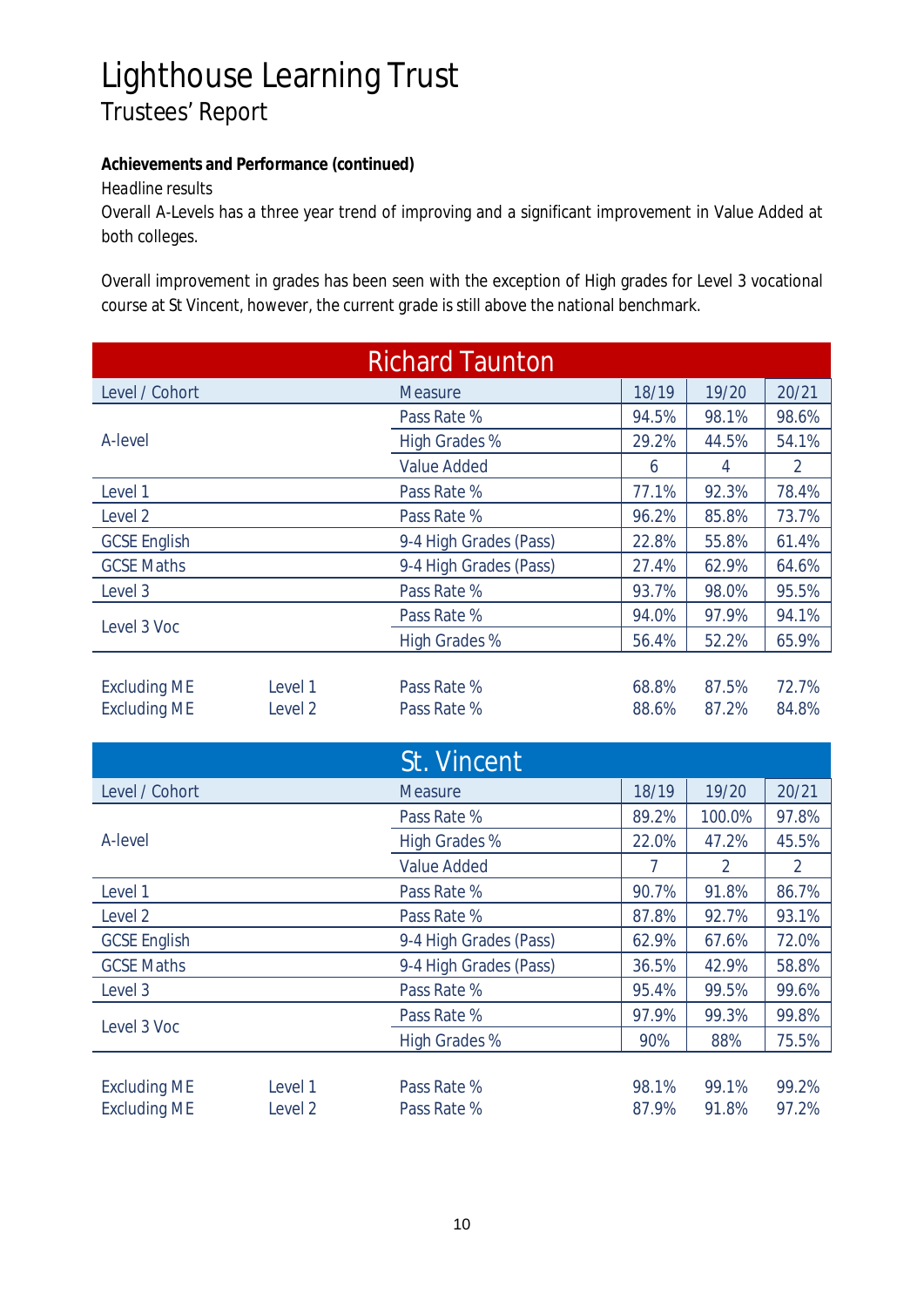**Achievements and Performance (continued)**

### *Inspection*

St Vincent College was inspected in December 2018 and graded as 'Good' for all its provision. Vocational teaching and learning was described as Outstanding. The college was not inspected in 2019/2020.

Richard Taunton College was inspected in January 2019 and graded as 'Require Improvement' overall. Ofsted carried out a monitoring visit in February 2020 and judged the college to be making 'reasonable progress' in all areas. During the last academic year inspections have been suspended and further monitoring visits have been delayed.

*Curriculum developments*

The Trust has a curriculum offer predominately build on historical pathways and teacher expertise.

The trust has evaluated the curriculum offer, which is currently broad with some areas not having a clearly defined progression route. Both colleges have embraced curriculum review to ensure that the education and training needs of our students, community and local and regional industries are met.

Both colleges offer A levels (Richard Taunton Sixth Form on a larger scale than St Vincent College) and general vocational courses (usually the new reformed BTEC National Qualifications). Students can also take level 2 vocational programmes alongside retake English and Maths GCSEs as a preparatory year before progressing to Advanced level study.

St Vincent College also offers a Foundation (level 1) programme and provides a range of courses for learners with Educational and Health Care (EHC) Plans within its School of Personalised learning. This area of provision has grown to meet the demand locally and across the region. Richard Taunton has seen a small increase in students with EHC Plans and is working with agencies across Southampton to build further provision for the future. The shared expertise across the trust will be invaluable to ensuring a high quality SEND provision.

Both colleges have been approved to deliver T-Levels from September 2023.

The Trust maintains formal procedures for quality assurance and self-assessment. These are reviewed annually, culminating in the production of a Self-Assessment Report which is validated by Local Governors each November.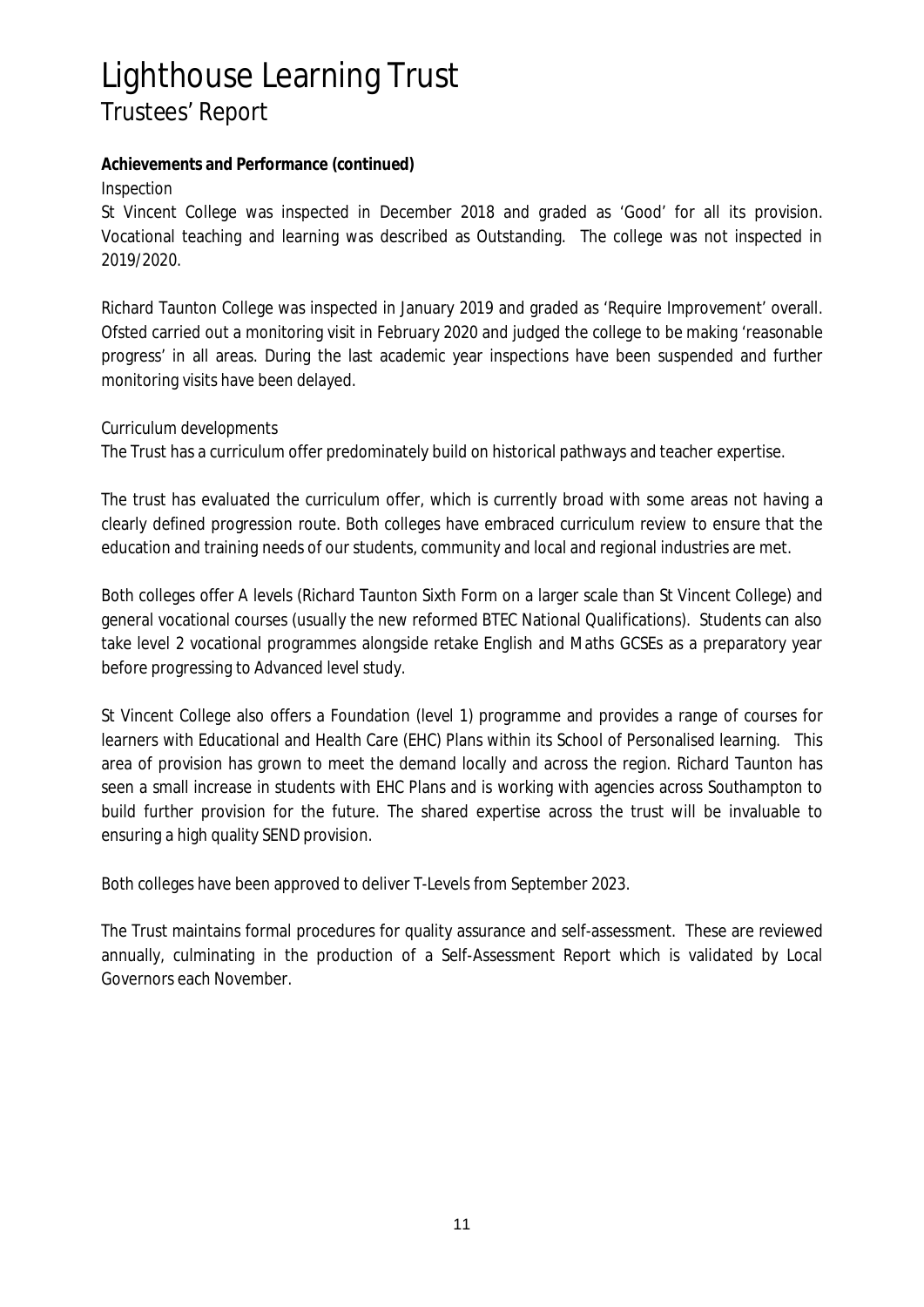### **Achievements and Performance (continued)**

*Impact of Covid-19*

The Trust has continued to respond to the challenges created by the pandemic. Online learning as well as the mechanisms required to do this effectively have included whole college development as well as investment in IT equipment. The central IT service has been key to ensuring we can reach every student and deliver good quality education remotely.

Students returning to site, Lateral Flow testing requirements, and an increase in demand for welfare support have put a strain on the resources available and both colleges have responded well and put the students and staff at the heart of our Covid-19 strategy.

As guidance continued to change throughout the pandemic both colleges responded quickly and effectively to ensure no students were left behind or without the support required. Timetables, seating plans, one way systems, enhanced cleaning, and additional bus services) have been adapted following thorough risk assessments being completed and reviewed in full consultation with union and staff representatives and agreed by local governing bodies.

The longer-term impact of Covid is at the forefront of the Trusts thinking, especially with regards to the Teacher Assessed Grades process. Both colleges have enhanced the initial assessment process to ensure the correct level of study is selected for each student, as well as planning additional support as early as possible.

Both colleges utilise ESFA funding for catch up activities with our students, through small group and one-to-one tuition.

### *Financial Objectives*

The main purpose of the Trust's Financial Strategy is to ensure that the Academy Trust's objectives as set out in the Strategic Plan are achieved whilst at the same time, maintaining the financial viability and sustainability of the Trust.

The key objectives of the financial strategy are:

- To ensure financial viability and sustainability  $\bullet$
- To generate an operating surplus before interest and depreciation  $\bullet$
- To attract and retain the best staff by ensuring salaries are attractive
- To ensure that sufficient funds are available to enable the maintenance and improvement of  $\bullet$ the accommodation and equipment
- To maintain positive relationships with our bankers, auditors and the Funding Bodies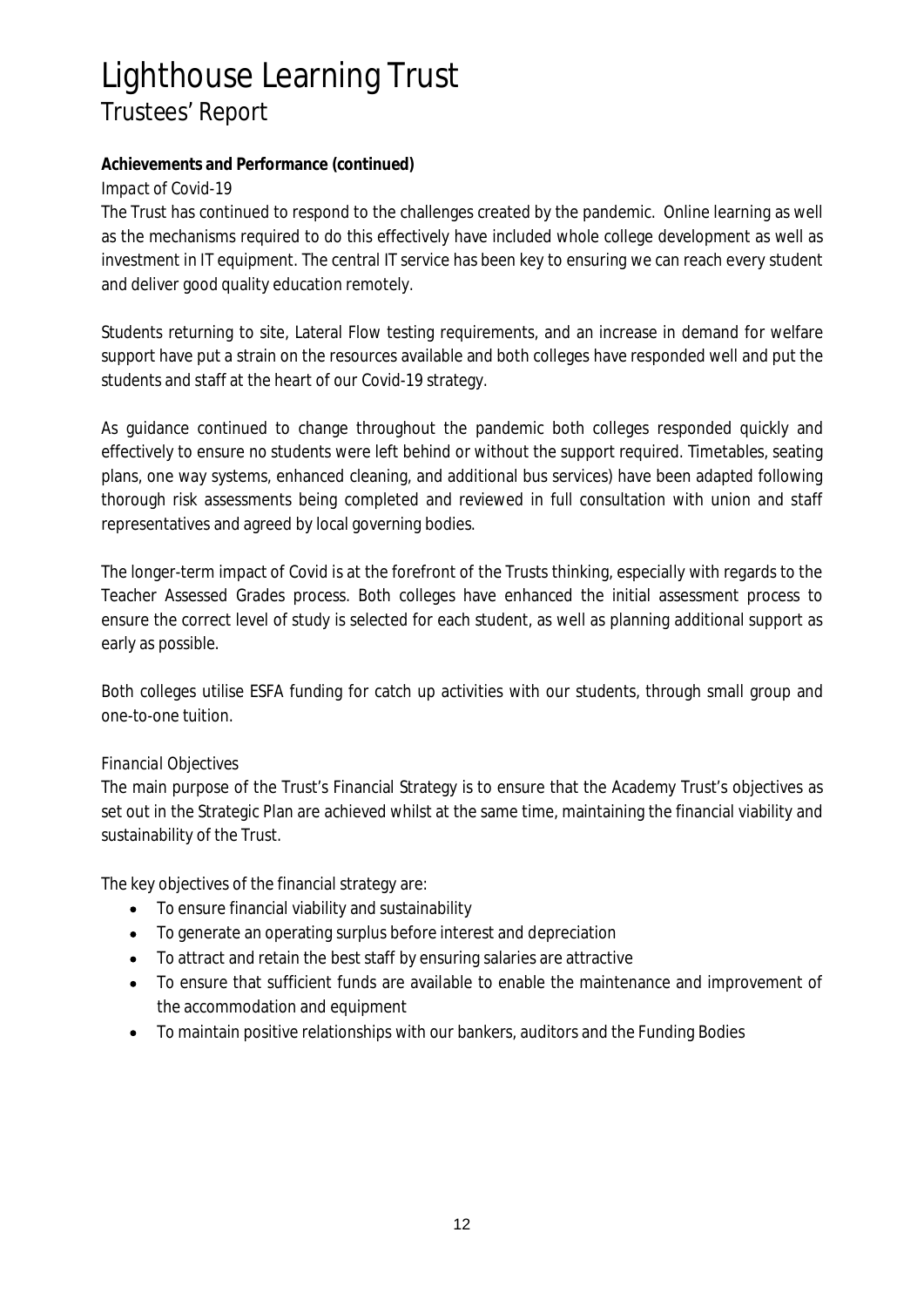### **Achievements and Performance (continued)**

A series of financial performance indicators have been agreed to monitor the financial position:

| Financial Performance Indicator                                                                          | Target | Actual as at<br>31 August<br>2021 | Actual as at<br>31 August<br>2020 | Actual as at<br>31 August<br>2019 |
|----------------------------------------------------------------------------------------------------------|--------|-----------------------------------|-----------------------------------|-----------------------------------|
| Earnings before interest, taxation,<br>depreciation and amortisation<br>(EBITDA) as % of income (note 1) | 3.0%   | $-16.6%$                          | 9.1%                              | 8.1%                              |
| Operating cash flow                                                                                      |        | (1,049)                           | (699)                             | 263                               |
| Cash days                                                                                                | 50     | 33                                | 81                                | 79                                |
| Adjusted current ratio                                                                                   | 1.4    | 1.1                               | 2.8                               | 2.6                               |
| Borrowings as % of income                                                                                | 0.0%   | 2.9%                              | 3.6%                              | 4.1%                              |
| Staff costs as % of income (excluding<br>restructuring costs and LGPS pension<br>adjustment)             | 75.0%  | 90.6%                             | 81.9%                             | 76.6%                             |
| Reliance on ESFA income                                                                                  | 80.0%  | 81.9%                             | 82.1%                             | 79.5%                             |

#### Note 1:

- the year ended 31 August 2021 included £nil (2020: £951,075) of Condition Improvement Fund  $\bullet$ capital grants receivable from the ESFA for roof replacement projects, and £836,752 of costs (2020: £231,244).
- Year ended 31 August 2021 included £53,550 of laptops and IT assets donated by the Department of Education. Year ended 31 August 2020 included £129,881 in respect of donated fixed assets from Hampshire County Council.

### **Key Performance Indicators**

The Trust sets targets at curriculum, college and Trust level. These are reviewed each year. College curriculum teams carry out annual self-assessment.

The curriculum targets focus on the following headline targets:

- Student progression to higher levels of study  $\bullet$
- Student achievement raw and value-added  $\bullet$
- Student recruitment
- Quality of teaching Student Voice

The college and Trust level targets focus on:

- Financial Health indicators  $\bullet$
- Generation of commercial income
- Low staff absence
- Market share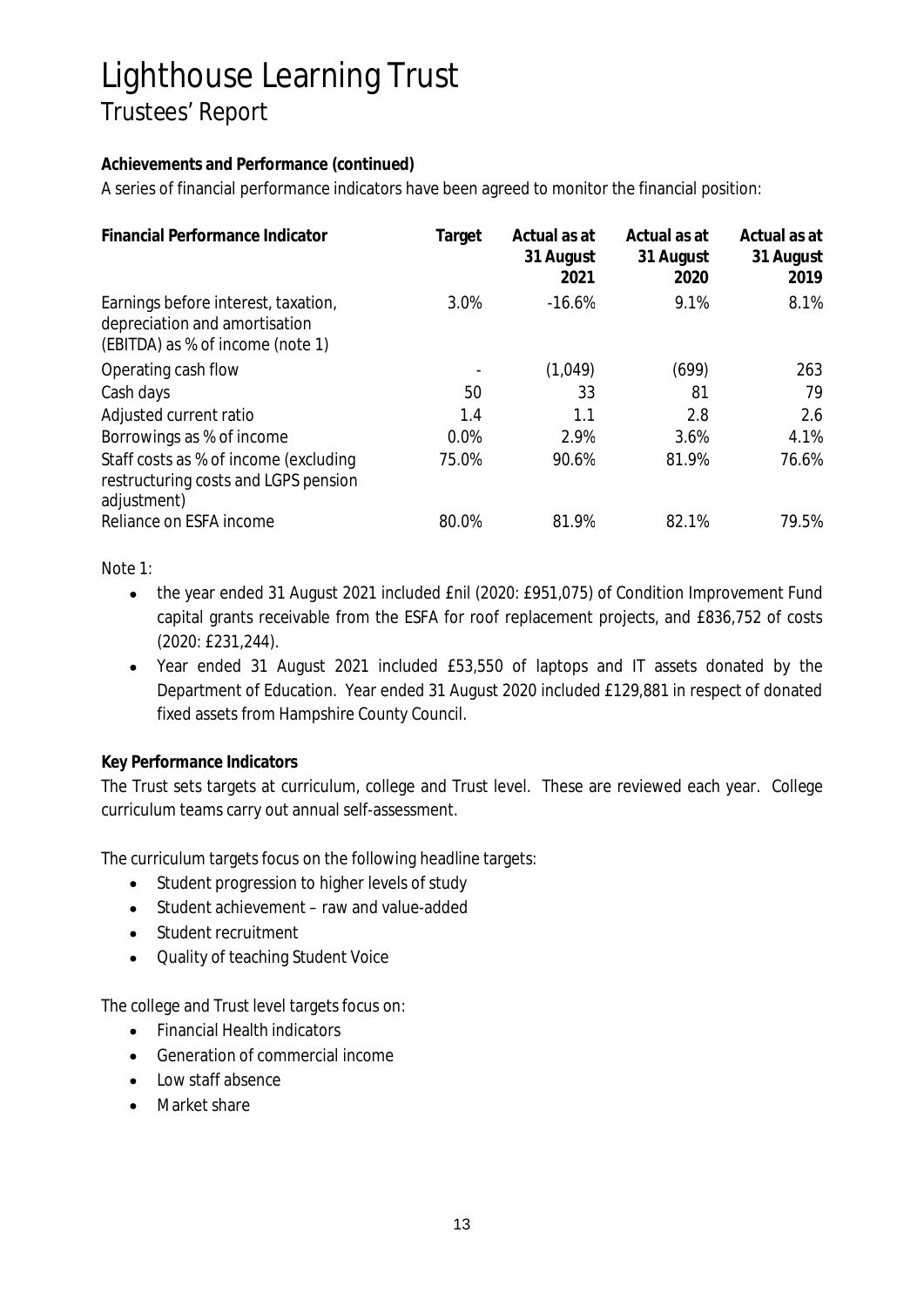### **Going Concern**

The Trustees assess whether the use of going concern is appropriate i.e. whether there are any material uncertainties related to events or conditions that may cast significant doubt on the ability of the charitable company to continue as a going concern. The Trustees make this assessment in respect of a period of at least one year from the date of signing of these financial statements. In order to make this assessment the Trustees consider evidence including the Trust's five year forecast, which includes a cash flow forecast, and a more detailed 12 month forecast. They also consider the stated intentions of the Department for Education in terms of funding per student, funding for teachers pay and pension increases, and other funding.

Although the Trust had a healthy level of cash at the end of 2021, the impact of the further drop in student funding, the previous three years' income reductions, and the requirement to continue to invest in buildings and resources means that the Trust is unlikely to be financially sustainable without some additional funding from the ESFA. Following the meeting with the ESFA and the Regional Schools Commissioner in October 2020, and again in June 2021, at which commitments were made by the ESFA to provide financial support, the Trustees have concluded that there is a reasonable expectation that Trust will have adequate resources to continue in operational existence for the foreseeable future, and thus they continue to adopt the going concern basis of accounting in preparing the financial statements.

### **Promoting the success of the company**

The Companies Act 2006 (section 172) specifies that Directors have a duty to promote the success of the company as follows:

A director of a company must act in the way that she or he considers, in good faith, would be most likely to promote the success of the company for the benefit of its members as a whole, and in doing so have regard (amongst other matters) to—

- a) the likely consequences of any decision in the long term,
- b) the interests of the company's employees,
- c) the need to foster the company's business relationships with suppliers, customers and others,
- d) the impact of the company's operations on the community and the environment,
- e) the desirability of the company maintaining a reputation for high standards of business conduct, and
- f) the need to act fairly as between members of the company.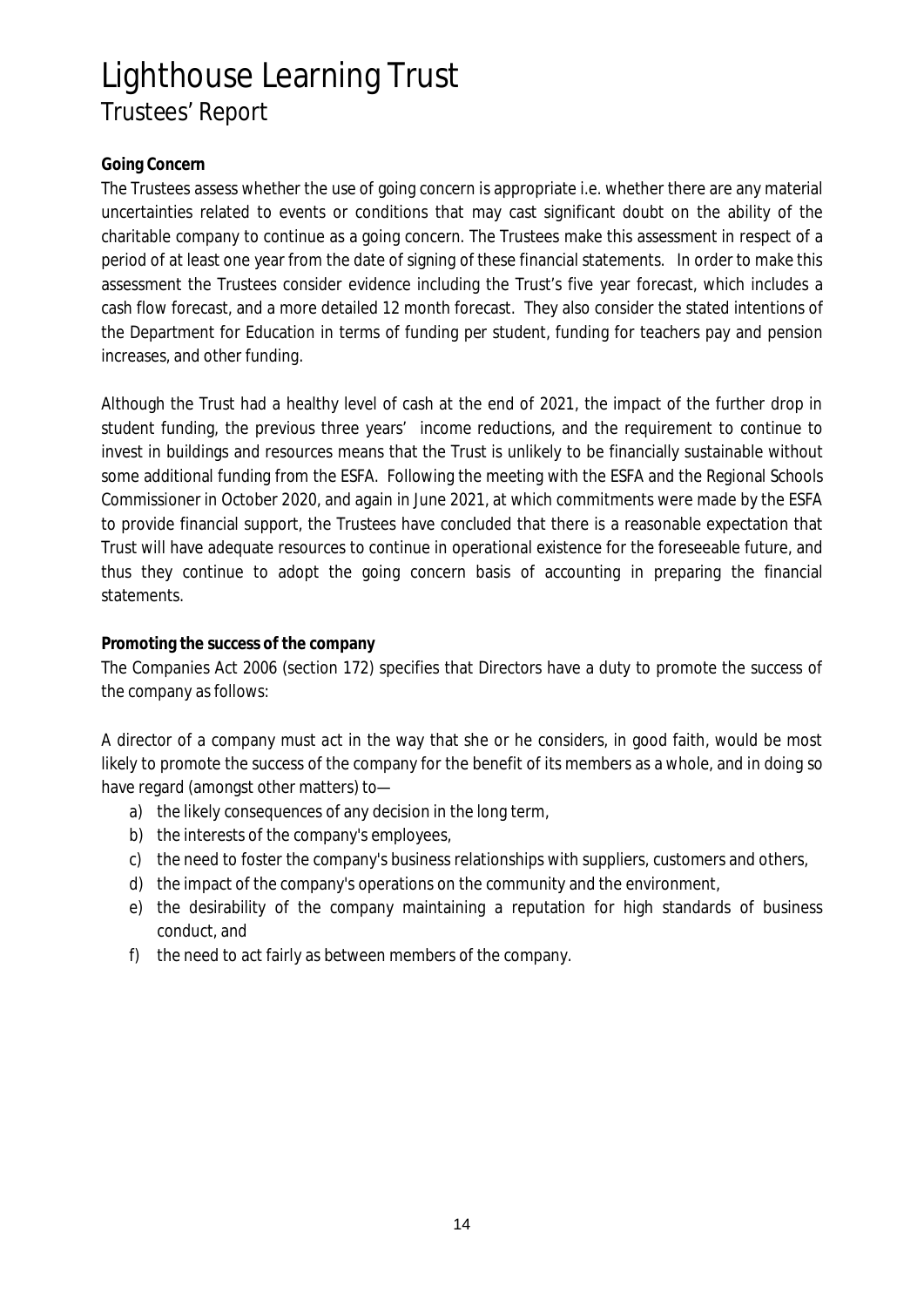#### **Promoting the success of the company (continued)**

The Directors of the Lighthouse Learning Trust are committed to furthering the objects of the Trust in a manner that demonstrates regard for its key stakeholders which include students, staff, parents, suppliers, and members of the wider community. The Board believes that this approach is best secured through enthusiastic adherence to the principles of good and inclusive governance. To this end the Trust ensures that students, parents, and staff have an opportunity to serve as Local Governors at each of the Trust's colleges. This helps the Board to understand the different perspectives of each stakeholder group and to have regard for these in its decision-making. Stakeholders are also regularly surveyed and this data is reviewed and acted upon by the Board. Plans are in place to further enhance Student Voice as a key element in determining and monitoring the quality of the Trust's colleges.

In 2020-21, Trustees have continued to review the strategic direction of the Trust and its colleges. They review financial planning over a 5-year period which has helped to ensure that Trustees remain sensitive to the long-term consequences of decisions being made by the Board. In doing so, the Board has been proactive in consulting with funding bodies as these are also key stakeholders. The same approach has been applied to the consideration of plans for collaboration with other local providers of education with a view to being able to provide communities with a curriculum that best meets their needs, both now and in the future. Trustees do not believe that short-termism and/or unnecessary local competition are in the best interests of students.

The Trust believes that with a decisive and results driven approach to decision-making and the high standards of its governance and operational practice will help to ensure that the promotion of its success is of benefit to all. Trustees have received training about their duties as Directors under the Companies Act, and this is refreshed regularly.

### **Financial Review**

The Trust receives the majority of its funding from the Education and Skills Funding Agency (ESFA) in the form of recurrent grants paid on a monthly basis. The grants received during the period are shown as 'restricted funds' in the Statement of Financial Activities. During the period ended 31 August 2021 the Trust had total income of £10.8m (2020: £12.9m). Of this £8.8m (2020: £9.6m) was received from the ESFA in respect of its General Annual grant and other DfE/ ESFA grants, and used for its day to day running costs. Total income in 2020 included £0.95m of capital income in respect of roof repair projects at both colleges. Expenditure on these roof projects in 2020-21 totalled £0.84m. Income of £1.18m (2020: £1.3m) was received from Local Authorities in respect of provision for High Needs students.

The Trust benefited from Devolved Formula Capital grants of £43k (2020: £49k). This money is used for maintenance projects and to invest in our resources.

During the year the Department for Education donated £54k of assets to the Trust, in the form of laptop computers to support disadvantaged students through lockdowns and with studying at home.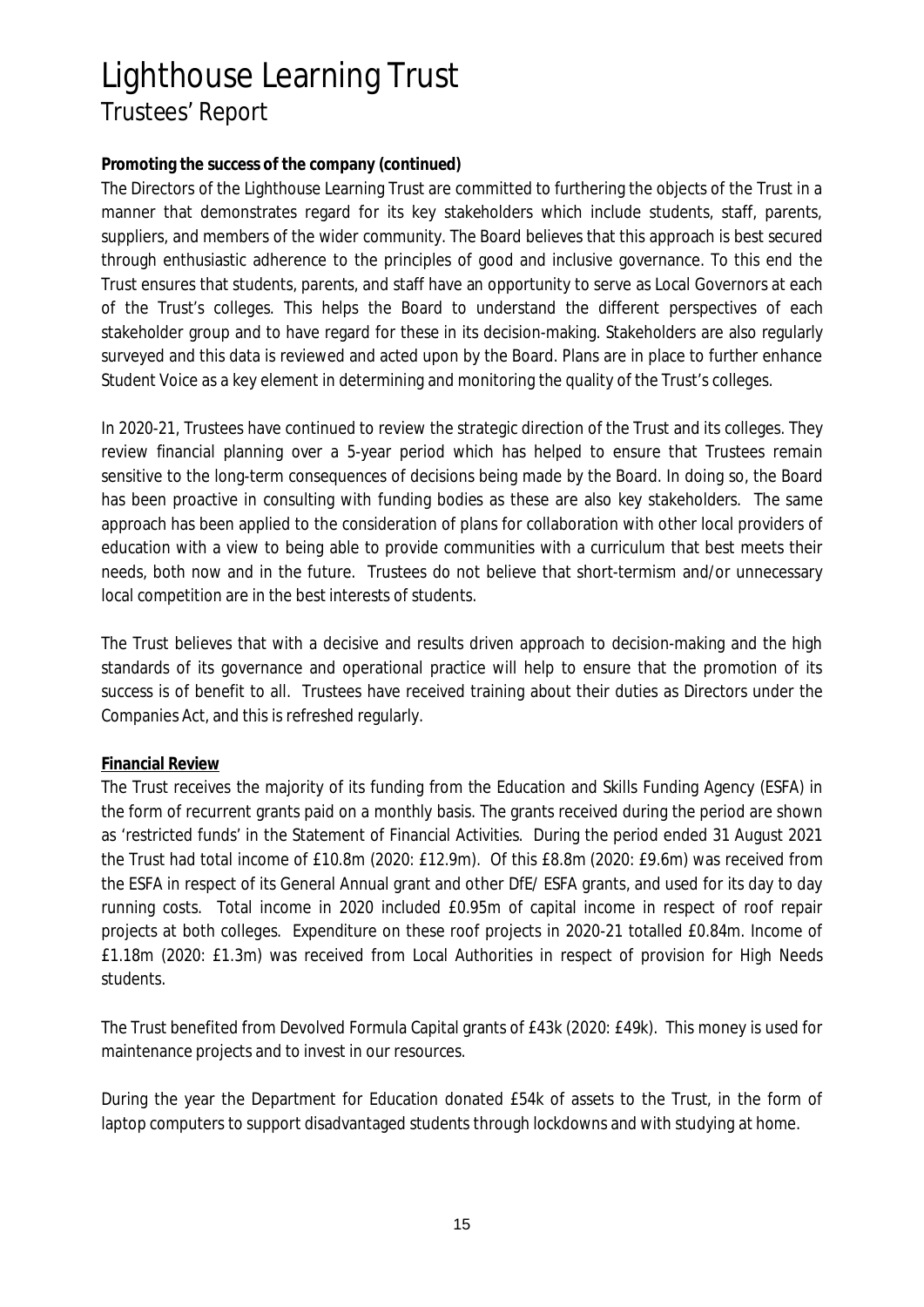#### **Financial Review (continued)**

During the period, it has been necessary to review the cost base at both colleges, and as a result significant staff restructuring has taken place, resulting in a number of redundancies, as well as taking advantage of staff turnover.

The Trust generated the following results at operating level, excluding capital project income and expenditure:

|                                                                                    |               | Year to August 2021 Year to August 2020 |
|------------------------------------------------------------------------------------|---------------|-----------------------------------------|
| Operating (Deficit) excluding FRS102 pension<br>adjustments                        | £k<br>(3,404) | £k<br>(531)                             |
| (Loss)/Earnings Before Interest, Tax, Depreciation, and<br>Amortisation ("EBITDA") | (1,795)       | 1,071                                   |

The Covid-19 pandemic and national lockdown had the following impact on college finances:

- Reduction of commercial income from lettings of £250k versus pre-pandemic levels  $\bullet$
- Shortfall in Adult Education Budget income of £50k due to the disruption of adult community  $\bullet$ provision
- Donated assets income (government laptops) £54k  $\bullet$
- Furlough income £18k  $\bullet$

The Trust had total net funds as at 31st August 2021 of £27.1m (2020: £30.8m). At 31st August 2021 the net book value of fixed assets was £38.3m (2020: £39.5m). Movements in tangible fixed assets are shown in note 12 to the financial statements.

The closing level of unrestricted and restricted reserves (excluding fixed asset reserves and the LGPS deficit) stands at a deficit of £432k (2020: a surplus of £971k).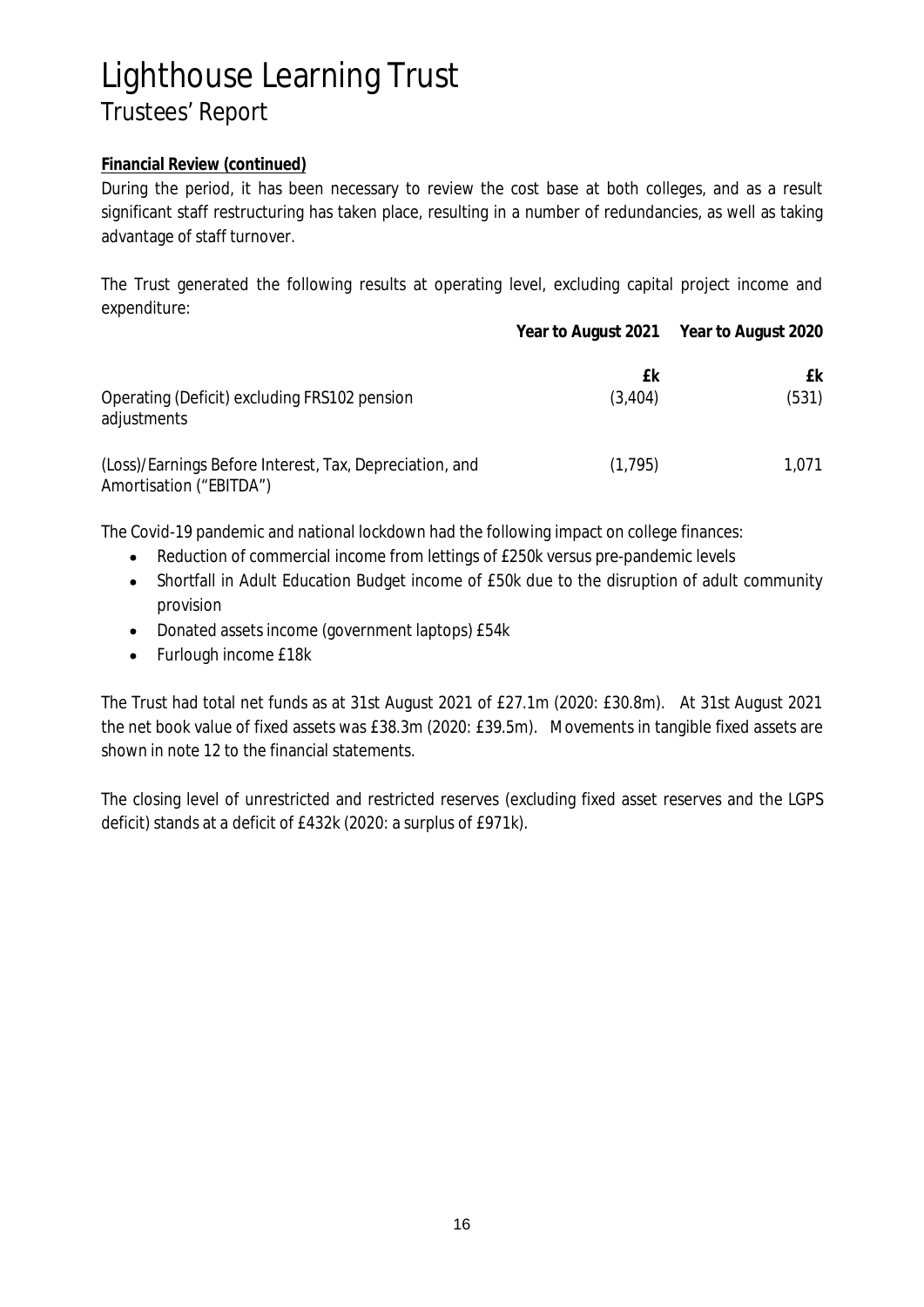#### **Reserves Policy**

Trustees regularly review the finances, budgets and spend against budgets as part of the effective stewardship of the trust. Multi academy trusts are expected to create reserves from their annual funding. This is becoming increasingly difficult with declining student numbers, cuts in funding, two successive years of Covid-19 affecting commercial income, and increasing cost pressures. The Trust has ended the period with total reserves of £27.1m (2020: £30.8m). Within this the restricted fund balance is a deficit of £10,734k (2020: £10,441k), which includes the LGPS pension reserve deficit of £10,849k (2020: £10,558k). However this does not mean that an immediate liability for this amount crystallises. The restricted and unrestricted revenue reserves balance is a deficit of £432k (2020: a surplus of £971k). Within this, the reserves for Richard Taunton college are a deficit of £1,324k (2020: deficit £424k). £85k of this arose from the investment in IT equipment. The College aims to clear the deficit balance by completing the work described in the Future Developments section on pages 21-24.

The Trust aims to continue to accumulate reserves and cash balances in order to enable future capital development, finance the Trust's working capital and provide contingency against the risks and uncertainties in running a trust. During the 12 month period the trust has invested in its facilities, including IT equipment at both colleges, and further improvements to the buildings. The Trustees consider an ongoing bank balance of £1.5m to be a reasonable level of cash for normal purposes.

### **Treasury Management and Investment Policy**

Treasury Management is the management of the Trust's cash flows and banking transactions; the effective control of risks associated with these activities; and the pursuit of optimum performance consistent with the associated risks. The Trust has an Investment Policy in place which restricts the institutions that funds may be placed with to a small number of high credit ratings.

During the period, there was no short term borrowing for temporary revenue purposes. The Trust has two loans with the ESFA; one for £258k (balance at 31 August 2021: £155k) which replaced the bank loan of Richard Taunton College with Barclays bank, the other is for £275k (balance at 31 August 2021: £165k) and represents a loan to assist with the conversion of the two colleges into academies and the creation of the multi academy trust. Both loans bore interest of 1.11%, and repayments to the ESFA are payable in five equal instalments commencing in December 2019. The first instalment payment was not in fact requested until June 2020. The second instalment was paid in December 2020. All borrowing requires the authorisation of the Trustees and must comply with the requirements of the Funding Agreement agreed with the ESFA.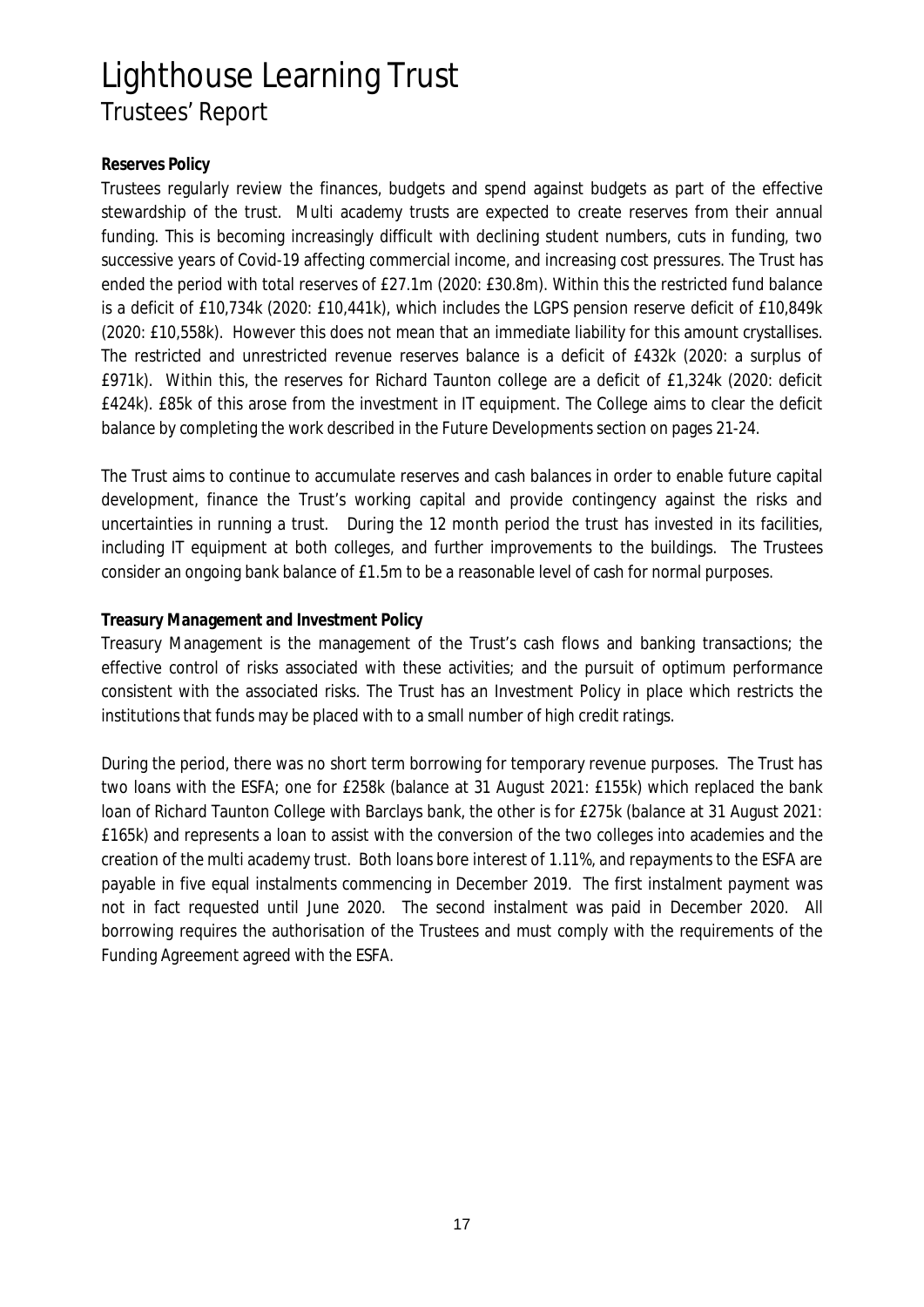#### **Principal Risks and Uncertainties**

The system of internal control maintained by the Trust includes financial, operational and risk management which is designed to protect the assets and reputation.

A Risk Register is maintained at the Trust, which is reviewed at each meeting of the Audit Committee, and on a regular basis by the Senior Management Team. The Risk Register identifies the key risks, the likelihood of those risks occurring, their potential impact on the Trust and the actions being undertaken to reduce and mitigate the risk. Risks are prioritised using a consistent scoring system. This is supported by risk management training and awareness of risks throughout the Trust. Outlined below is a description of the principal risk factors that may affect the Trust. Not all the factors are within the Trust's control. Other factors besides those listed below may also adversely affect the Trust.

### *1. Student numbers*

Student recruitment has remained a challenge for both colleges and overall been in decline for the last few years. This has had a significant impact on the financial position of the Trust. The impact of COVID and reduced opportunity to engage with the potential student population and their families has affected our ability to communicate the positive changes we are making within our colleges. Analysis of local data and intelligence, including young people demographics, curriculum offer of local post 16 providers alongside internal progression data suggests student numbers will remain stable in 2022-23, with growth in 2023-24. The new career focused curriculum offer will also support our ambitions to grow our student numbers.

### *2. Government funding (strategic and financial risk)*

The Trust has considerable reliance on continued Central and Local Government funding from the ESFA and Hampshire County Council. In the period, 93% of the Academy Trust's revenue was ultimately publicly funded, an increase on 2019-20 as commercial income from letting college facilities was impacted by Covid 19. There can be no assurance that Government policy and practice will remain the same, or that public funding will continue at the same level or on the same terms. The increase in the base rate of funding for 16-19 year olds from September 2020 (the first increase since 2012) was welcome. Equally welcome was the confirmation that the ESFA would fund the increased employers' contribution to the Teachers' Pension Scheme for a further year from September 2022. Uncertainties over funding remain beyond August 2023.

The Trust is aware of the following issues that may impact on future funding:

- Future potential changes in the funding methodology which may result in a change in funding  $\bullet$ for post 16 students.
- Future changes in the funding of High Needs students, which in part comes from Local Government, is subject to in-year fluctuation and varies between councils.
- The risk of changing the curriculum offer in line with other or new local providers.
- Changes in emphasis to more technical education arising from Government policy.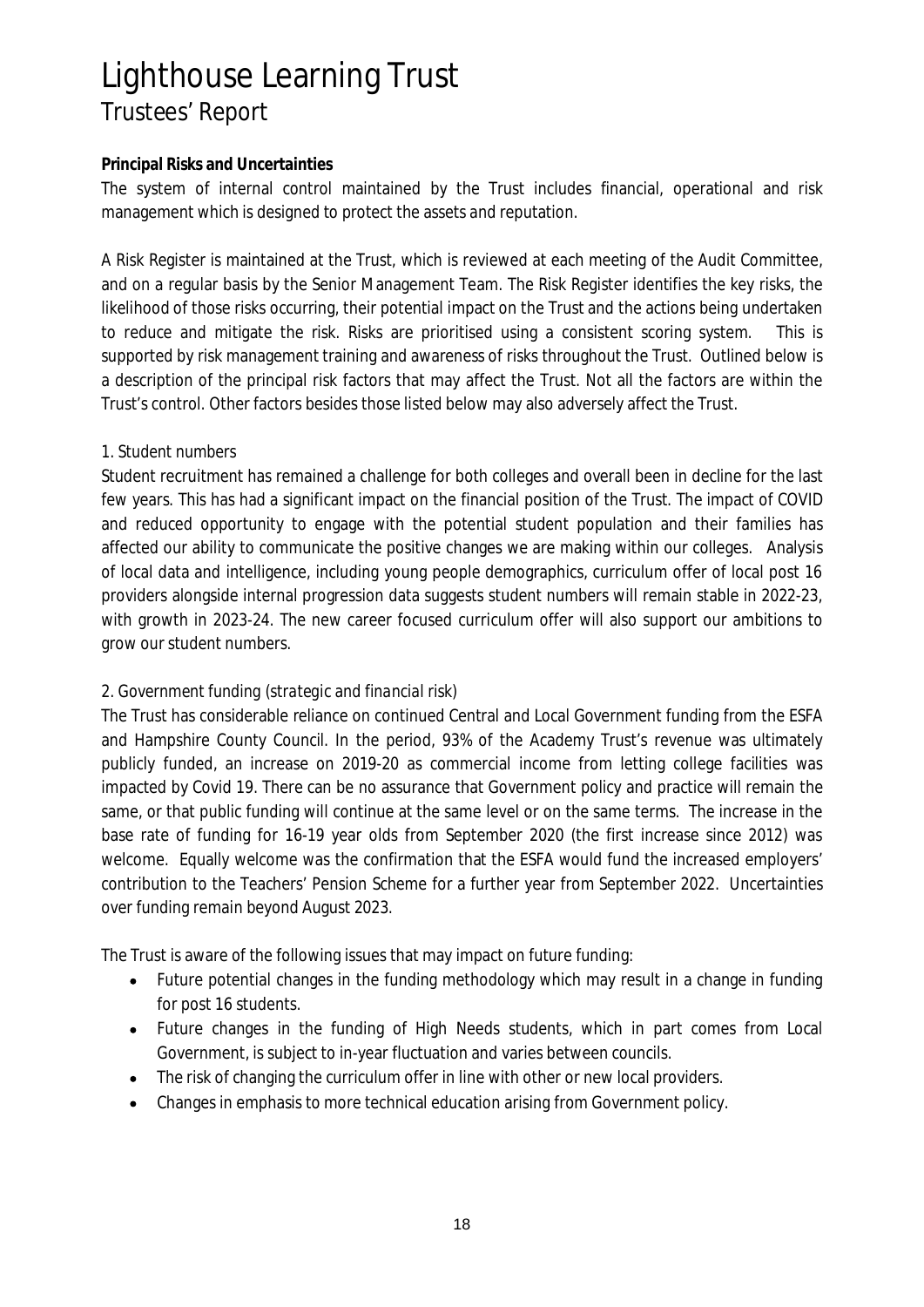**Principal Risks and Uncertainties (continued)** The risks are mitigated in a number of ways:

- The Trust has a robust marketing strategy that seeks to ensure that student numbers are  $\bullet$ maintained in the face of demographic decline.
- By ensuring the Trust is rigorous in delivering high quality education and training.
- Ensuring the Trust is focussed on those priorities which will continue to benefit from public  $\bullet$ funding.
- Continued dialogue with the Funding Body and the Local Authorities, particularly with regard to High Needs student funding.
- Continued development of shared services provision to ensure value for money.

*3. Increases in national teacher pay awards, Teachers Pension and Local Government pension Scheme* The Trust is exposed to the risk of increases in the Teachers' pension and local Government pension schemes, over which it has no control and which may become unaffordable. In addition it considers it needs to remain competitive with national pay awards in order to attract and retain good staff. The risk is mitigated by robust budgeting and forecasting, and early consideration of the need to make savings through re-structuring where necessary. The creation of the Trust allows economies of scale to be achieved.

### *4. Changes to level 3 Qualifications including T levels (strategic risk)*

The post-16 education landscape continues to have uncertainties, which in turn creates a risk. There are ongoing challenges within the sector around the future of applied general qualifications, the introduction of T-Levels and the need to have a post-16 education offer that can meet the skills requirements to deliver economic recovery and in turn growth. The Senior Leadership Team keeps up to date with sector intelligence and ensures findings are at the centre of our strategic thinking and planning.

### *5. Non-compliance with legislation*

There is a considerable range of legislation that the Trust must comply with, including Safeguarding and Prevent, employment law, Disability Discrimination, health and safety, General Data Protection Regulation. There are risks of non-compliance resulting in fines and reputational damage. The trust ensures staff inductions and training are carried out. Internal audit reviews and professional advice is procured where necessary to ensure staff are able to ensure compliance. Senior management team meetings regularly consider our ability to respond to legal changes and developments and remain compliant.

### *6. Reduction in income from lettings and commercial activity as a result of Covid-19*

The Trust experienced a significant fall in income during 2019-20 as a result of the lockdown, which prevented it from hiring out its facilities and finding tenants to rent surplus buildings, and which continued into 2020-21. This has a direct and material impact on the financial position leading to lower reserves.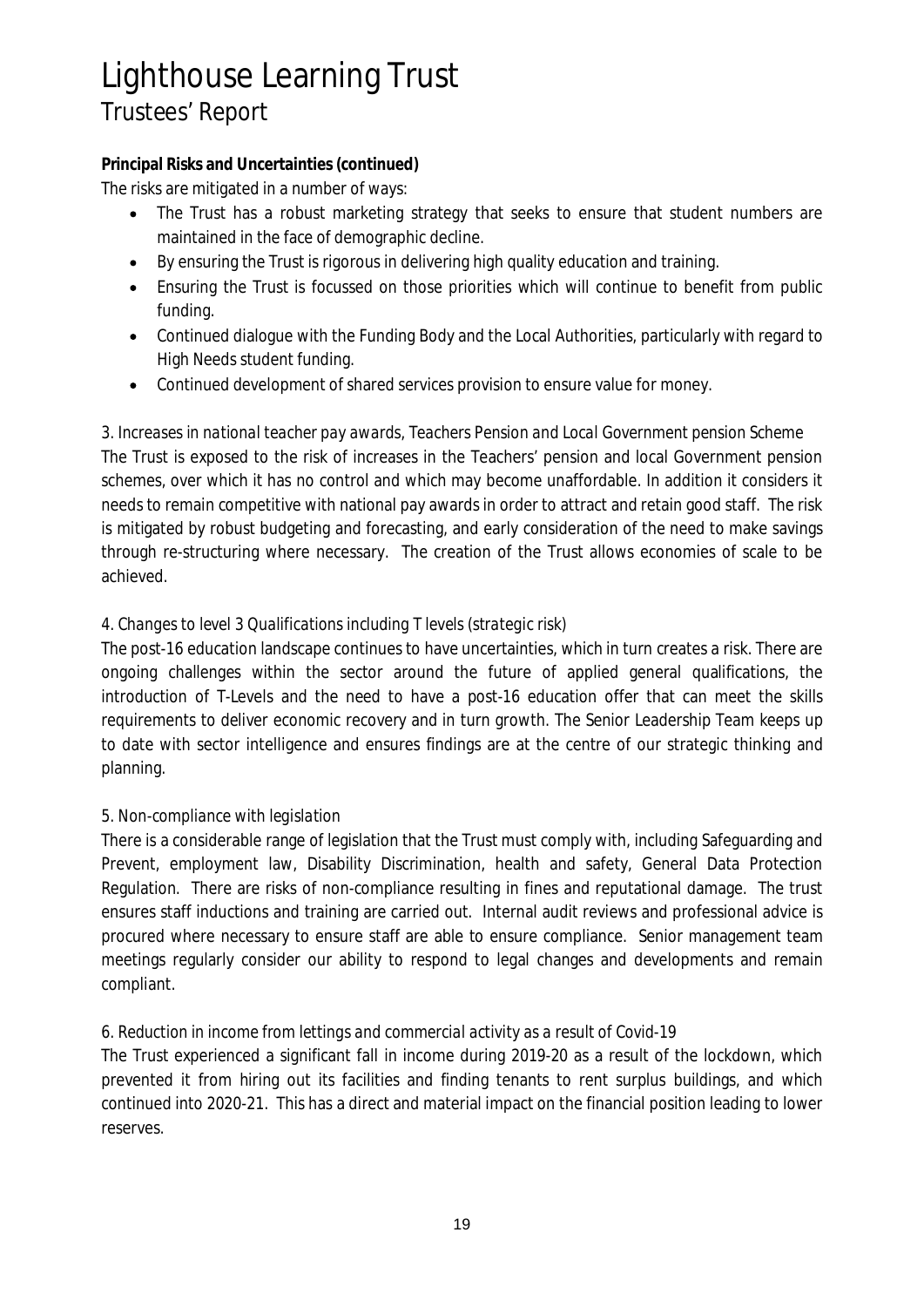### **Principal Risks and Uncertainties (continued)**

*7. Provision of adequate buildings and IT equipment*

The age, number and complexity of the Trusts' buildings and IT equipment at both college sites means there is a significant cost to maintaining and repairing the buildings that is not encompassed within its main student funding streams. The Trust commissioned building condition surveys at both sites to enable objective assessment of condition and estimated costs of repair. The Trust uses the Devolved Formula Capital grants of £43k (2020: £49k) for maintenance projects and to invest in our buildings and IT assets. It bids for funds from the Department for Education for urgent repairs and replacements. It also bid for funds for decarbonisation projects to improve the efficiency of heating and lighting the buildings.

### **Fundraising**

The Trust is predominantly funded by the ESFA based upon the submission of student data returns on a periodic basis to the Department for Education. The Trust engaged more actively in fundraising by making a number of bids to donors on a local, regional, and national basis. The Covid-19 pandemic has resulted in a number of charitable donors advising that they are restricting their donations to Covid-19 specific projects. The Trust does not contract with any external agencies to fundraise on its behalf.

**Streamlined Energy and Carbon Reporting** UK Greenhouse gas emissions and energy Data use Period 1 September 2020 to August 2021 Period 1 September 2019 to August 2020 Energy Consumption used to calculate emissions (kWh) 2,617,835 2,719,201 Scope 1 emissions in metric tonnes CO2e Gas consumption 319 320 Owned transport – mini buses 0 9 Total Scope 1 329 Scope 2 emissions in metric tonnes CO2e Purchased electricity 207 219 Scope 3 emissions in metric tonnes CO2e Business travel in employee owned vehicles 0 0 Total gross emissions in metric tonnes CO2e 526 548 Intensity ratio Tonnes CO2e per pupil and the contract of the contract of the contract of the contract of the contract of the contract of the contract of the contract of the contract of the contract of the contract of the contract of the

*Quantification and Reporting Methodology*

We have followed the 2019 HM Government Reporting Guidelines. We have also used the GHG Reporting Protocol- Corporate Standard and have used the 2020 UK Government's Conversion Factors for Company reporting.

### *Intensity measurement*

The chosen intensity measurement ratio is total gross emissions in metric tonnes CO2e per pupil, the recommended ratio for the sector.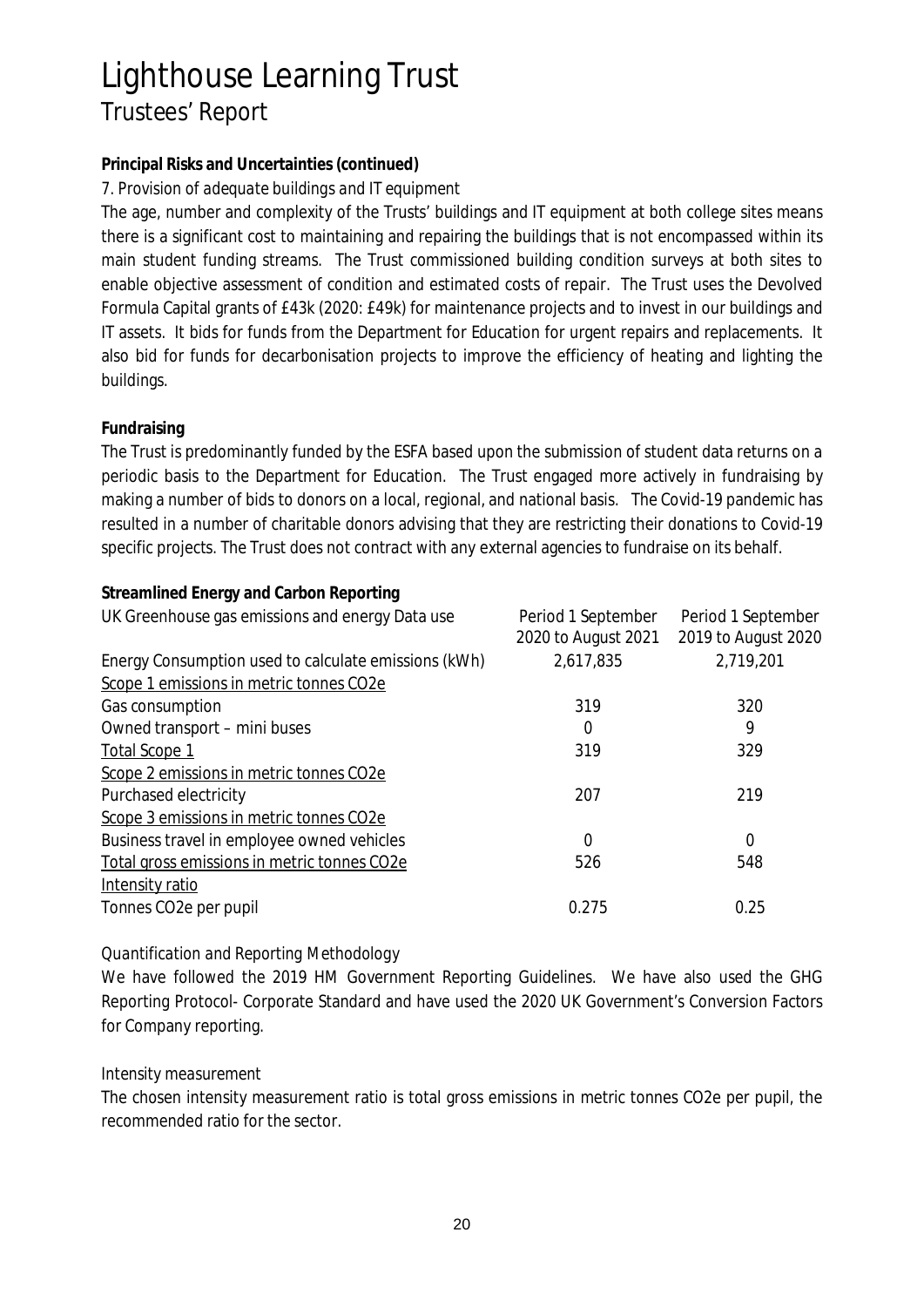**Streamlined Energy and Carbon Reporting (continued)**

*Measures taken to improve energy efficiency*

We have installed smart meters across all sites and increased video conferencing technology for staff meetings, to reduce the need for travel between sites. As and when roofs are replaced we will install insulation.

The Trust was successful in its bid to the Low Carbon Skills Fund, receiving £7k to support it in making a bid to the Public Sector Decarbonisation Fund (PSDF). Although we were not successful with the latter bid, the knowledge and expert input has enabled us to start developing plans, and to apply for Phase 2 of the Low Carbon Skills Fund for the Trust to create a comprehensive decarbonisation plan which we can use to apply for future rounds of the PSDF. The Trust continues to build knowledge, seek further funding, and plan for reducing the carbon footprint of the Trust.

### **Current and Future Development and Performance**

### *Staffing*

The Trust considers good communication with its staff and students to be very important, and publishes bulletins to students and staff. Weekly staff briefings and termly staff meetings are held. Staff and student involvement is encouraged through membership of formal committees, and electronically via email and the Virtual Learning Environment (VLE). Staff are required to complete a programme of mandatory training, and the trust encourages continuing professional development. The Trust works collaboratively with its recognised unions. Both colleges employ a managerial level resource dedicated to helping teaching staff improve their professional delivery capability, and helping support staff develop their technical, supervisory and managerial capability. The Trust also invests in training and development in the form of apprenticeships and other training programmes. Throughout the pandemic when staff have been required to work from home we continued to hold meetings using online platforms.

### *Maintenance Programme*

The Trust operates a rolling programme of planned maintenance, which is reviewed each year and monitored on an ongoing basis. The costs are charged to the income and expenditure account in the year in which they are incurred. Minor Capital Works that add value to the estate are capitalised at the period end.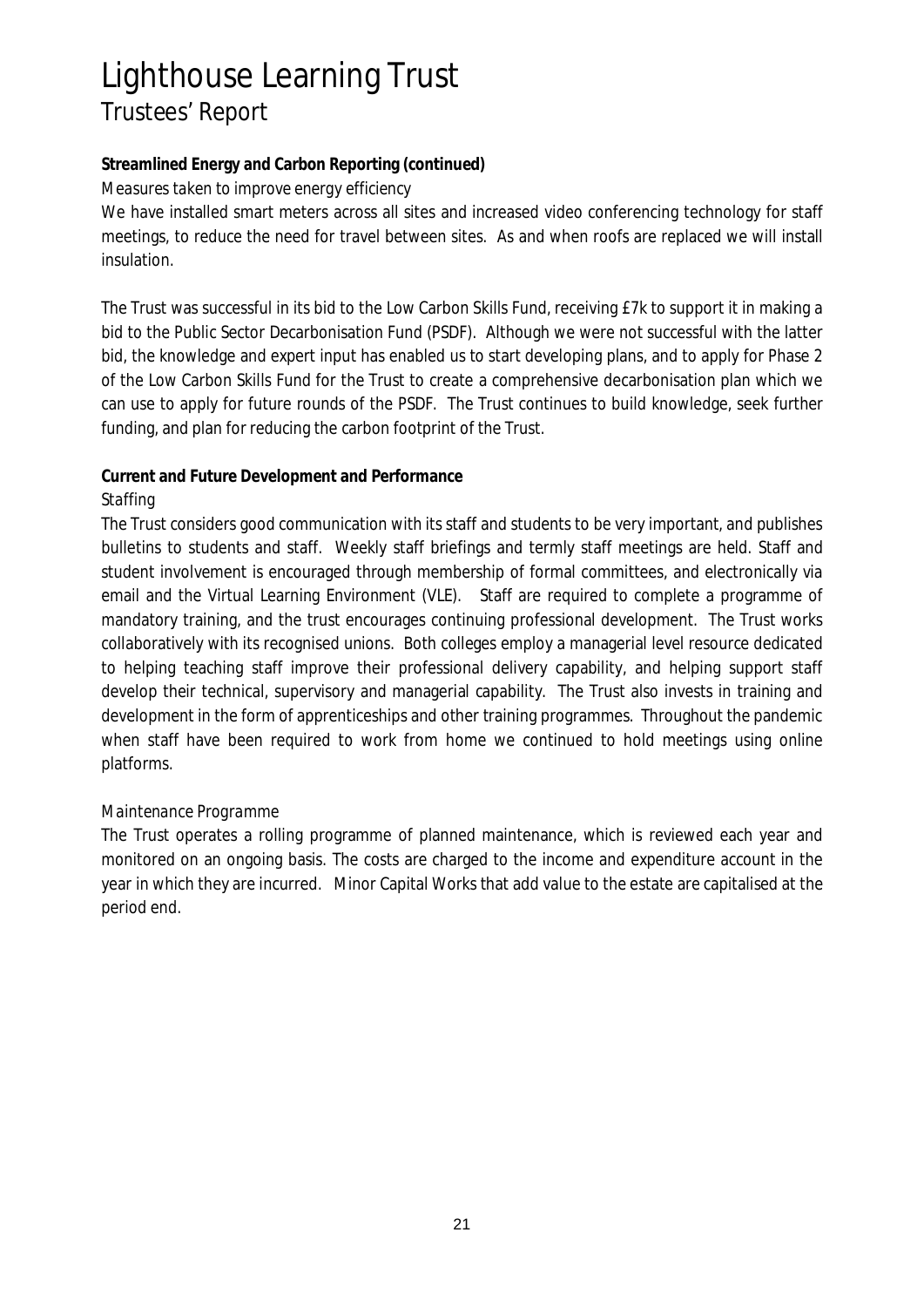**Current and Future Development and Performance (continued)** *Future Prospects*

The increased base level of funding from September 2020 was welcome, but the Trust remains concerned that the additional funding for the increased teachers pension scheme is not confirmed after August 2023, as the benefit from the additional base rate funding would be lost if the teachers pension funding did not continue.

Student numbers at both colleges have declined sharply over the last five years. The headline 16-18 funded student numbers are as follows:

|                  | <b>Richard Taunton</b> | <b>St Vincent</b> | Total  |
|------------------|------------------------|-------------------|--------|
|                  | number                 | number            | number |
| 2017-18          | 1,245                  | 882               | 2,127  |
| 2018-19          | 1,158                  | 831               | 1,989  |
| 2019-20          | 956                    | 814               | 1,770  |
| 2020-21          | 796                    | 629               | 1,425  |
| 2021-22          | 842                    | 572               | 1,414  |
| 2022-23 forecast | 735                    | 613               | 1,348  |
| 2023-24 forecast | 768                    | 643               | 1,411  |

There is an overall drop in student numbers between 2017-18 and 2021-22 of 711. This equates to a drop in annual funding of £3 million, or one third of the 2017-18 funding level. These numbers were predicted in the student number modelling we did in 2018, along with full financial modelling of the impact of this over the next 5 years. This modelling was first shared with the ESFA in autumn 2018 and further updates of the five year forecast have been shared with them each year since that time.

The Trust has made significant savings since 2017-18, and has only invested in essential capital expenditure, but has been unable to make sufficient savings fast enough to reduce the cost base to a level that ensures financial sustainability. The work during 2019-20 towards further re-structuring of the cost base was impacted by the Covid lockdown and hence the budget for 2020-21 submitted to the ESFA was for a significant operating deficit of £1.3 million. The outturn operating deficit was £0.8m, through earning additional income to budget and making savings made on pay and non pay. The Trust also spent significant sums replacing essential equipment including servers and other critical IT equipment, sports hall floor, boilers, emergency lighting and two second hand minibuses to enable a cost effective and more environmentally efficient transport arrangement for Richard Taunton students to get to college from Southampton City Centre.

In September 2020 the Trust presented a financial recovery plan to the ESFA, outlining proposed significant savings plans and requesting financial support to enable it to continue as a going concern and return to financial sustainability.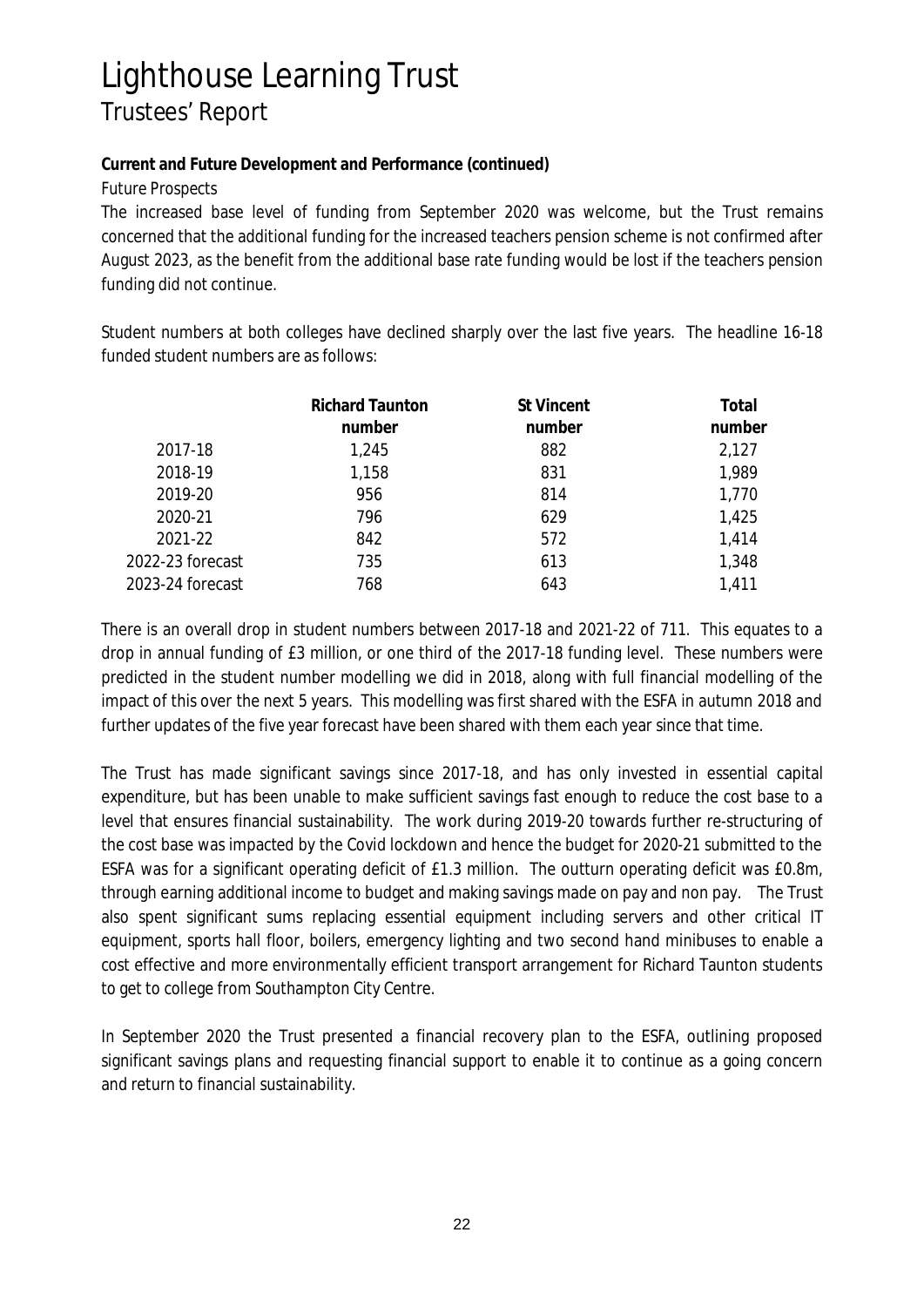### **Current and Future Development and Performance (continued)**

The ESFA acknowledged the financial recovery plan and at a meeting in October 2020 with the ESFA and the Regional Schools Commissioner, the Trust welcomed the continuation of discussions about the Trust's future, and the firm commitment from the ESFA to provide financial support to enable the Trust to continue. At a further meeting in June 2021 the ESFA re- confirmed its intention to provide financial support for the Trust.

The Trust welcomed the appointment of a School Resource Management Advisor ("SRMA") in November 2020 to support the Trust's financial planning and further inform the ESFA of the Trust's financial position. The Trust responded to the SRMA's recommendations for further saving by implementing a wide ranging re-structure, which was completed by the end of the financial year, and by setting further savings targets for 2022-23 and 2023-24.

Along with the challenge of growing 16-19 student numbers, the Trust is addressing the following:

- Designing a curriculum offer that meets the needs of its local communities, including adults and  $\bullet$ high needs learners, whilst being particularly mindful of the need for catch up opportunities and upskilling following Covid-19
- Meeting the challenge of successive years of reduction in funding and increasing staff costs,  $\bullet$ which are severe.
- Maintaining the quality of outcome and experience for students whilst reducing the cost base to reflect reduced income
- Maintaining the current high reputation of the Trust and improving the reputation of each  $\bullet$ individual college to secure a greater share of the local market.
- Seeking funding to enable us to maintain the extensive number of ageing buildings across the  $\bullet$ two sites, which amounts to 27 separate buildings, six of which are Grade 2 Listed
- Continuing to collaborate with other schools, colleges and other MATs in the best interests of  $\bullet$ students.

Following the decision by the FE Commissioner to hold a review of post-16 provision in Southampton City during the summer of 2019, the subsequent City-Wide Solution was commissioned involving the 10 main providers of education across Southampton. As a Trust we are participating in this review and fully support the need to have a solution to develop outstanding post-16 career focused education to Southampton. The report will be published in early 2022 and we are keen to be at the centre of the solution and continue to align our strategic ambitions as best we can. The Trust continues to build strong and open relationships with the Regional Schools Commissioner and the ESFA to develop and build a future for the Lighthouse Learning Trust and its contribution to education in Hampshire and Southampton.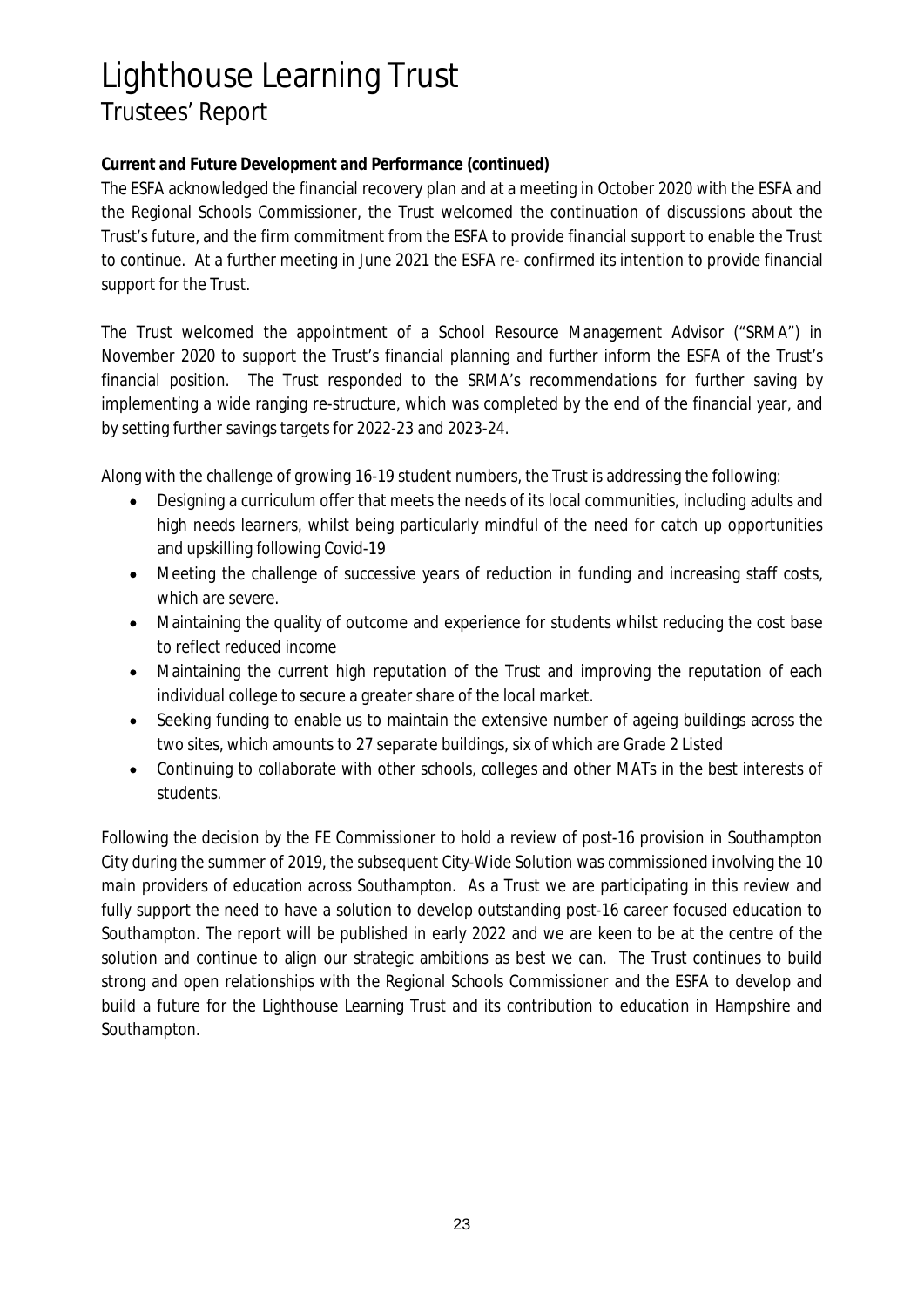**Current and Future Development and Performance (continued)** *Resources*

The Trust has various resources that it can deploy in pursuit of its strategic objectives:

- $\bullet$ Its freehold estate, with a net balance sheet value of £37.0m (2020: £38.3m)
- Net current assets of £0.98m (2020: £2.4m)  $\bullet$
- established staff of 360 people (2020: 381 people) (expressed as an average headcount), of which 131 (2020: 142) are teaching staff
- its reputation, both locally as an academy trust that achieves good outcomes, together with high quality pastoral support.

**Funds Held as Custodian Trustee on Behalf of Others** No funds are held as custodian trustee on behalf of others.

### **Auditor**

Insofar as the Trustees are aware:

- there is no relevant audit information of which the charitable company's auditor is unaware  $\bullet$
- $\bullet$ the Trustees have taken all steps that they ought to have taken to make themselves aware of any relevant audit information and to establish that the auditor is aware of that information.

The Trustees' report, incorporating a strategic report, was approved by order of the Board of Trustees, as the company directors, on 13 December 2021 and signed on the board's behalf by:

 $\frac{Z_0e}{Z_0}$  Huggins (Dec 14, 2021 16:45 GMT)

**Z Huggins** Chair of Trustees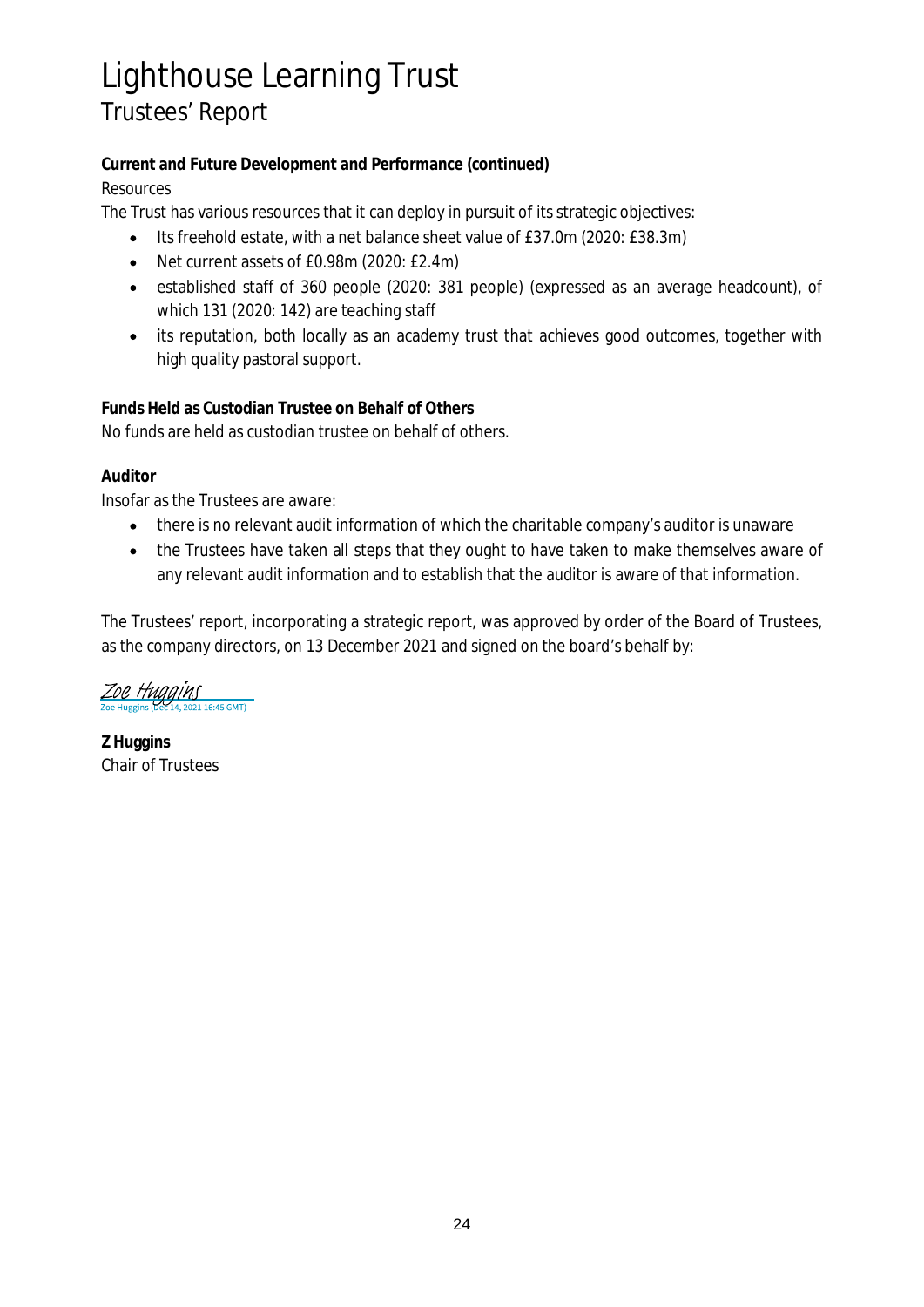### **Scope of Responsibility**

Trustees acknowledge their overall responsibility for ensuring that Lighthouse Learning Trust has an effective and appropriate system of control, financial and otherwise. However, such a system is designed to manage rather than eliminate the risk of failure to achieve business objectives, and can provide only reasonable and not absolute assurance against material misstatement or loss.

The Trustees have delegated the day-to-day responsibility to the Chief Executive, as Accounting Officer, for ensuring financial controls conform with the requirements of both propriety and good financial management and in accordance with the requirements and responsibilities assigned to it in the Funding Agreement between Lighthouse Learning Trust and the Secretary of State for Education. The Chief Executive is also responsible for reporting to the Trustees any material weaknesses or breakdowns in internal control.

The Trust Board is committed to full compliance with the Articles of the Trust, its Funding Agreements, the Academies Financial Handbook, and all relevant statutory legislation. Trustees also acknowledge and give due regard to guidance found in the Governance Handbook and competency framework for governance.

#### **Impact of Covid-19 Pandemic on Governance Arrangements**

As part of its response to the Covid-19 pandemic restrictions during 2019-20, the Board put in place emergency governance arrangements between March and August 2020. These arrangements included the formation of an Emergency Committee with delegated powers as a means of providing a rapid response to quickly changing events. The Committee met on a weekly basis and was comprised of the Chair and two Vice Chairs as well as the Chief Executive and Clerk. Its output was reported to the wider Trust Board throughout. The Trust was also successful in continuing to operate a full schedule of Board and sub-Committee meetings using video-conferencing platforms. The Emergency Committee was disbanded at the end of August 2020 by which point further Covid risk assessments had been fully developed and on-going arrangements for remote meetings had been put in place. As such the Trust's governance framework was able to operate in its full capacity throughout 2020-21.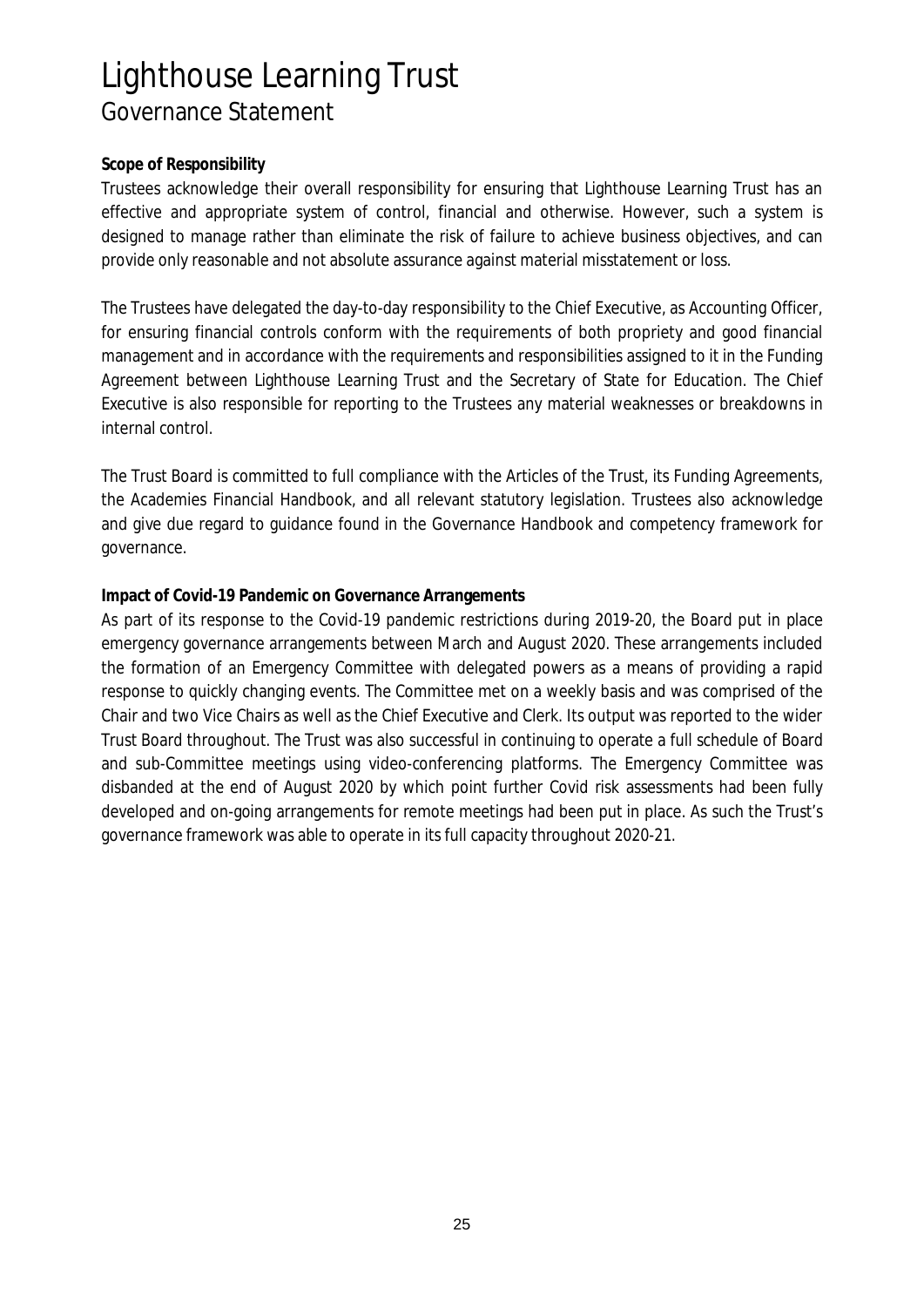#### **Governance**

The information on governance included here supplements that described in the Trustees' Report and in the Statement of Trustees' Responsibilities. The Board of Trustees has formally met seven times during the year. Attendance during the year at meetings of the Board of Trustees was as follows:

| Trustee                                     | Meetings Attended | Out of a Possible |
|---------------------------------------------|-------------------|-------------------|
| D Canham                                    |                   |                   |
| T Cardy (Vice Chair from 19 November 2021)  |                   |                   |
| M Cooper                                    | n                 | 6                 |
| L Docherty                                  |                   |                   |
| S Dovey (Chair)                             |                   |                   |
| E Flaherty                                  |                   |                   |
| A Foss                                      |                   |                   |
| I Golding                                   |                   |                   |
| R Hall (Vice Chair)                         | n                 |                   |
| Z Huggins                                   |                   |                   |
| M Kelly (Vice Chair until 18 November 2021) |                   |                   |
| O Sheehan Pundyke                           |                   |                   |
| A Thompson                                  |                   |                   |
| N Weston                                    |                   |                   |
|                                             |                   |                   |

In attendance:

M Atkinson (Chief Executive until 6 June 2021)

A Berry (Chief Executive from 7 June 2021)

A Grant (Principal, St Vincent College)

A Born (Chief Financial Officer and Deputy CEO)

A McVittie (Clerk to the Trustees)

P Swindale (Principal, Richard Taunton College)

### *Appointments to the Board of Trustees*

Any new appointments to the Board of Trustees are a matter for the consideration of the Board of Trustees as a whole. The Trust has established a clearly defined "Search" process which is overseen and operated by the Governance and Audit Committee and this Committee also makes recommendations regarding appointments. The Search process is designed to ensure that the Board's capacity is regularly enhanced and refreshed by encompassing a broad and diverse range of skills and experience brought by individual Trustees. Trustees are appointed for a term not exceeding four years, upon the expiry of which they may be re-elected for a further term.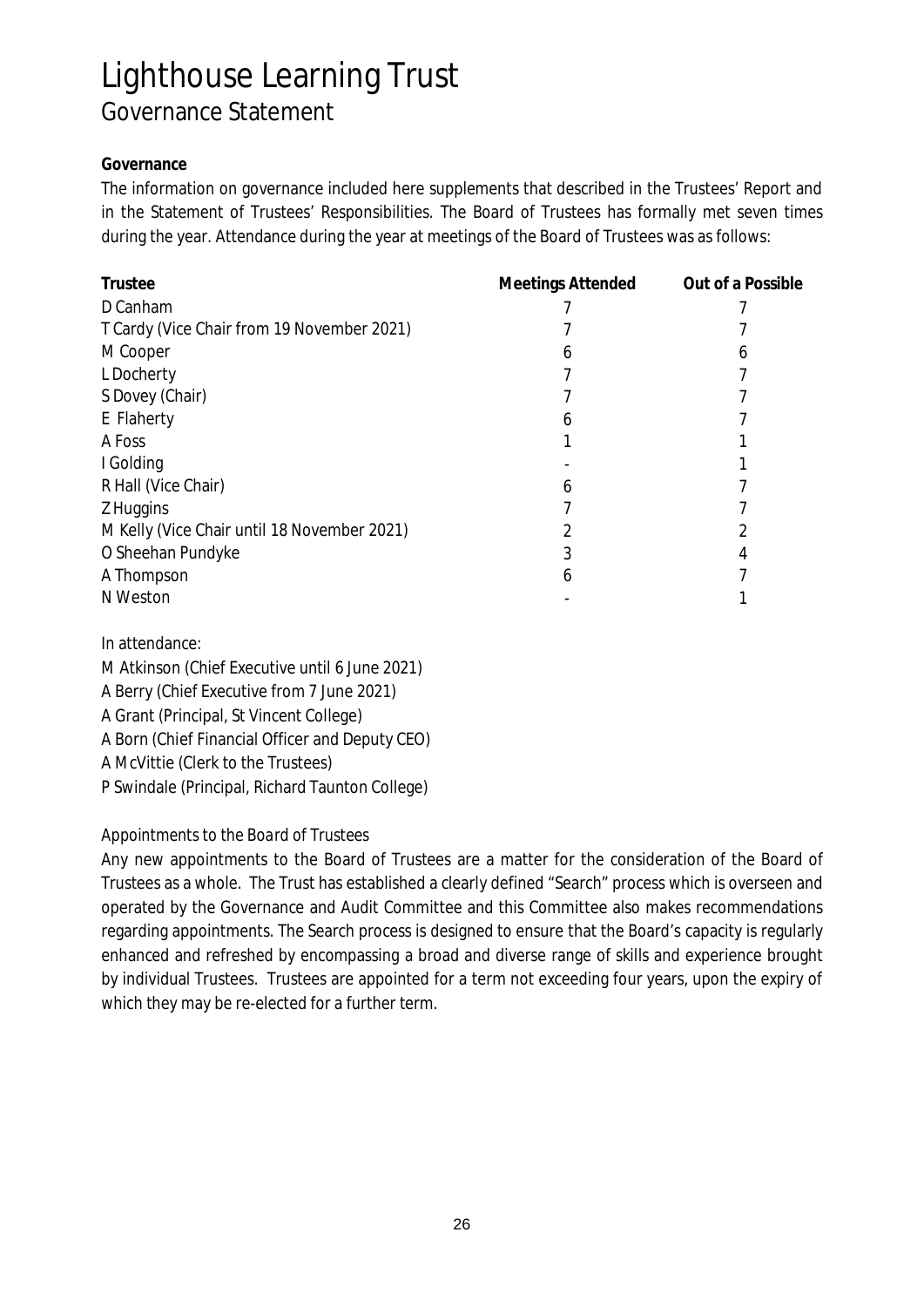### **Governance (continued)**

*Finance and Resources Committee*

The Finance and Resources Committee is a sub-committee of the main Board of Trustees and operates in accordance with written terms of reference as approved by the Trustees. Its purpose is to review the financial position of the Trust through regular scrutiny of the management accounts as well as to make recommendations to the Board of Trustees with regard to annual and longer-term financial planning, including capital expenditure. The Committee also oversees the Trust's central services where these exist such as Human Resources, Estates Management, and Information Technology. The Committee has no delegated powers but advises the Board with a view to ensuring compliance with the Academies Financial Handbook and the terms of the Trust's Funding Agreements.

Attendance during the period at meetings was as follows:

| Trustee                                             | Meetings Attended | Out of a Possible |
|-----------------------------------------------------|-------------------|-------------------|
| D Canham (Trustee)                                  |                   |                   |
| T Cardy                                             |                   |                   |
| R Hall (Committee Chair and Trust Board Vice Chair) |                   |                   |
| J Hampton (Local Governor)                          |                   | 4                 |
| Z Huggins                                           | 4                 |                   |
| A Thompson                                          |                   |                   |

In attendance:

M Atkinson (Chief Executive until 6 June 2021)

A Berry (Chief Executive from 7 June 2021)

A Grant (Principal, St Vincent College)

A Born (Chief Financial Officer)

A McVittie (Clerk to the Trustees)

P Swindale (Principal, Richard Taunton College)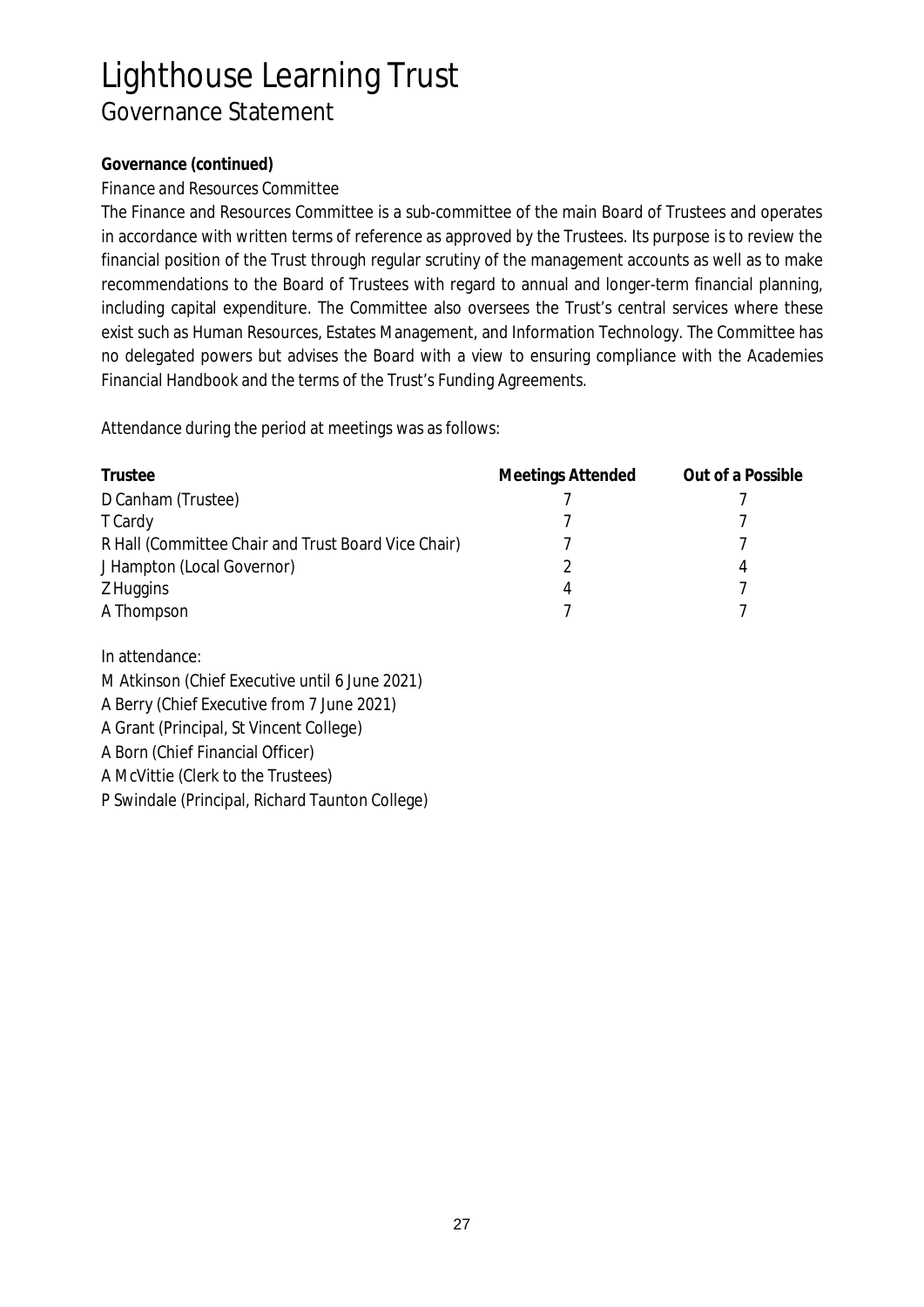#### **Governance (continued)**

*Governance and Audit Committee*

The Governance and Audit Committee is a sub-Committee of the main Board of Trustees and operates in accordance with written terms of reference as approved by the Trustees. Its purpose is to advise the Trustees on the adequacy and effectiveness of the Trust's systems of internal control and its arrangements for risk management, control and governance processes. An annual report is presented to the Board of Trustees by the Committee Chair for this purpose. The Committee also provides a forum for reporting by the Trust's Internal Auditors, Reporting Accountants and Financial Statements Auditors, all of whom have access to the Committee for independent discussion, and without the presence of management if deemed necessary.

The Trust's Internal Auditors review the systems of internal control, risk management controls and governance processes in accordance with an agreed plan of input and report their findings to management and the Governance and Audit Committee. Management are responsible for the implementation of agreed audit recommendations and progress towards implementation is tracked regularly as part of the Committee's plan of business.

The Governance and Audit Committee also advises the Trustees and Members on the appointment of Internal Auditors, Reporting Accountants and Financial Statements Auditors, and their remuneration for both audit and non-audit work. The Committee has no delegated powers.

Attendance during the period at meetings was as follows:

| Trustee                                | Meetings Attended | Out of a Possible |
|----------------------------------------|-------------------|-------------------|
| D Canham (Committee Chair and Trustee) |                   |                   |
| M Cooper                               |                   |                   |
| S Dovey (Trust Board Chair)            |                   |                   |
| P Need (Local Governor)                |                   |                   |
| H Shrimpton (Local Governor)           |                   |                   |

In attendance:

M Atkinson (Chief Executive until 6 June 2021) by invitation for non-audit items only A Berry (Chief Executive from 7 June 2021) by invitation for non-audit items only A Born (Chief Financial Officer) A McVittie (Clerk to the Trustees)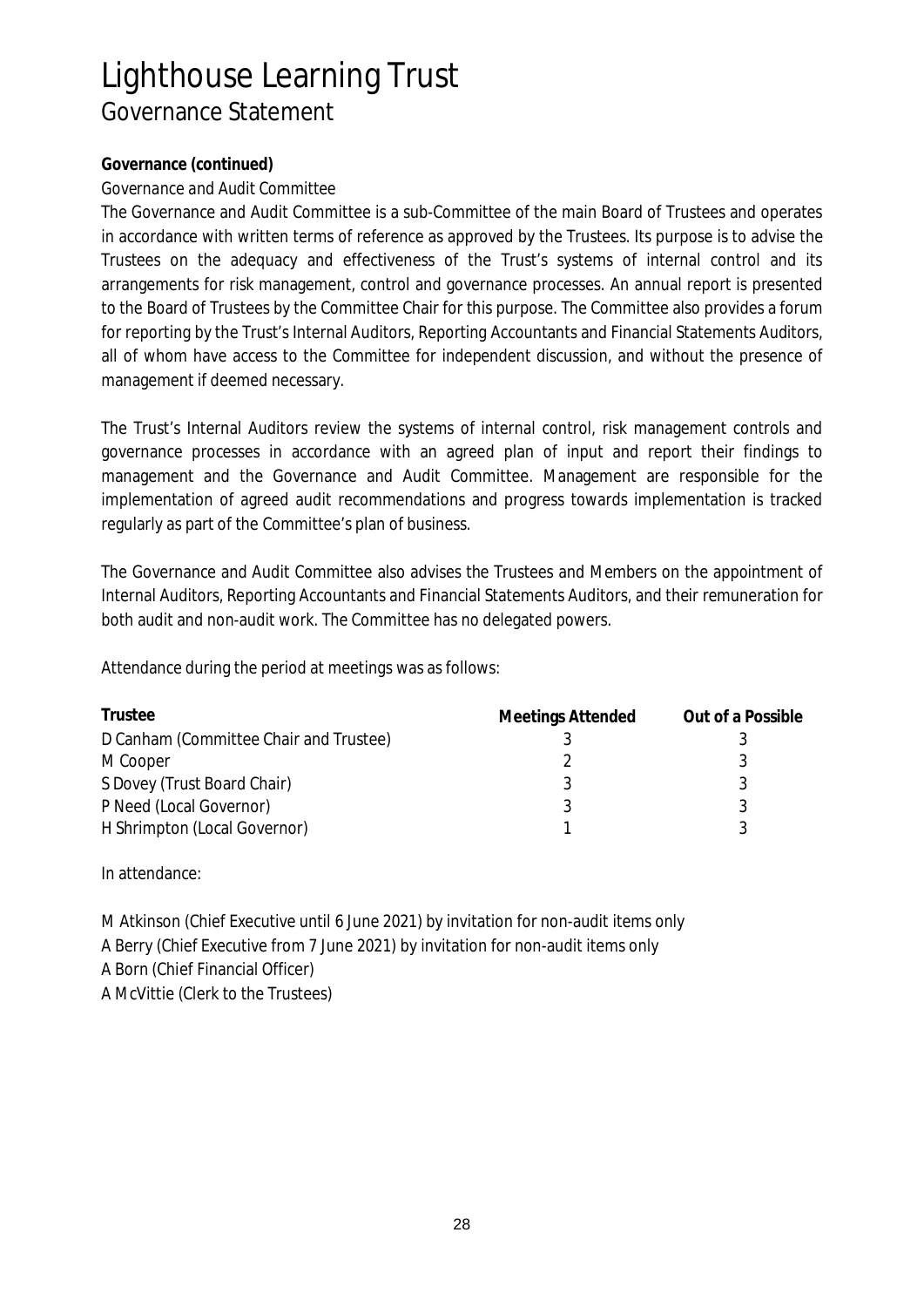### **Governance (continued)**

*Remuneration Committee*

The Remuneration Committee comprises the Chair and Vice Chair of the Board of Trustees along with the Chairs of each sub-Committee including the Chairs of Local Governing Bodies. The Committee is chaired by the Trust's Vice Chair and operates in accordance with written terms of reference as approved by the Trustees. The Committee has no delegated powers. Its responsibilities are to make recommendations to the Board of Trustees on the remuneration and benefits of: the Trust Chief Executive and Accounting Officer: the College Principals: the Chief Financial Officer: and the Clerk to the Trustees/Company Secretary. The Committee met once during the period and attendance was as follows:

| Trustee                                                     | Meetings Attended | Out of a Possible |
|-------------------------------------------------------------|-------------------|-------------------|
| S Dovey (Trust Chair)                                       |                   |                   |
| R Hall (Committee Chair and Trust Vice Chair)               |                   |                   |
| Z Huggins (Trust Vice Chair and Chair of St Vincent LGB)    |                   |                   |
| M Kelly (Trust Vice Chair and Chair of Richard Taunton LGB) |                   |                   |

In attendance:

M Atkinson (CEO) except for discussions about his own remuneration A McVittie (Clerk and Company Secretary) except for discussions about his own remuneration

### *Local Governing Bodies*

Lighthouse Learning Trust is committed to developing and maintaining strong and effective Local Governing Bodies (LGBs) for each of its institutions. These LGBs are accountable to the Board of Trustees and are its "eyes and ears" at the local level. The role of LGBs has been clearly set out in the Trust's Scheme of Delegation and this is very much focused towards supporting quality improvement and challenging leadership teams to drive up standards in terms of teaching, learning, and outcomes for students. Local Governors also monitor the deployment and effectiveness of Trust policies and resources. LGBs help the Trust to establish an on-going dialogue with the key stakeholders of each institution (including parents and staff), and are also there to champion the development of Student Voice. Finally, Local Governors are expected to be active in celebrating student and Academy success.

Local Governing Bodies are scheduled to meet at both Richard Taunton College and at St Vincent College on a half termly basis.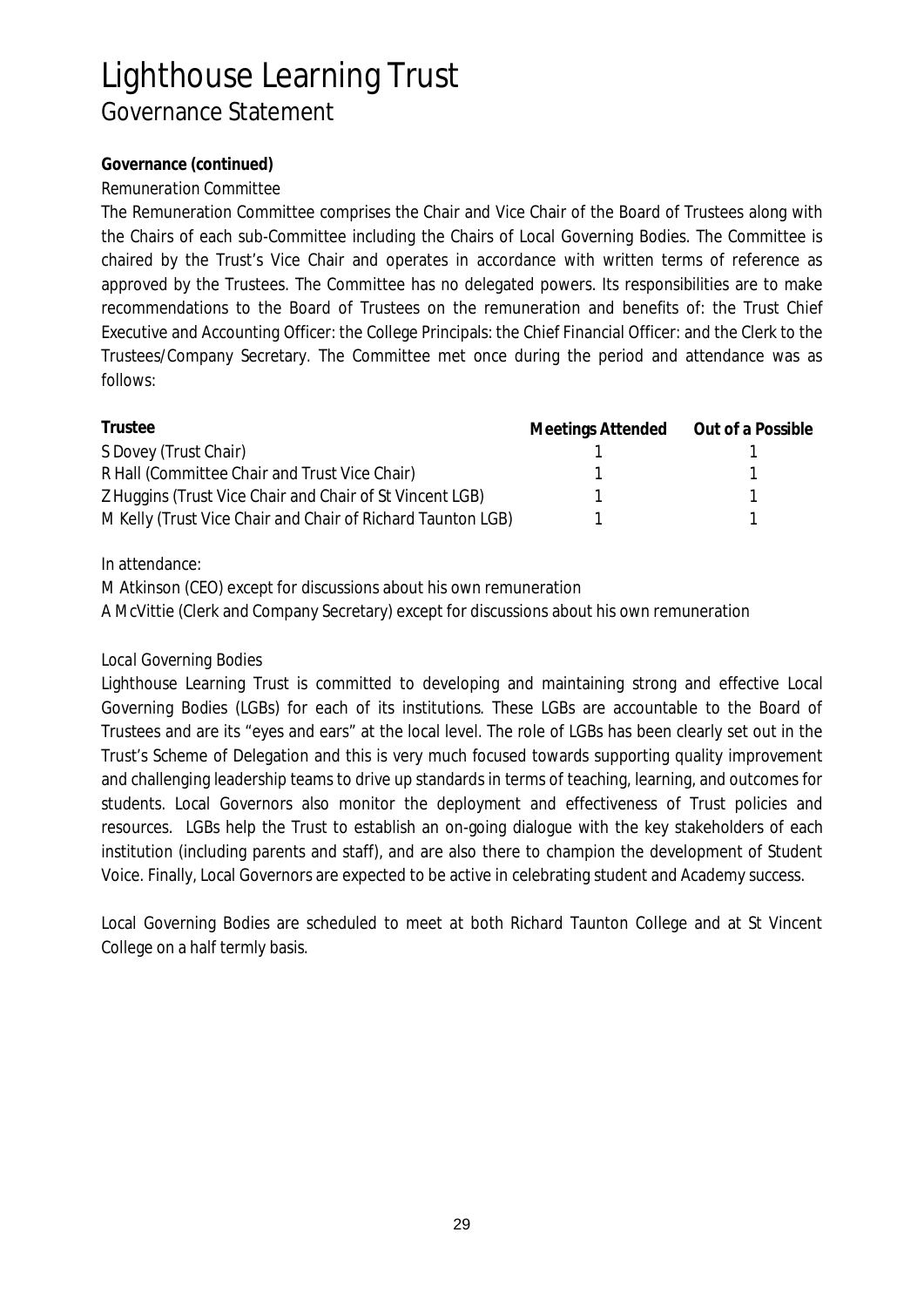### **Governance (continued)**

*Governance Self-Assessment*

The composition of the Board of Trustees is set out in the Trustees' Report. The Trustees conduct their business through a number of committees. There is a clearly defined Scheme of Delegation in place to support this framework and each committee has terms of reference, which have been approved by the Board of Trustees. Trustees are provided with regular and timely information regarding the overall financial performance of the Trust and the quality of its institutions. Trustees also understand that the Board holds ultimate responsibility for both Safeguarding and Health & Safety. As such, lead governance roles have been established at both Board and Local Governing Body level to provide assurance in these areas. During the period, the Board of Trustees has been active in considering strategic options for the future of the Trust and the Trust's strategic plan is being further developed as an output from this work.

During the period, all Trustees received training with regard to their roles and responsibilities. In particular, Trustees understand their duties to include the following:

- 1. Duty to act within powers
- 2. Duty to promote the success of the company
- 3. Duty to exercise independent judgment
- 4. Duty to exercise reasonable care, skill and diligence
- 5. Duty not to accept benefits from third parties
- 6. Duty to avoid conflicts of interests
- 7. Duty to declare an interest in a proposed transaction or arrangement

Trustees also understand their obligations to comply with the Charities Act 2016 and, as Directors, with the Companies Act 2006.

In carrying out their duties, Trustees are committed to ensuring compliance with the following:

- 1. The Trust's Articles
- 2. The Trust's Funding Agreements
- 3. The Academies Financial Handbook
- 4. The Governance Handbook
- 5. All statutory guidance issued by the Department of Education and/or the Education Skills and Funding Agency

The Board of Trustees, its sub-Committees, and Local Governing Bodies are all supported by a professionally qualified Clerk/Company Secretary. This role is seen as essential in terms of help the Trust to achieve its declared aspiration of achieving excellence in governance. The appointment, evaluation and removal of the Clerk/Company Secretary are matters for the Board of Trustees as a whole.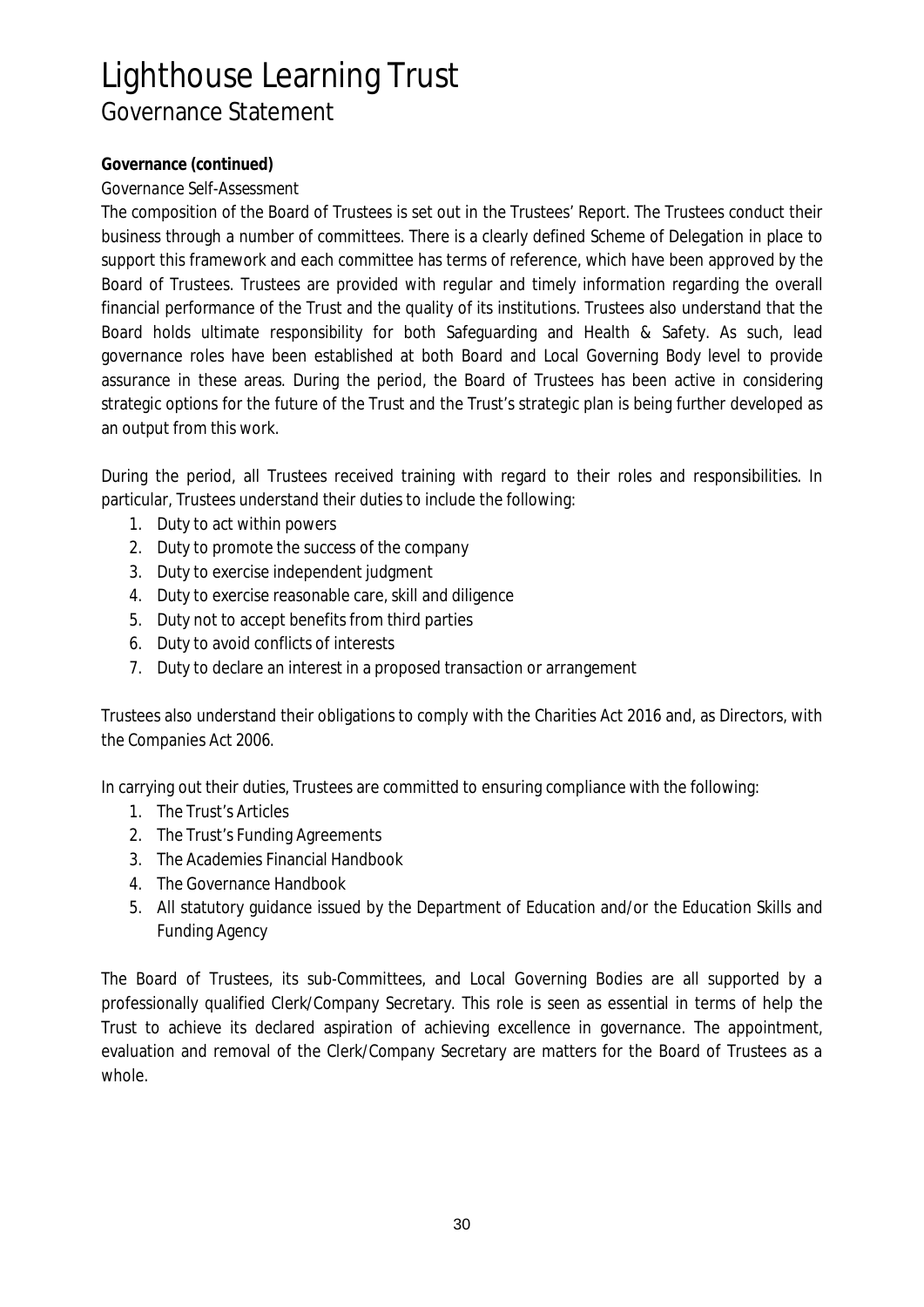#### **Governance (continued)**

Trustees understand that it is their responsibility to bring independent judgement to bear on issues of strategy, performance, resources, and standards of conduct. In doing so, the Board of Trustees seeks to ensure that it holds the executive team properly to account. The Board of Trustees has a strong and independent non-executive element and no individual or group dominates its decision-making process. The Board of Trustees considers that each of its non-executive members is independent of management and free from any business or other relationship which could materially interfere with the exercise of their independent judgement. The Clerk/company maintains a register of financial and personal interests of the Trustees, which is available for inspection on request and is also published online. There is a clear division of responsibility between the roles of the Chair of the Board of Trustees and the Accounting Officer (Chief Executive Officer) which are kept separate.

The effectiveness of the Trust's Governance is self-assessed on an on-going and annual basis. During the reporting period the Trust Board adopted the Charity Governance Code as the framework for its governance self-assessment. Meeting reviews are also conducted at the end of each meeting, and a self-assessment framework is deployed annually.

#### **Review of Value for Money**

As Accounting Officer, the CEO has responsibility for ensuring that the Trust delivers good value in the use of public resources. The Accounting Officer understands that value for money refers to the educational and wider societal outcomes achieved in return for the taxpayer resources received.

The Accounting Officer considers how the Trust's use of its resources has provided good value for money during each academic year, and reports to the Board of Trustees where value for money can be improved, including the use of benchmarking data where appropriate. In addition, the Trust's Finance & Resources Committee has a remit to evaluate all contractual expenditure in excess of £75,000 and to make recommendations for approval of this expenditure to the Board of Trustees.

With regard to demonstrating value for money, in 2018, both colleges achieved a 97% pass rate at A Level, with 30% at St Vincent and 24% at Richard Taunton achieving A\* - B grades. Both colleges achieved 99% pass rate for Vocational qualifications. The Trust historically has a strong value-added performance for Vocational learners using the ALPS measurements and has been placed within the top quartile on a national basis. The Trust carried out a wide ranging staff restructure in 2020-21, including taking advantage of staff turnover to improve efficiency. It has also carried out a number of combined procurement exercises for both colleges which have achieved savings. We continue to develop the Trust's Central Services which achieves efficiencies through economies of scale whilst improving resilience.

The Trust has strong links with other providers, in particular local schools and it collaborates with other colleges. It is a member of the Wessex Federation, a grouping of Sixth Form colleges that collaborate in the areas of curriculum improvement, procurement and policy development.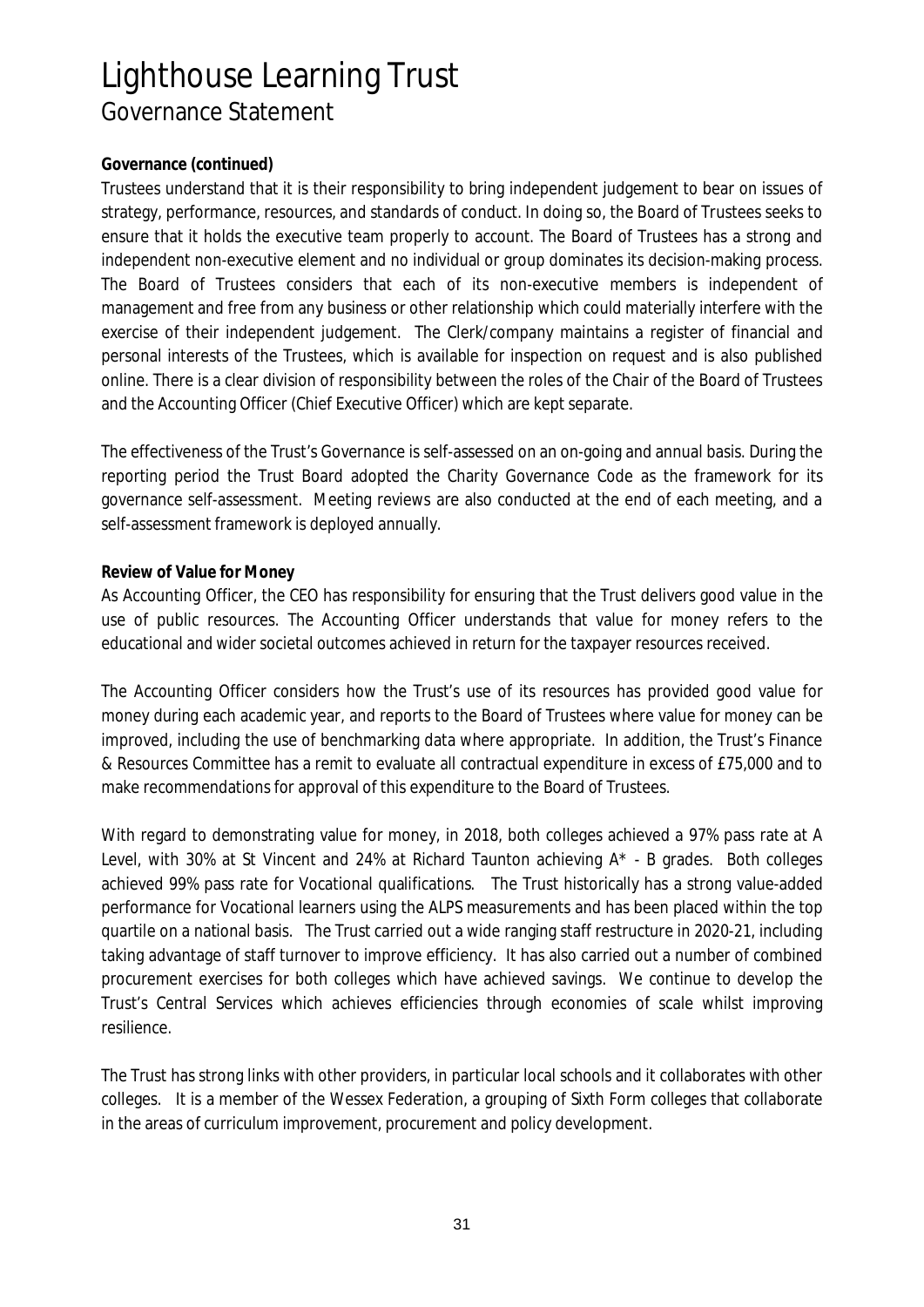### **Review of Value for Money (continued)**

Despite reductions in funding necessitating reductions in expenditure, the Trust has maintained the quality of outcomes for students in most areas, and the quality of its resources and accommodation. The Trust has realistic plans for ensuring its financial viability in the face of possible further cuts and falling rolls within the county.

The Trust continues to generate savings through shared procurement activity, targeting the efficiency of central and local college processes, and building the resilience of college systems and teams.

#### **The Purpose of the System of Internal Control**

The system of internal control is designed to manage risk to a reasonable level rather than to eliminate all risk of failure to achieve policies, aims and objectives. It can, therefore, only provide reasonable and not absolute assurance of effectiveness. The system of internal control is based on an on-going process designed to identify and prioritise the risks to the achievement of Academy Trust policies, aims and objectives, to evaluate the likelihood of those risks being realised and the impact should they be realised, and to manage them efficiently, effectively and economically. The system of internal control has been in place in Lighthouse Learning Trust for the period 1 September 2020 to 31 August 2021 and up to the date of approval of the annual report and financial statements.

#### **Capacity to Handle Risk**

The Board of Trustees has reviewed the key risks to which the Academy Trust is exposed together with the operating, financial and compliance controls that have been implemented to mitigate those risks. The Board of Trustees is of the view that there is a formal on-going process for identifying, evaluating and managing the Academy Trust's significant risks that has been in place for the period 1 September 2020 to 31 August 2021 and up to the date of approval of the annual report and financial statements. This process is regularly reviewed by the Board of Trustees.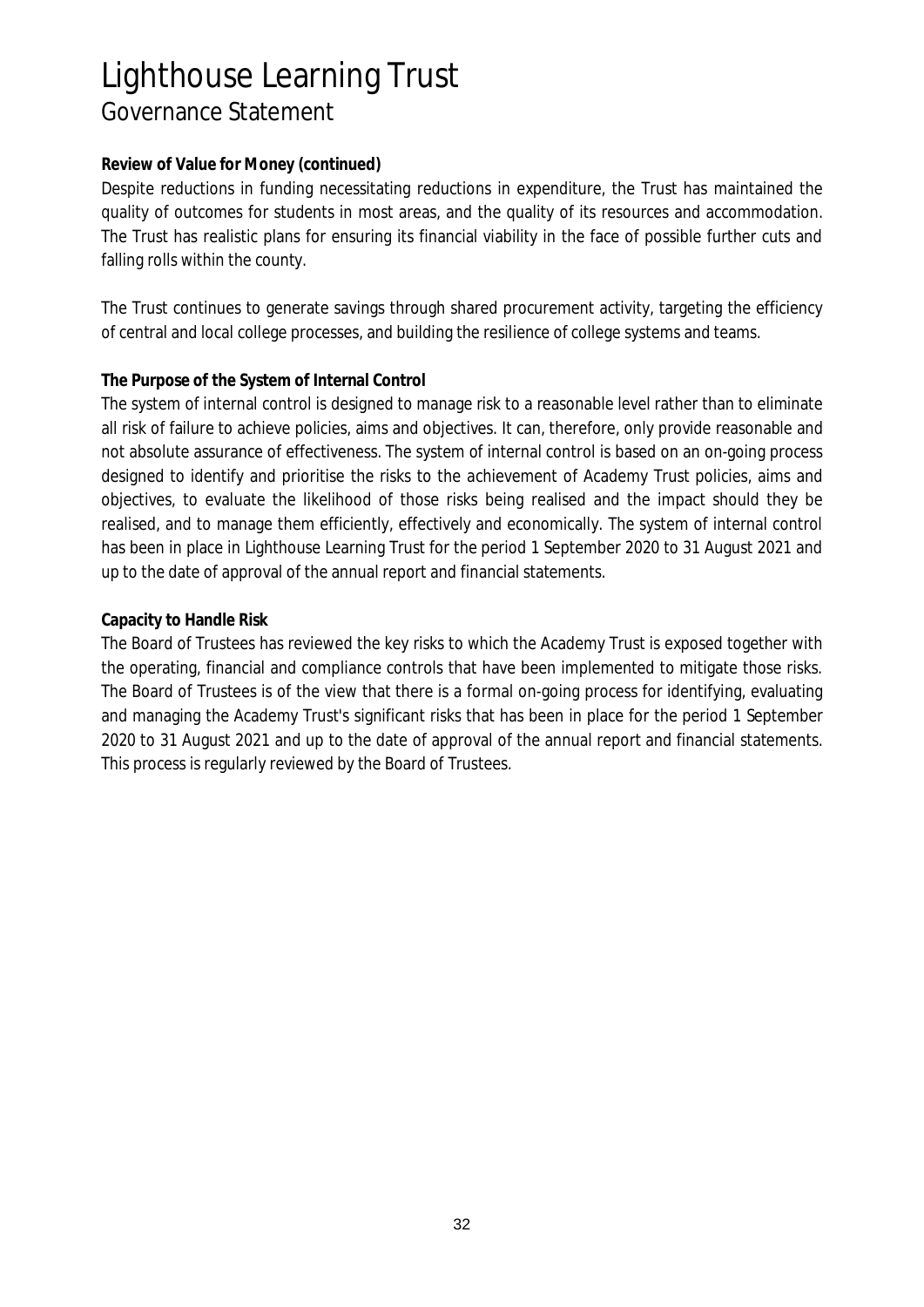### **The Risk and Control Framework**

The Academy Trust's system of internal financial control is based on a framework of regular management information and administrative procedures including the segregation of duties and a system of delegation and accountability. In particular, it includes:

- comprehensive budgeting and monitoring systems with an annual budget and periodic financial  $\bullet$ reports which are reviewed and agreed by the Board of Trustees
- regular reviews by the Finance and Resources Committee of reports which indicate financial  $\bullet$ performance against the forecasts and of major purchase plans, capital works and expenditure programmes
- setting targets to measure financial and other performance
- clearly defined purchasing (asset purchase or capital investment) guidelines
- identification and management of risks

The board of trustees has considered the need for a specific internal audit function and has decided not to appoint a single internal auditor. Instead they commissioned a series of audits to address the key risks. Audits carried out in 2020-21 included:

- A review of financials controls, focussing on procurement
- A review of controls over payroll  $\bullet$
- Two funding audits, one for each college by a national audit firm that specialises in post 16 funding
- An audit of GDPR arrangements by a large national internal audit firm
- An audit of Health & Safety by a large national internal audit firm  $\bullet$

The work of internal auditors is informed by an analysis of the risks to which the Trust is exposed, and annual internal audit plans are based on this analysis. The analysis of risks and the internal audit plans are endorsed by the Trustees on the recommendation of the Governance and Audit Committee.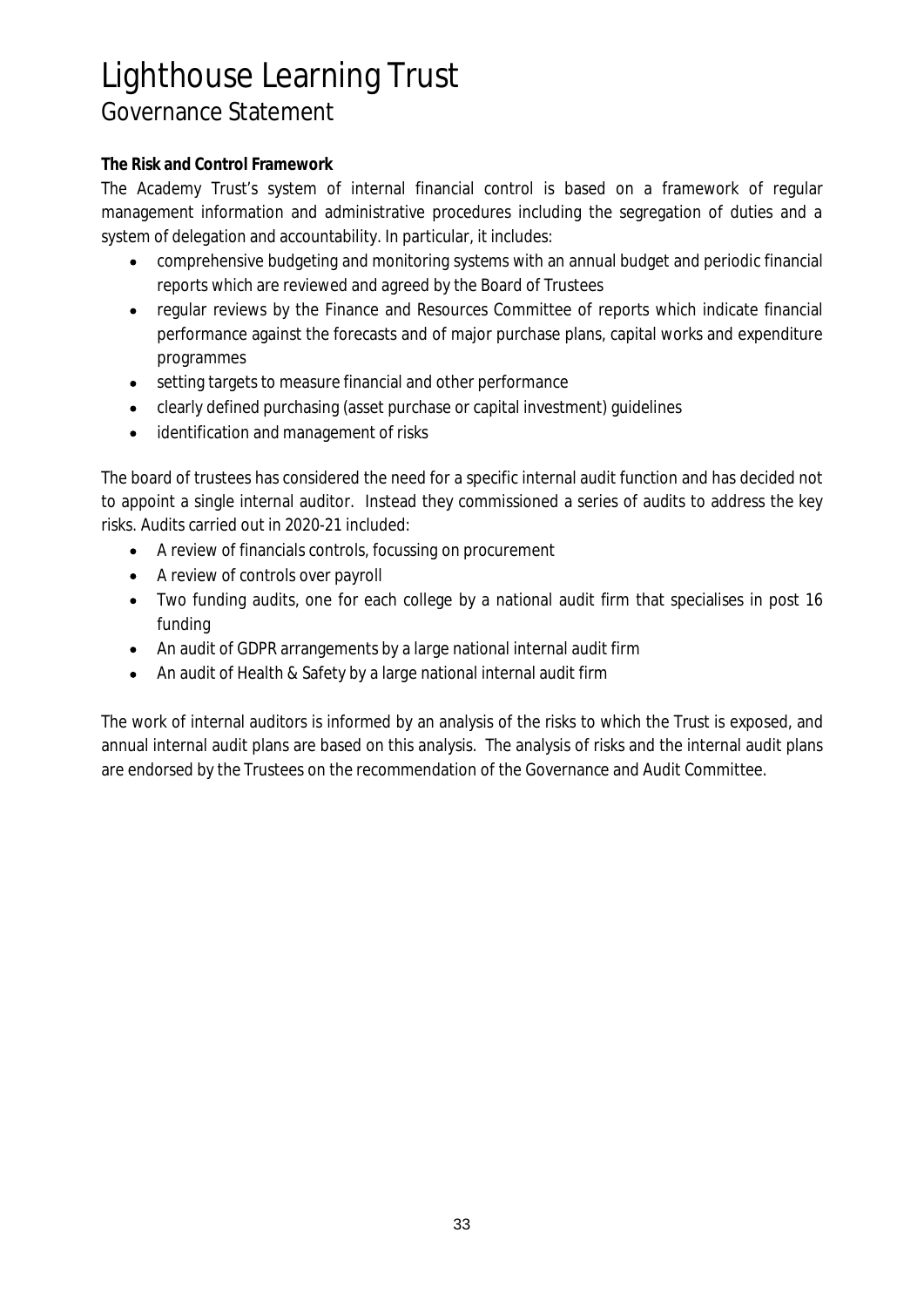### **Review of Effectiveness**

As Accounting Officer the CEO has responsibility for reviewing the effectiveness of the system of internal control. During the year in question the review has been informed by:

- $\bullet$ the work of the internal auditors
- the work of the external auditor
- the school resource management self-assessment tool  $\bullet$

The Accounting Officer (CEO) has been advised of the implications of the result of their review of the system of internal control by the Governance and Audit Committee, which oversees the work of the internal auditors and other sources of assurance, and a plan to address weaknesses and ensure continuous improvement of the systems in place.

The Senior Management Team receives reports setting out key performance and risk indicators and considers possible control issues brought to their attention by early warning mechanisms, which are embedded within the departments and reinforced by risk awareness training. The Senior Management Team and the Governance and Audit Committee received two reports from TIAA covering health & safety and GDPR, two from specialist funding auditors which include recommendations for improvement, and two from Strictly Educational covering financial controls. The Governance and Audit Committee's role in this area is confined to a high-level review of the arrangements for internal control. The Board of Trustee's agenda includes a regular item for consideration of risk and control and receives reports thereon from the Senior Management Team and the Governance and Audit Committee. The emphasis is on obtaining the relevant degree of assurance and not merely reporting by exception.

Approved by order of the members of the Board of Trustees on 13 December 2021 and signed on its behalf by:

<u>Zoe Huggins</u> 021 16:45 GMT)

**Z Huggins A Berry**

Angela Berry<br>Angela Berry (Dec 15, 2021 08:29 GMT)

Chair of Trustees **Accounting Officer** Accounting Officer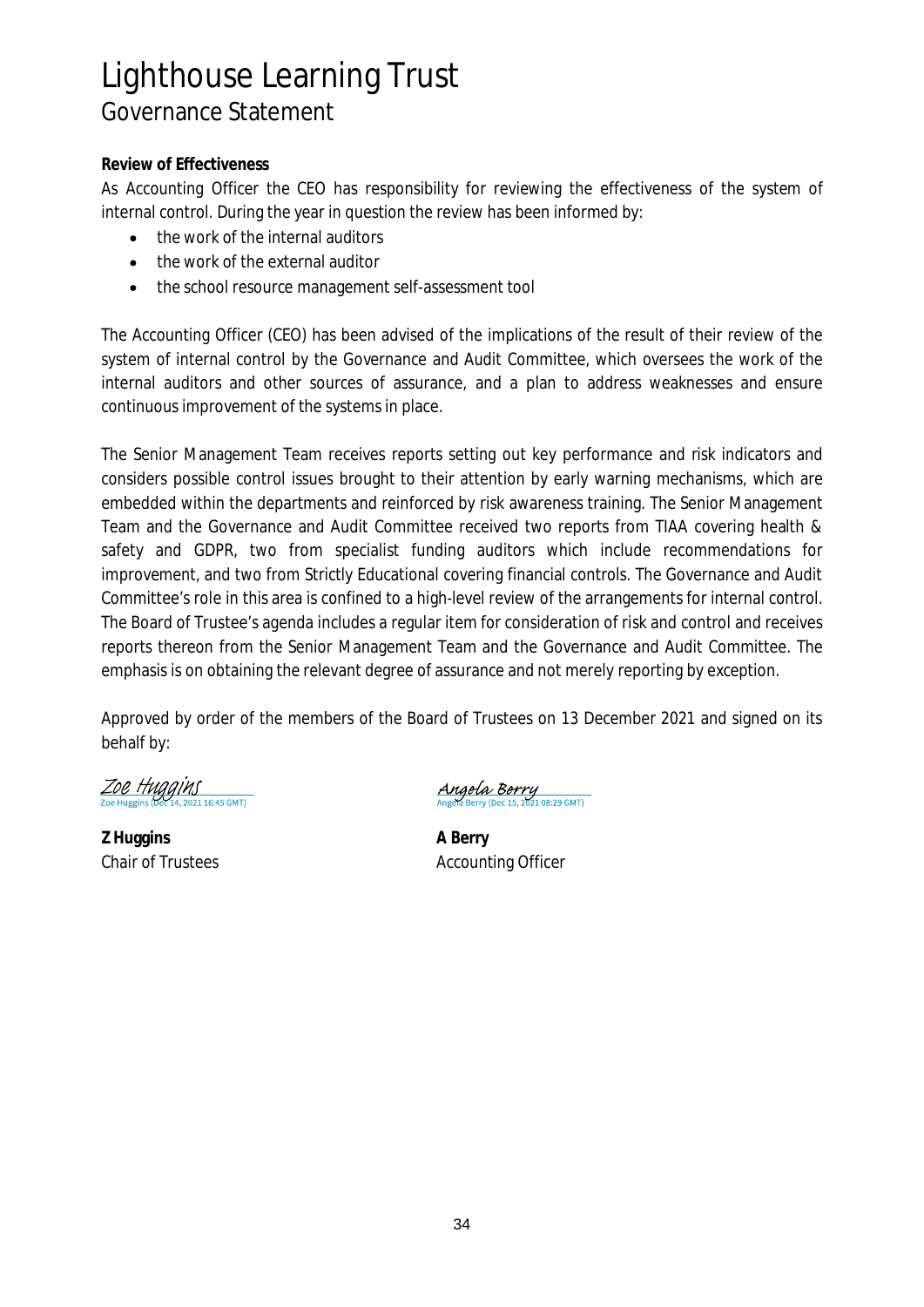### Lighthouse Learning Trust Statement of Regularity, Propriety and Compliance

As Accounting Officer of Lighthouse Learning Trust I have considered my responsibility to notify the Academy Trust Board of Trustees and the Education & Skills Funding Agency (ESFA) of material irregularity, impropriety and non-compliance with terms and conditions of all funding received by the Academy Trust, under the funding agreement in place between the Academy Trust and the Secretary of State for Education. As part of my consideration I have had due regard to the requirements of the Academies Financial Handbook 2020.

I confirm that I and the Academy Trust Board of Trustees are able to identify any material irregular or improper use of all funds by the Academy Trust, or material non-compliance with the terms and conditions of funding under the Academy Trust's funding agreement and the Academies Financial Handbook 2020.

I confirm that no instances of material irregularity, impropriety, or funding non-compliance have been discovered to date. If any instances are identified after the date of this statement, these will be notified to the Board of Trustees and ESFA.

Angela Berry<br>Angela Berry (Dec 15, 2021 08:29 GMT)

**A Berry** Accounting Officer 13 December 2021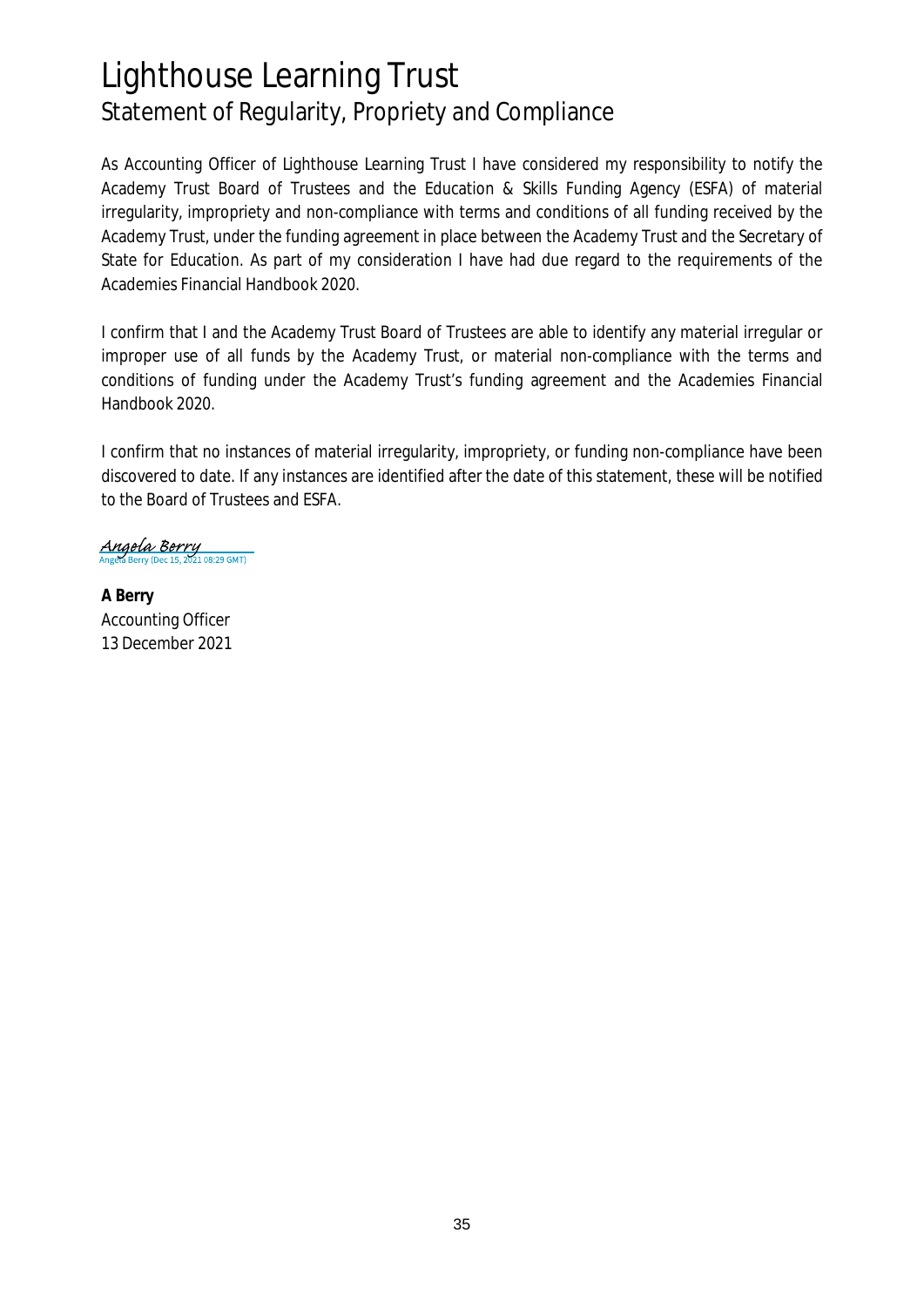### Lighthouse Learning Trust Statement of Trustees' Responsibilities

The Trustees (who are also the directors of the charitable company for the purposes of company law) are responsible for preparing the Trustees' Report and the financial statements in accordance with the Academies Accounts Direction published by the Education & Skills Funding Agency, United Kingdom Accounting Standards (United Kingdom Generally Accepted Accounting Practice) and applicable law and regulations.

Company law requires the Trustees to prepare financial statements for each financial year. Under company law, the Trustees must not approve the financial statements unless they are satisfied that they give a true and fair view of the state of affairs of the charitable company and of its incoming resources and application of resources, including its income and expenditure, for that period. In preparing these financial statements, the Trustees are required to:

- select suitable accounting policies and then apply them consistently  $\bullet$
- observe the methods and principles in the Charities SORP 2019 and the Academies Accounts  $\bullet$ Direction 2020 to 2021
- make judgments and accounting estimates that are reasonable and prudent
- state whether applicable UK Accounting Standards have been followed, subject to any material  $\bullet$ departures disclosed and explained in the financial statements
- prepare the financial statements on the going concern basis unless it is inappropriate to presume that the charitable company will continue in business

The Trustees are responsible for keeping adequate accounting records that are sufficient to show and explain the charitable company's transactions and disclose with reasonable accuracy at any time the financial position of the charitable company and enable them to ensure that the financial statements comply with the Companies Act 2006. They are also responsible for safeguarding the assets of the charitable company and hence for taking reasonable steps for the prevention and detection of fraud and other irregularities.

The Trustees are responsible for ensuring that in its conduct and operation the charitable company applies financial and other controls, which conform with the requirements both of propriety and of good financial management. They are also responsible for ensuring grants received from ESFA/DfE have been applied for the purposes intended.

The Trustees are responsible for the maintenance and integrity of the corporate and financial information included on the charitable company's website. Legislation in the United Kingdom governing the preparation and dissemination of financial statements may differ from legislation in other jurisdictions.

Approved by order of the members of the Board of Trustees on 13 December 2021 and signed on its behalf by:

Zoe Huggins  $.16:45$  GMT)

**Z Huggins** Chair of Trustees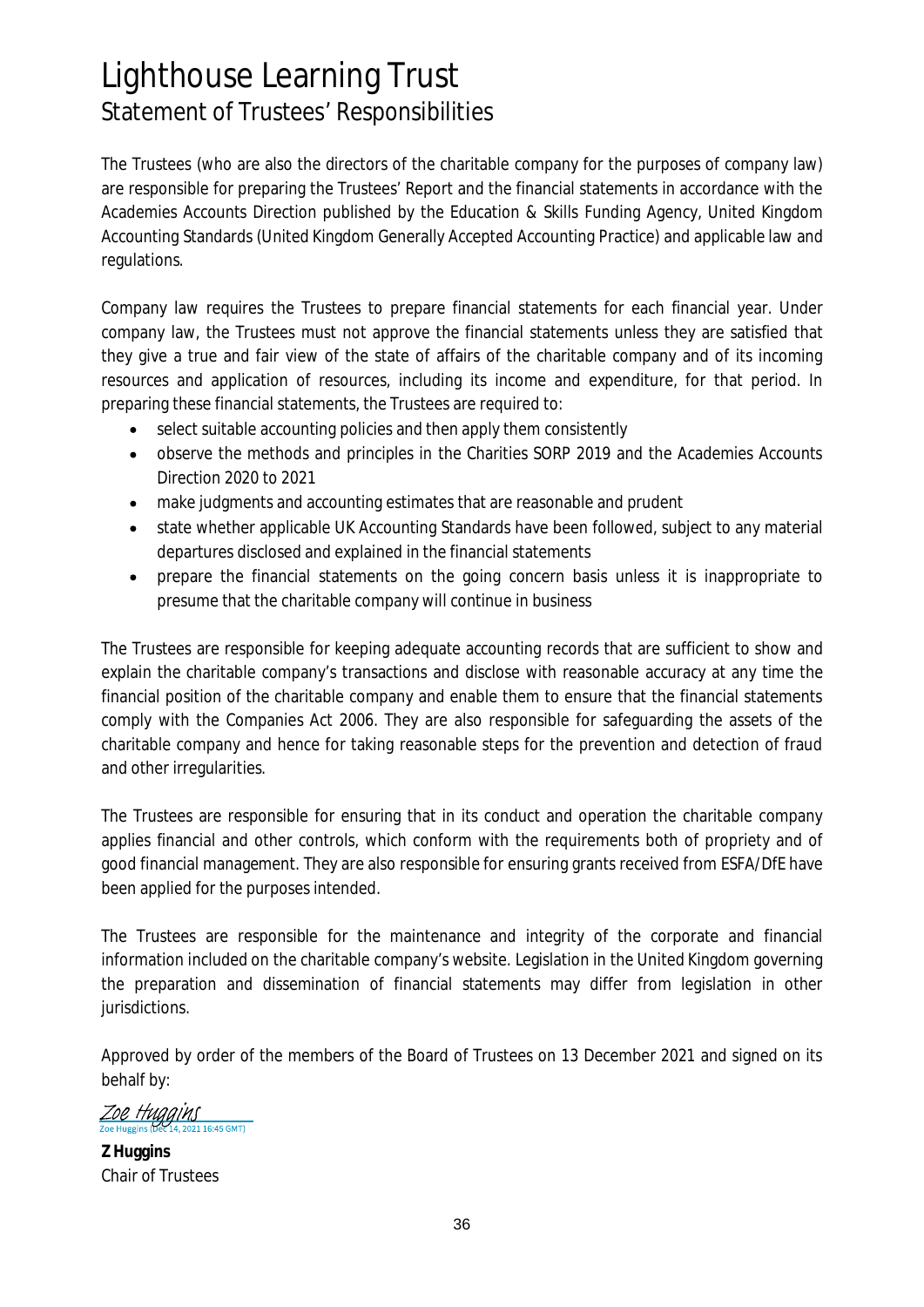### Independent Auditor's Report on the Financial Statements to the Members of Lighthouse Learning Trust

### **Opinion**

We have audited the financial statements of Lighthouse Learning Trust ('the charitable company') for the year ended 31 August 2021 which comprise the Statement of Financial Activities (including the Income and Expenditure Account), the Balance Sheet, the Statement of Cash Flows, and notes to the financial statements, including a summary of significant accounting policies. The financial reporting framework that has been applied in their preparation is applicable law, United Kingdom Accounting Standards (United Kingdom Generally Accepted Accounting Practice), including Financial Reporting Standard 102 'The Financial Reporting Standard applicable in the UK and Republic of Ireland', the Charities SORP 2019, and the Academies Accounts Direction 2020 to 2021 issued by the Education & Skills Funding Agency.

In our opinion the financial statements:

- give a true and fair view of the state of the charitable company's affairs as at 31 August 2021 and of its incoming resources and application of resources, including its income and expenditure, for the year then ended;
- have been properly prepared in accordance with United Kingdom Generally Accepted Accounting Practice;
- have been prepared in accordance with the requirements of the Companies Act 2006; and
- have been properly prepared in accordance with the Charities SORP 2019 and Academies  $\bullet$ Accounts Direction 2020 to 2021.

### **Basis for opinion**

We conducted our audit in accordance with International Standards on Auditing (UK) (ISAs (UK)) and applicable law. Our responsibilities under those standards are further described in the Auditor's responsibilities for the audit of the financial statements section of our report. We are independent of the charitable company in accordance with the ethical requirements that are relevant to our audit of the financial statements in the UK, including the FRC's Ethical Standard, and we have fulfilled our other ethical responsibilities in accordance with these requirements. We believe that the audit evidence we have obtained is sufficient and appropriate to provide a basis for our opinion.

### **Material uncertainty related to going concern**

We draw attention to note 1 in the financial statements, which indicates that the academy trust has a deficit of £432k on unrestricted and restricted general funds as at 31 August 2021, is projecting a deficit of £597k (excluding restricted pension fund and restricted fixed asset funds but after deducting a £700k contribution in respect of expenditure on tangible fixed assets) in respect of the year ending 31 August 2022, and is currently in discussions with the ESFA regarding additional funding. As stated in note 1, these events or conditions, along with the other matters as set forth in note 1, indicate that a material uncertainty exists that may cast significant doubt on the company's ability to continue as a going concern. Our opinion is not modified in respect of this matter.

Our responsibilities and the responsibilities of the Trustees with respect to going concern are described in the relevant sections of this report.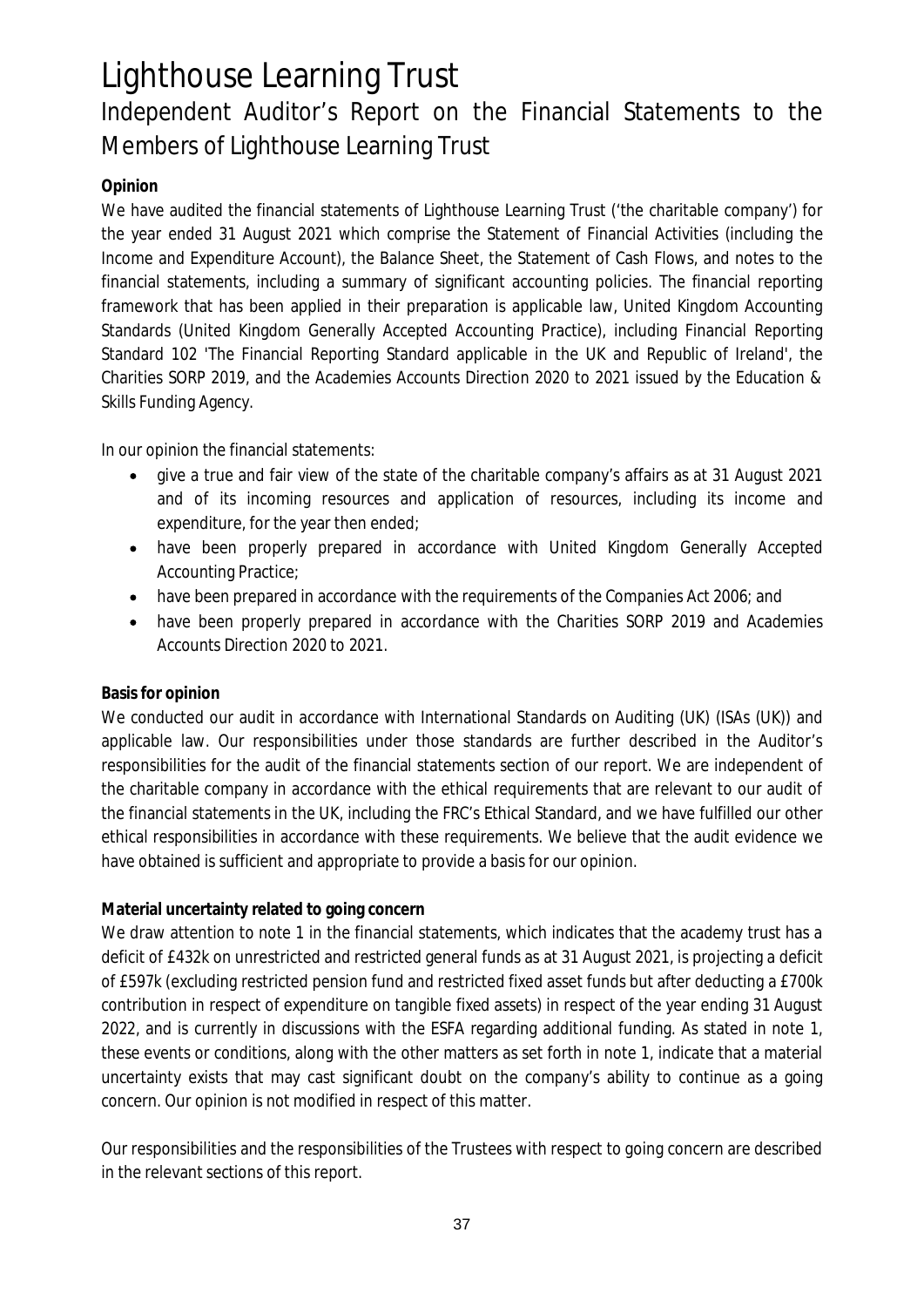### Lighthouse Learning Trust Independent Auditor's Report on the Financial Statements to the Members of Lighthouse Learning Trust

### **Other information**

The Trustees are responsible for the other information. The other information comprises the information included in the annual report other than the financial statements and our auditor's report thereon. It includes the Reference and Administrative Details, the Trustees' Report (including the Strategic Report), and the Governance Statement. Our opinion on the financial statements does not cover the other information and, except to the extent otherwise explicitly stated in our report, we do not express any form of assurance conclusion thereon.

Our responsibility is to read the other information and, in doing so, consider whether the other information is materially inconsistent with the financial statements or our knowledge obtained in the course of the audit, or otherwise appears to be materially misstated. If we identify such material inconsistencies or apparent material misstatements, we are required to determine whether this gives rise to a material misstatement in the financial statements themselves. If, based on the work we have performed, we conclude that there is a material misstatement of this other information, we are required to report that fact.

We have nothing to report in this regard.

**Opinion on other matters prescribed by the Companies Act 2006**

In our opinion, based on the work undertaken in the course of the audit:

- the information given in the Trustees' Report for the financial year for which the financial  $\bullet$ statements are prepared is consistent with the financial statements; and
- the Trustees' Report has been prepared in accordance with applicable legal requirements.

**Matters on which we are required to report by exception**

In the light of the knowledge and understanding of the charitable company and its environment obtained in the course of the audit, we have not identified material misstatements in the Trustees' Report.

We have nothing to report in respect of the following matters in relation to which the Companies Act 2006 requires us to report to you if, in our opinion:

- adequate accounting records have not been kept or returns adequate for our audit have not been received from branches not visited by us;
- the financial statements are not in agreement with the accounting records and returns;
- certain disclosures of Trustees' remuneration specified by law are not made; or
- we have not obtained all the information and explanations necessary for the purposes of our audit.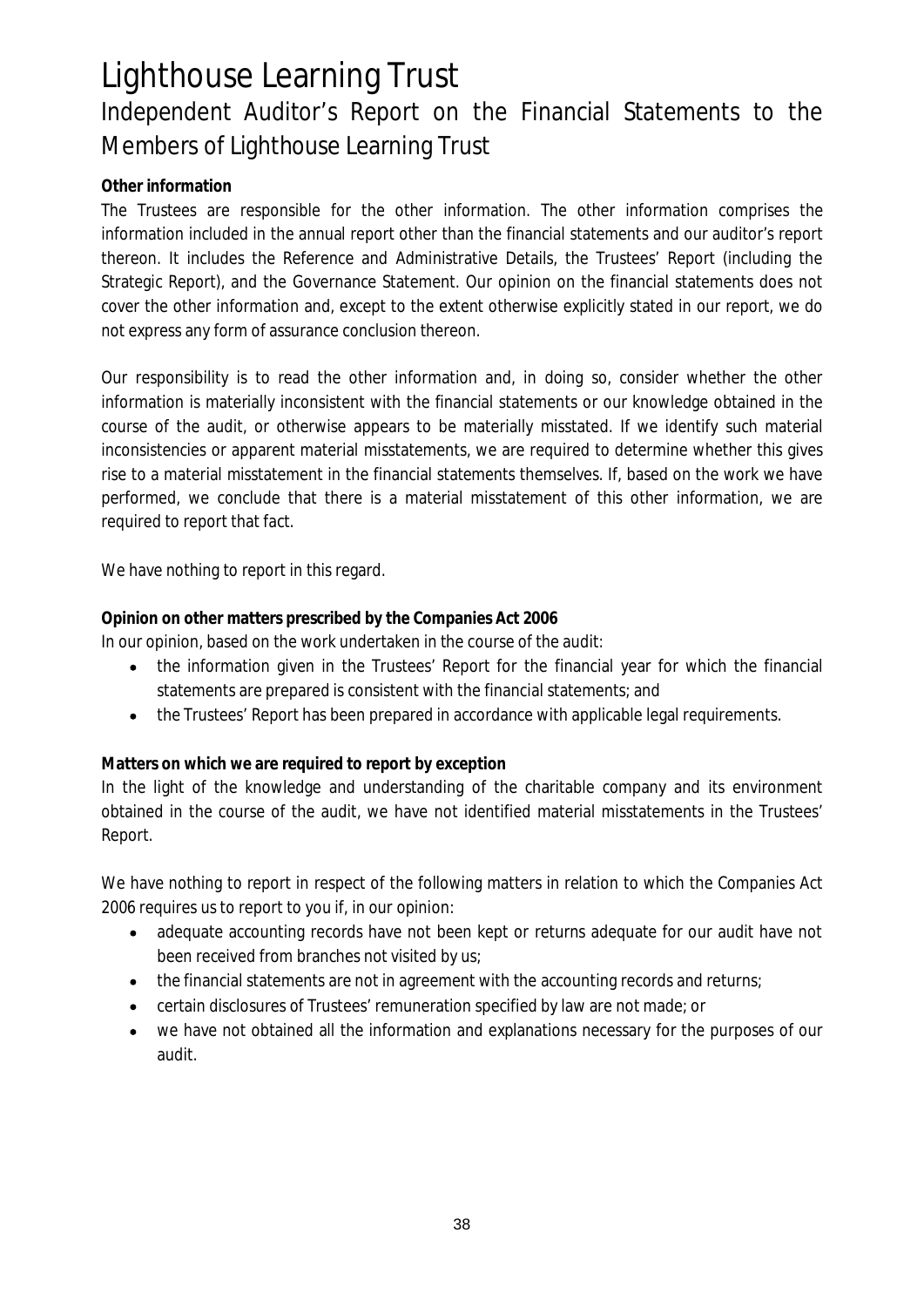### Lighthouse Learning Trust Independent Auditor's Report on the Financial Statements to the Members of Lighthouse Learning Trust

### **Responsibilities of the Trustees**

As explained more fully in the Statement of Trustees' Responsibilities, the Trustees (who are also the directors of the charitable company for the purposes of company law) are responsible for the preparation of the financial statements and for being satisfied that they give a true and fair view, and for such internal control as the Trustees determine is necessary to enable to preparation of financial statements that are free from material misstatement, whether due to fraud or error.

In preparing the financial statements, the Trustees are responsible for assessing the charitable company's ability to continue as a going concern, disclosing, as applicable, matters related to going concern and using the going concern basis of accounting unless the Trustees either intend to liquidate the charitable company or to cease operations, or have no realistic alternative but to do so.

**Our responsibilities for the audit of the financial statements**

Our objectives are to obtain reasonable assurance about whether the financial statements as a whole are free from material misstatement, whether due to fraud or error, and to issue a Report of the Independent Auditors that includes our opinion. Reasonable assurance is a high level of assurance, but is not a guarantee that an audit conducted in accordance with ISAs (UK) will always detect a material misstatement when it exists.

Misstatements can arise from fraud or error and are considered material if, individually or in the aggregate, they could reasonably be expected to influence the economic decisions of users taken on the basis of these financial statements.

Irregularities, including fraud, are instances of non-compliance with laws and regulations. We design procedures in line with our responsibilities, outlined above, to detect material misstatements in respect of irregularities, including fraud. The extent to which our procedures are capable of detecting irregularities, including fraud is detailed below:

- $\bullet$ We obtained an understanding of the legal and regulatory frameworks that are applicable to the Academy Trust, and the sector in which it operates. These include but are not limited to compliance with the Companies Act 2006, United Kingdom Accounting Standards (United Kingdom Generally Accepted Accounting Practice), including Financial Reporting Standard 102 'The Financial Reporting Standard applicable in the UK and Republic of Ireland', the Charities SORP 2019, the Academies Financial Handbook 2020, and the Academies Accounts Direction 2020 to 2021.
- We obtained an understanding of how the Academy Trust is complying with these frameworks  $\bullet$ through discussions with management.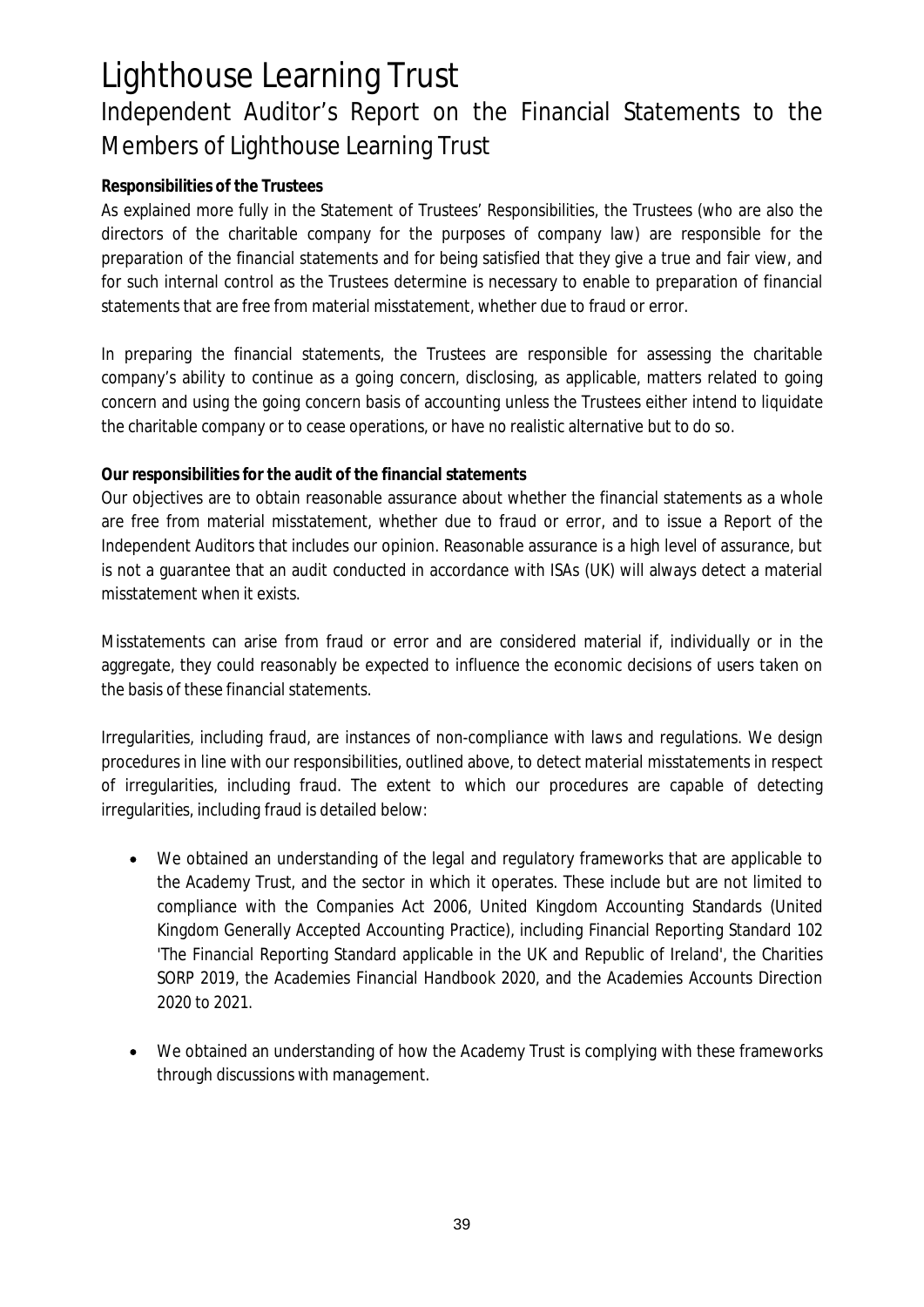### Lighthouse Learning Trust Independent Auditor's Report on the Financial Statements to the Members of Lighthouse Learning Trust

- We enquired with management whether there were any instances of non-compliance with laws  $\bullet$ and regulations or whether they had knowledge of actual or suspected fraud. These enquiries are corroborated through follow-up audit procedures including but not limited to a review of legal and professional costs, correspondence and a review of board minutes.
- We assessed the susceptibility of the Academy Trust's financial statements to material  $\bullet$ misstatement, including the risk of fraud and management override of controls. We designed our audit procedures to respond to this assessment, including the identification and testing of any related party transactions and the testing of journal transactions that arise from management estimates, that are determined to be of significant value or unusual in their nature.
- We assessed the appropriateness of the collective competence and capabilities of the  $\bullet$ engagement team, including consideration of the engagement team's knowledge and understanding of the sector in which the Academy Trust operates in, and their practical experience through training and participation with audit engagements of a similar nature.

A further description of our responsibilities for the audit of the financial statements is located on the Financial Reporting Council's website at: www.frc.org.uk/auditorsresponsibilities. This description forms part of our Independent Auditor's Report.

### **Use of our report**

This report is made solely to the charitable company's members, as a body, in accordance with Chapter 3 of Part 16 of the Companies Act 2006. Our audit work has been undertaken so that we might state to the charitable company's members those matters we are required to state to them in an auditor's report and for no other purpose. To the fullest extent permitted by law, we do not accept or assume responsibility to anyone other than the charitable company and the charitable company's members as a body, for our audit work, for this report, or for the opinions we have formed.

### Michaela Johns

M Johns FCCA (Senior statutory auditor) For and on behalf of Hopper Williams & Bell Limited Statutory Auditor Highland House, Mayflower Close, Chandlers Ford, Eastleigh SO53 4AR

Date ………………………………………………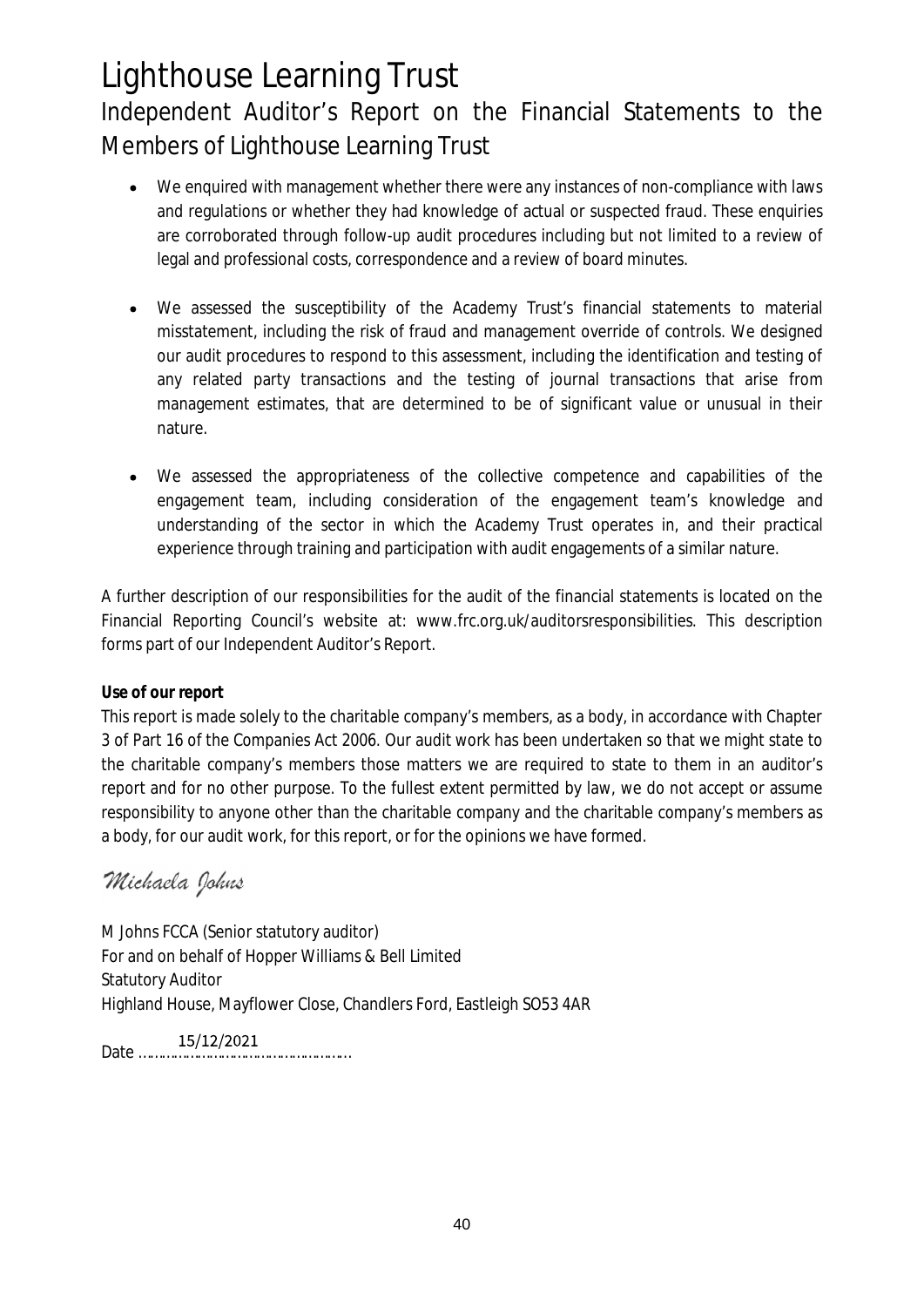Independent Reporting Accountant's Assurance Report on Regularity to Lighthouse Learning Trust and the Education & Skills Funding Agency

In accordance with the terms of our engagement letter dated 16 June 2017 and further to the requirements of the Education and Skills Funding Agency (ESFA) as included in the Academies Accounts Direction 2020 to 2021, we have carried out an engagement to obtain limited assurance about whether the expenditure disbursed and income received by Lighthouse Learning Trust during the period 1 September 2020 to 31 August 2021 have been applied to the purposes identified by Parliament and the financial transactions conform to the authorities which govern them.

This report is made solely to Lighthouse Learning Trust and the ESFA in accordance with the terms of our engagement letter. Our work has been undertaken so that we might state to Lighthouse Learning Trust and the ESFA those matters we are required to state in a report and for no other purpose. To the fullest extent permitted by law, we do not accept or assume responsibility to anyone other than the Lighthouse Learning Trust and the ESFA, for our work, for this report, or for the conclusion we have formed.

**Respective responsibilities of Lighthouse Learning Trust's Accounting Officer and the reporting accountant**

The Accounting Officer is responsible, under the requirements of Lighthouse Learning Trust's funding agreement with the Secretary of State for Education dated 24 October 2017 and the Academies Financial Handbook, extant from 1 September 2020, for ensuring that expenditure disbursed and income received is applied for the purposes intended by Parliament and the financial transactions conform to the authorities which govern them.

Our responsibilities for this engagement are established in the United Kingdom by our profession's ethical guidance and are to obtain limited assurance and report in accordance with our engagement letter and the requirements of the Academies Accounts Direction 2020 to 2021. We report to you whether anything has come to our attention in carrying out our work which suggests that in all material respects, expenditure disbursed and income received during the period 1 September 2020 to 31 August 2021 have not been applied to purposes intended by Parliament or that the financial transactions do not conform to the authorities which govern them.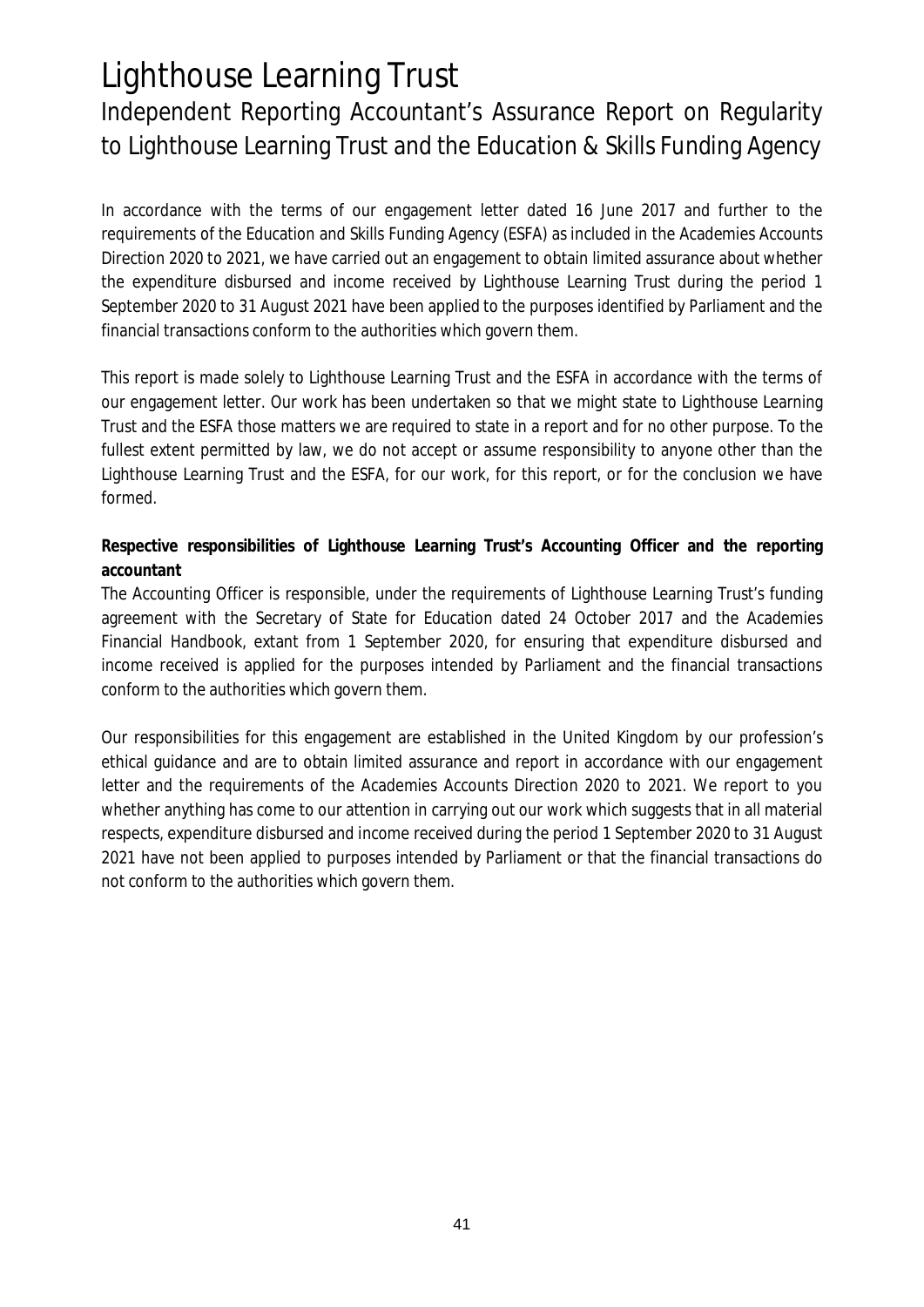Independent Reporting Accountant's Assurance Report on Regularity to Lighthouse Learning Trust and the Education & Skills Funding Agency

### **Approach**

We conducted our engagement in accordance with the Framework and Guide for External Auditors and Reporting Accountant of Academy Trusts issued by the ESFA. We performed a limited assurance engagement as defined in our engagement letter.

The objective of a limited assurance engagement is to perform such procedures as to obtain information and explanations in order to provide us with sufficient appropriate evidence to express a negative conclusion on regularity.

A limited assurance engagement is more limited in scope than a reasonable assurance engagement and consequently does not enable us to obtain assurance that we would become aware of all significant matters that might be identified in a reasonable assurance engagement. Accordingly, we do not express a positive opinion.

Our engagement includes examination, on a test basis, of evidence relevant to the regularity and propriety of the Academy Trust's income and expenditure.

The work undertaken to draw to our conclusion includes:

- Consideration as to whether prior approval was sought from the Secretary of State where it is required by the Academies Financial Handbook (effective from 1 September 2020) (AFH).
- Review of any special payments to staff, including compromise agreements, to consider whether prior approval was sought where required by the AFH and that any payments are in line with the severance guidance published by ESFA.
- Consideration as to whether any borrowings have been made in accordance with the AFH.  $\bullet$
- Review of any 'minded to' letters or Notices to Improve which have been issued to the  $\bullet$ Academy Trust.
- Review of any transactions with related parties to ensure that they have been carried out in accordance with the AFH.
- Review of governance arrangements to determine whether the requirements of the AFH have  $\bullet$ been met.
- Review of the Academy Trust's internal controls, including whether the general control environment has regard to the regularity of underlying transactions, including fraud management.
- Review of the Academy Trust's procurement policies to determine effectiveness and testing a sample of purchases to confirm that the policies have been correctly implemented.
- Identifying any conditions associated with specialist grant income and determining whether it  $\bullet$ has been spent as the purposes intended.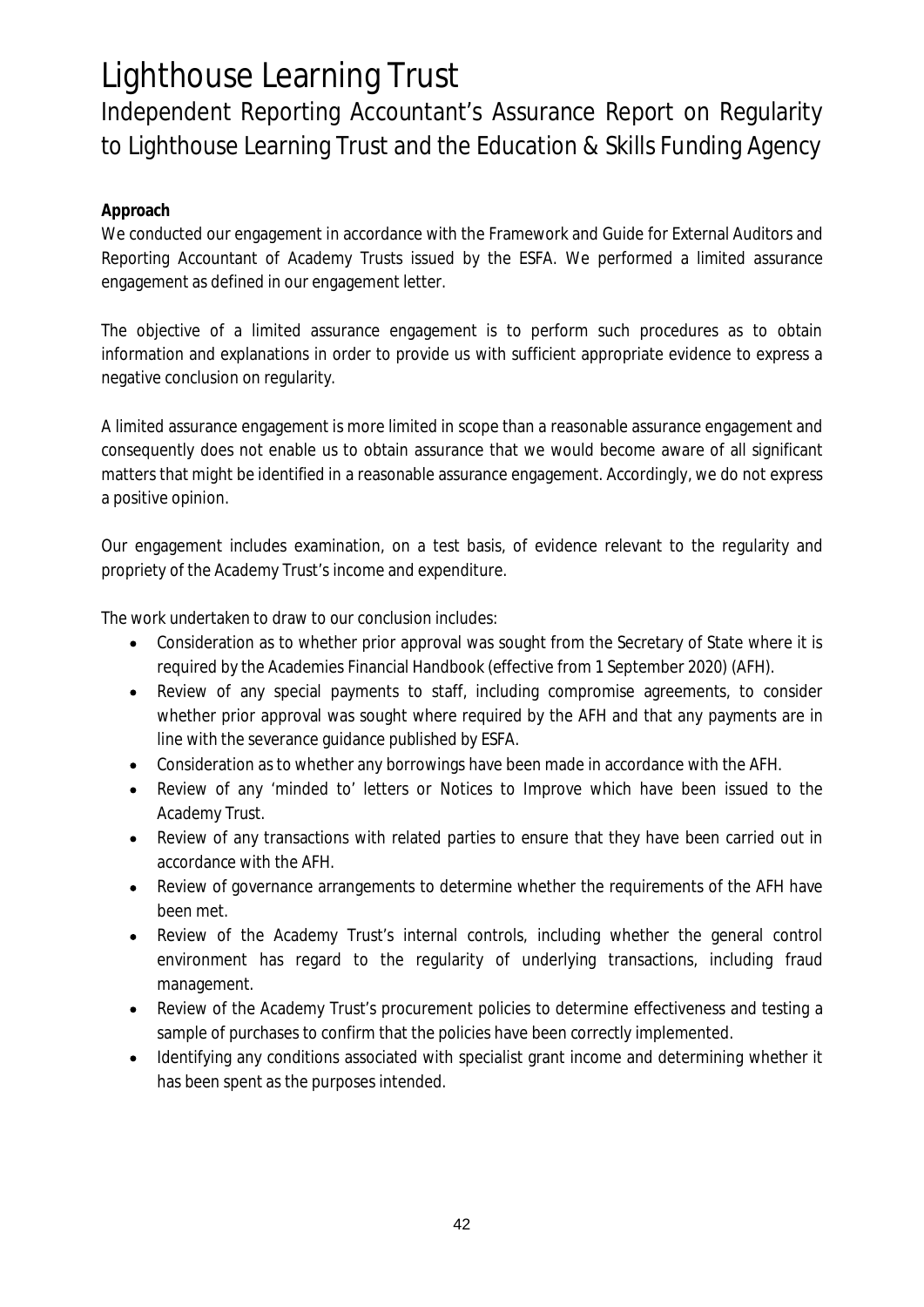Independent Reporting Accountant's Assurance Report on Regularity to Lighthouse Learning Trust and the Education & Skills Funding Agency

**Conclusion**

In the course of our work, nothing has come to our attention which suggests that in all material respects the expenditure disbursed and income received during the period 1 September 2020 to 31 August 2021 has not been applied to purposes intended by Parliament and the financial transactions do not conform to the authorities which govern them.

### Michaela Johns

M Johns FCCA Reporting Accountant Hopper Williams & Bell Limited Chartered Accountants Highland House, Mayflower Close, Chandlers Ford, Eastleigh SO53 4AR

Date ………………………………………………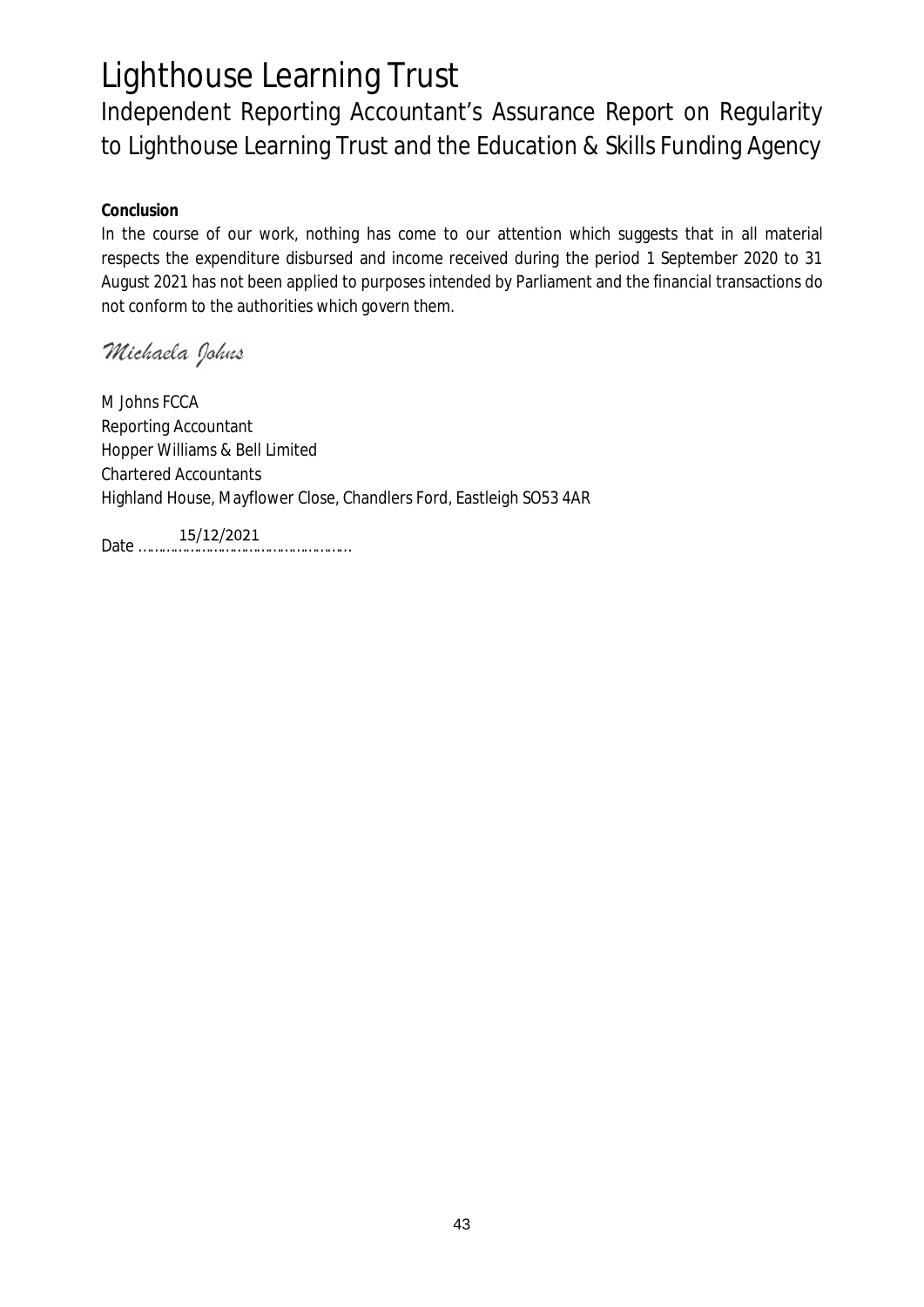### **Statement of Financial Activities for the year ended 31 August 2021 (including Income and Expenditure Account)**

|                                    |                | Un-                                                                 | Restricted    | Restricted               | Restricted         |                             |               |
|------------------------------------|----------------|---------------------------------------------------------------------|---------------|--------------------------|--------------------|-----------------------------|---------------|
|                                    |                | restricted                                                          | General       | Pension                  | <b>Fixed Asset</b> | 2020/21                     | 2019/20       |
|                                    | <b>Note</b>    | funds                                                               | Funds         | Funds                    | Funds              | Total                       | Total         |
|                                    |                | £                                                                   | ${\bf f}$     | $\mathbf f$              | £                  | £                           | f             |
| Income and endowments from:        |                |                                                                     |               |                          |                    |                             |               |
| Donations and capital grants       | $\overline{2}$ |                                                                     |               | $\overline{\phantom{a}}$ | 87,115             | 87,115                      | 1,129,606     |
| Charitable activities:             |                |                                                                     |               |                          |                    |                             |               |
| Funding for the academy            |                |                                                                     |               |                          |                    |                             |               |
| trust's educational operations     | 3              |                                                                     | 10,624,004    |                          |                    | 10,624,004                  | 11,541,423    |
| Other trading activities           | 4              | 126,042                                                             |               |                          |                    | 126,042                     | 180,193       |
| Investments                        | 5              | 101                                                                 |               |                          |                    | 101                         | 15,528        |
|                                    |                |                                                                     |               |                          |                    |                             |               |
| Total                              |                | 126,143                                                             | 10,624,004    | $\blacksquare$           | 87,115             | 10,837,262                  | 12,866,750    |
|                                    |                |                                                                     |               |                          |                    |                             |               |
| Expenditure on:                    |                |                                                                     |               |                          |                    |                             |               |
| Charitable activities:             |                |                                                                     |               |                          |                    |                             |               |
| Academy trust educational          |                |                                                                     |               |                          |                    |                             |               |
| operations                         | 7              |                                                                     | 11,789,512    | 1,122,000                | 2,451,908          | 15,363,420                  | 14,282,271    |
|                                    |                |                                                                     |               |                          |                    |                             |               |
| Net income / (expenditure)         |                | 126,143                                                             | (1, 165, 508) | (1, 122, 000)            |                    | $(2,364,793)$ $(4,526,158)$ | (1, 415, 521) |
|                                    |                |                                                                     |               |                          |                    |                             |               |
| Transfers between funds            | 17             | (1,527,524)                                                         | 1,163,528     | $\overline{\phantom{a}}$ | 363,996            |                             |               |
|                                    |                |                                                                     |               |                          |                    |                             |               |
| Other recognised gains / (losses): |                |                                                                     |               |                          |                    |                             |               |
| Actuarial gains / (losses) on      |                |                                                                     |               |                          |                    |                             |               |
| defined benefit pension schemes 27 |                | $\mathcal{L}^{\mathcal{L}}(\mathcal{L}^{\mathcal{L}}(\mathcal{L}))$ |               | 831,000                  |                    | 831,000                     | (450,000)     |
| Net movement in funds              |                | (1,401,381)                                                         | (1,980)       | (291,000)                | (2,000,797)        | (3,695,158)                 | (1,865,521)   |
|                                    |                |                                                                     |               |                          |                    |                             |               |
| Reconciliation of funds            |                |                                                                     |               |                          |                    |                             |               |
| Total funds brought forward        |                | 853,783                                                             |               | 117,454 (10,558,000)     | 40,347,625         | 30,760,862                  | 32,626,383    |
| <b>Total funds carried forward</b> |                | (547, 598)                                                          |               | 115,474 (10,849,000)     | 38,346,828         | 27,065,704                  | 30,760,862    |

The notes on pages 47 to 71 form part of these financial statements.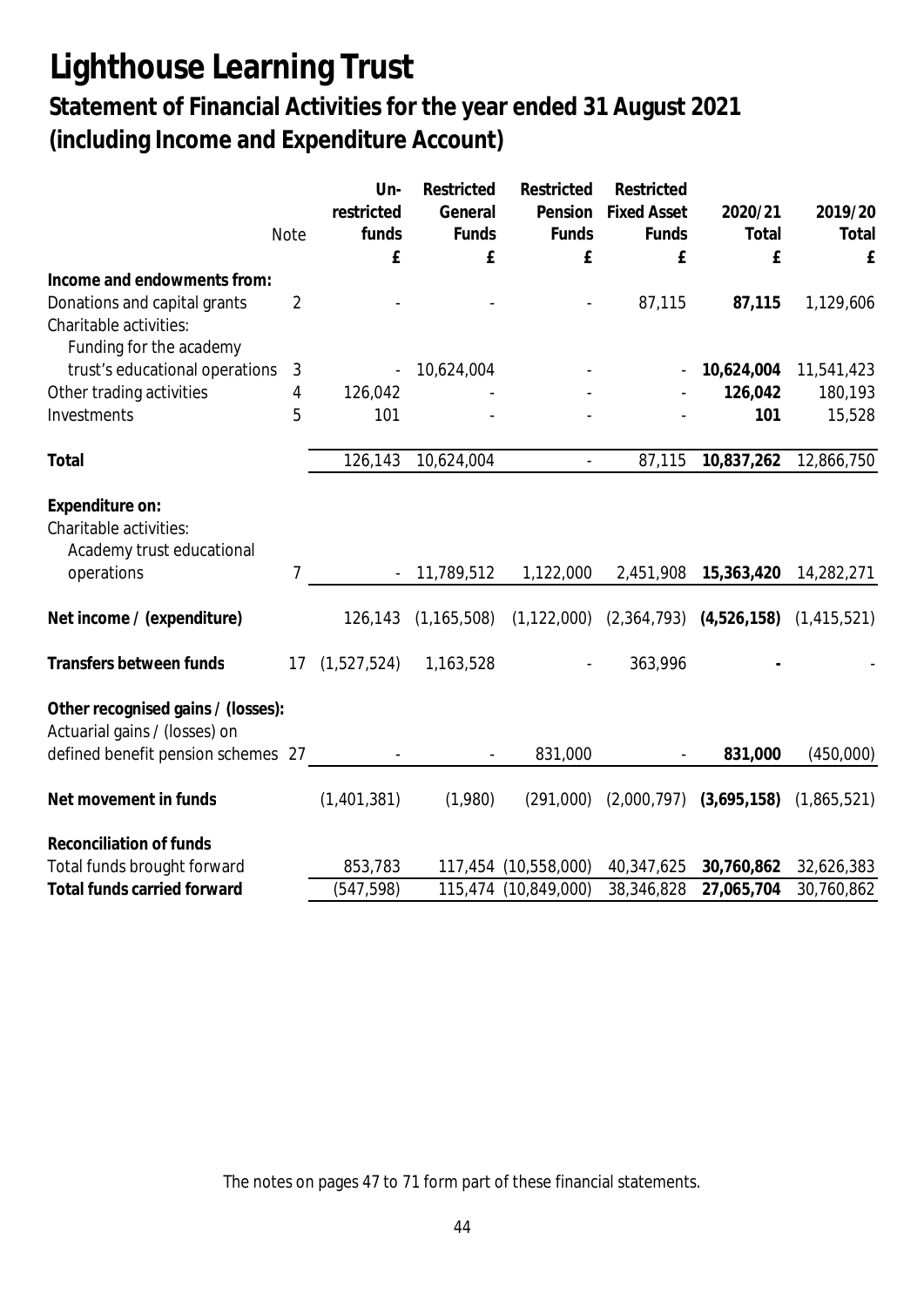### **Balance Sheet as at 31 August 2021**

**Company Number 10819176**

|                                                | <b>Note</b> | 2021           | 2021           | 2020           | 2020         |
|------------------------------------------------|-------------|----------------|----------------|----------------|--------------|
| <b>Fixed assets</b>                            |             | £              | £              | £              | £            |
| Tangible assets                                | 12          |                | 38,328,118     |                | 39,477,794   |
| Current assets                                 |             |                |                |                |              |
| Stock                                          | 13          |                |                | 7,523          |              |
| <b>Debtors</b>                                 | 14          | 439,654        |                | 1,175,411      |              |
| Cash at bank and in hand                       |             | 1,053,189      |                | 2,581,818      |              |
|                                                |             | 1,492,843      |                | 3,764,752      |              |
| Liabilities                                    |             |                |                |                |              |
| Creditors: Amounts falling due within one year | 15          | (1, 356, 560)  |                | (1, 325, 528)  |              |
| Net current assets                             |             |                | 136,283        |                | 2,439,224    |
| Total assets less current liabilities          |             |                | 38,464,401     |                | 41,917,018   |
| Creditors:                                     |             |                |                |                |              |
| Amounts falling due after more than one year   | 16          |                | (213,089)      |                | (319, 633)   |
| Net assets excluding pension liability         |             |                | 38,251,312     |                | 41,597,385   |
| Defined benefit pension scheme liability       | 27          |                | (10, 849, 000) |                | (10,558,000) |
| Other pension provisions                       | 27          |                | (336, 608)     |                | (278, 523)   |
| Total net assets                               |             |                | 27,065,704     |                | 30,760,862   |
| Funds of the academy trust:                    |             |                |                |                |              |
| <b>Restricted funds</b>                        |             |                |                |                |              |
| Fixed asset fund                               | 17          | 38,346,828     |                | 40,347,625     |              |
| Restricted income fund                         | 17          | 115,474        |                | 117,454        |              |
| Pension reserve                                | 17          | (10, 849, 000) |                | (10, 558, 000) |              |
| <b>Total restricted funds</b>                  |             |                | 27,613,302     |                | 29,907,079   |
| Unrestricted income funds                      | 17          |                | (547, 598)     |                | 853,783      |
| Total funds                                    |             |                | 27,065,704     |                | 30,760,862   |

The financial statements on pages 44 to 71 were approved by the trustees and authorised for issue on 13 December 2021 and are signed on their behalf by:

 $\frac{\text{Zo}e \text{ Huggins}}{\text{Zo}e \text{ Huggins (Dec 14, 2021 16:45 GMT)}}$ 

**Z Huggins** Chair of Trustees

The notes on pages 47 to 71 form part of these financial statements.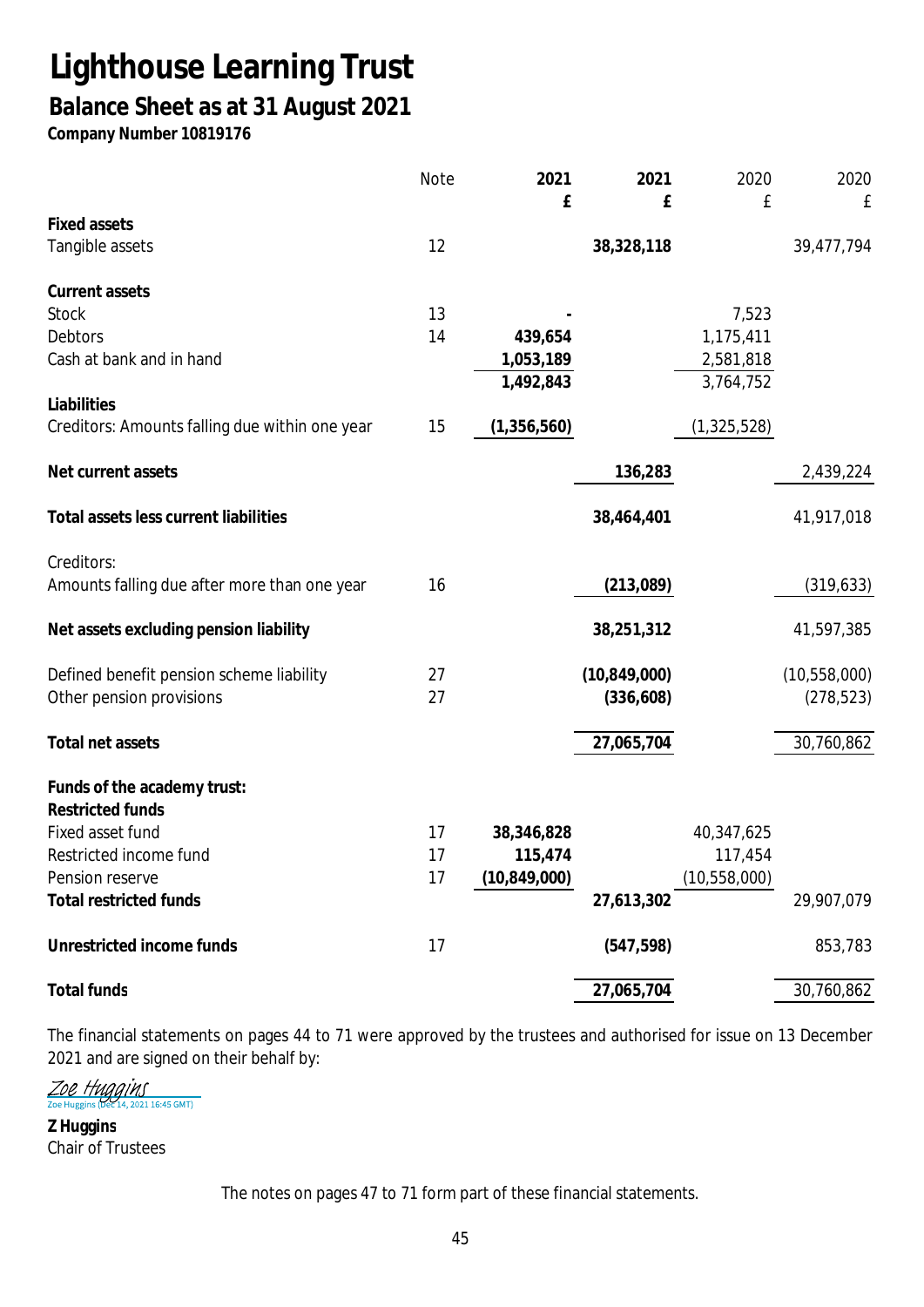## **Lighthouse Learning Trust Statement of Cash Flows for the year ended 31 August 2021**

|                                                             | <b>Note</b> | 2021<br>£   | 2020<br>$\mathbf{f}$ |
|-------------------------------------------------------------|-------------|-------------|----------------------|
| Cash flows from operating activities                        |             |             |                      |
| Net cash provided by (used in) operating activities         | 21          | (1,048,666) | (699, 454)           |
| Cash flows from financing activities                        | 22          | (106, 544)  | (106, 545)           |
| Cash flows from investing activities                        | 23          | (373, 419)  | 743,560              |
| Change in cash and cash equivalents in the reporting period |             | (1,528,629) | (62, 439)            |
| Cash and cash equivalents at 1 September 2020               |             | 2,581,818   | 2,644,257            |
| Cash and cash equivalents at 31 August 2021                 | 24          | 1,053,189   | 2,581,818            |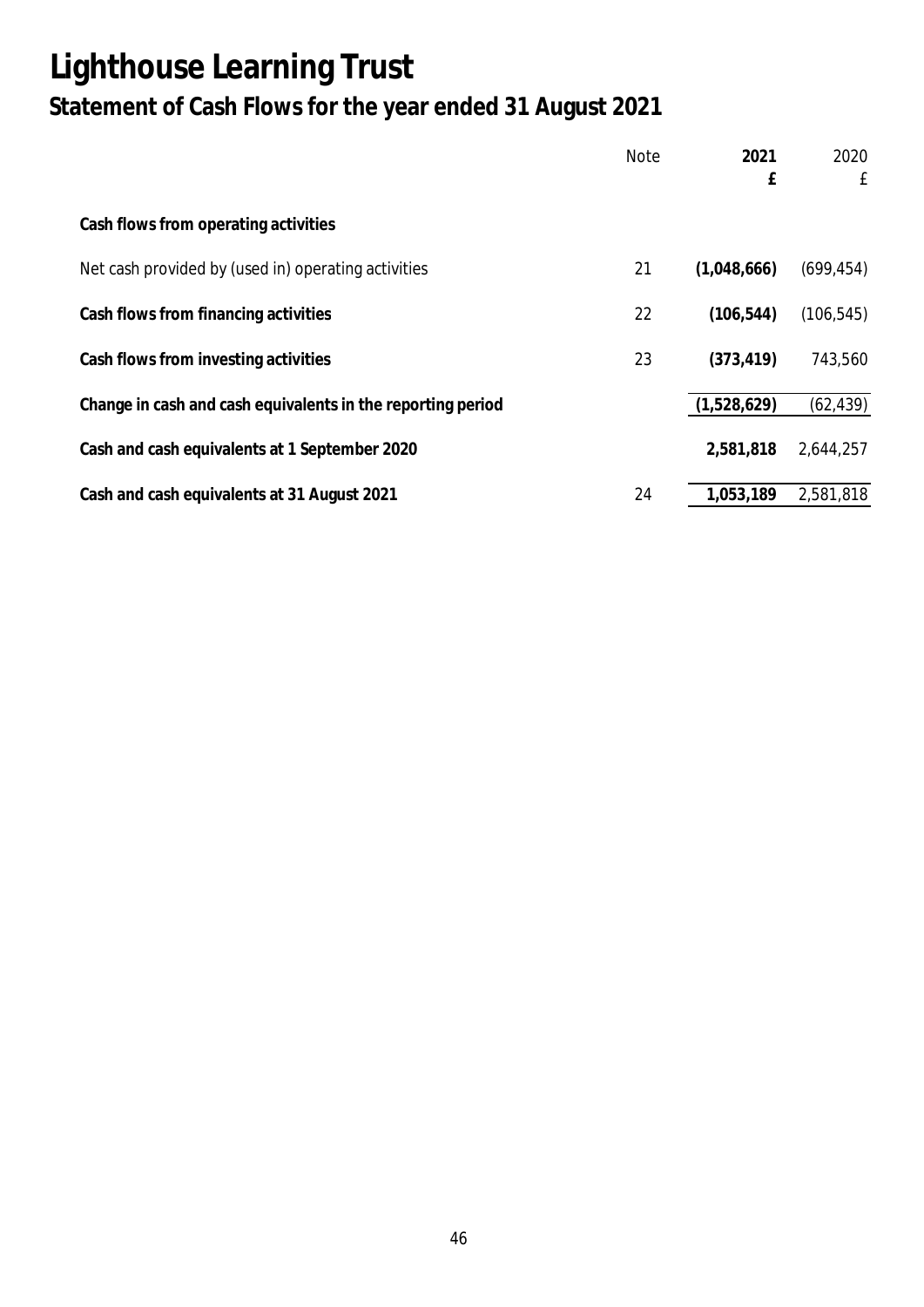**1 Accounting policies**

A summary of the principal accounting policies adopted (which have been applied consistently, except where noted), judgements and key sources of estimation uncertainty, is set out below.

#### **Basis of Preparation**

The financial statements of the Academy Trust, which is a public benefit entity under FRS 102, have been prepared under the historical cost convention in accordance with the Financial Reporting Standard Applicable in the UK and Republic of Ireland (FRS 102), the Accounting and Reporting by Charities: Statement of Recommended Practice applicable to charities preparing their accounts in accordance with the Financial Reporting Standard applicable in the UK and Republic of Ireland (FRS 102) (Charities SORP (FRS 102)), the Academies Accounts Direction 2020 to 2021 issued by ESFA, the Charities Act 2011 and the Companies Act 2006.

#### **Going Concern**

The trustees assess whether the use of going concern is appropriate i.e. whether there are any material uncertainties related to events or conditions that may cast significant doubt on the ability of the academy trust to continue as a going concern. The trustees make this assessment in respect of a period of at least one year from the date of authorisation for issue of the financial statements.

The academy trust has a deficit of £432,124 on unrestricted and restricted general funds as at 31 August 2021, is projecting a deficit of £597k (excluding restricted pension fund and restricted fixed asset funds but after deducting a £700k contribution in respect of expenditure on tangible fixed assets) in respect of the year ending 31 August 2022, and is currently in discussions with the ESFA regarding additional funding. This indicates that a material uncertainty exists that may cast significant doubt on the academy trust's ability to continue as a going concern. Further information is given in the Trustees' Report. The Trustees have concluded that the academy trust has adequate resources to continue in operational existence for the foreseeable future. The Trustees have therefore continued to adopt the going concern basis of accounting in preparing the financial statements.

### **Income**

All incoming resources are recognised when the Academy Trust has entitlement to the funds, the receipt is probable and the amount can be measured reliably.

### • **Donations**

Donations are recognised on a receivable basis (where there are no performance-related conditions) where the receipt is probable and the amount can be reliably measured.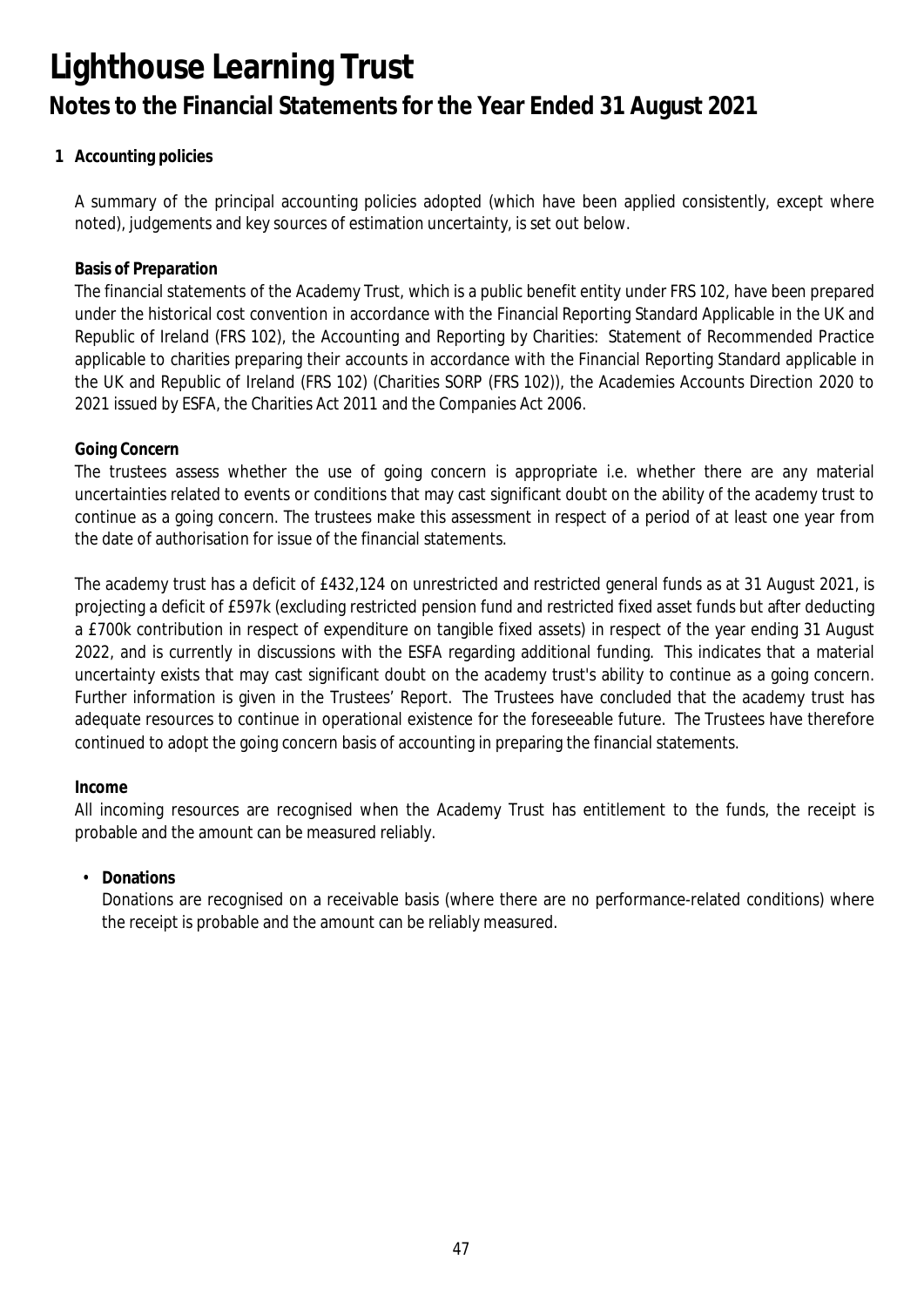**Income (continued)**

• **Grants**

Grants are included in the Statement of Financial Activities on a receivable basis. The balance of income received for specific purposes but not expended during the period is shown in the relevant funds on the balance sheet. Where income is received in advance of meeting any performance-related conditions there is not unconditional entitlement to the income and its recognition is deferred and included in creditors as deferred income until the performance-related conditions are met. Where entitlement occurs before income is received, the income is accrued.

General Annual Grant is recognised in full in the Statement of Financial Activities in the year for which it is receivable and any abatement in respect of the period is deducted from income and recognised as a liability.

Capital grants are recognised in full when there is an unconditional entitlement to the grant. Unspent amounts of capital grants are reflected in the balance sheet in the restricted fixed asset fund. Capital grants are recognised when there is entitlement and are not deferred over the life of the asset on which they are expended.

• **Government Grants**

The following government grants have been received during the year:

*Coronavirus Job Retention Scheme*

The accrual model has been used to recognise the grant on a systematic basis over the periods in which the related staff costs are incurred.

• **Other Income**

Other income, including the hire of facilities, is recognised in the period it is receivable and to the extent the Academy Trust has provided the goods or services.

• **Donated goods, facilities and services**

Goods donated for resale are included at fair value, being the expected proceeds from sale less the expected costs of sale. If it is practical to assess the fair value at receipt, it is recognised in stock and 'Income from other trading activities'. Upon sale, the value of the stock is charged against 'Income from other trading activities' and the proceeds are recognised as 'Income from other trading activities'. Where it is impractical to fair value the items due to the volume of low value items they are not recognised in the financial statements until they are sold. This income is recognised within 'Income from other trading activities'.

• **Donated fixed assets (excluding Transfers on conversion/into the Academy Trust)**

Where the donated good is a fixed asset, it is measured at fair value, unless it is impractical to measure this reliably, in which case the cost of the item to the donor should be used. The gain is recognised as income from donations and a corresponding amount is included in the appropriate fixed asset category and depreciated over the useful economic life in accordance with the Academy Trust's accounting policies.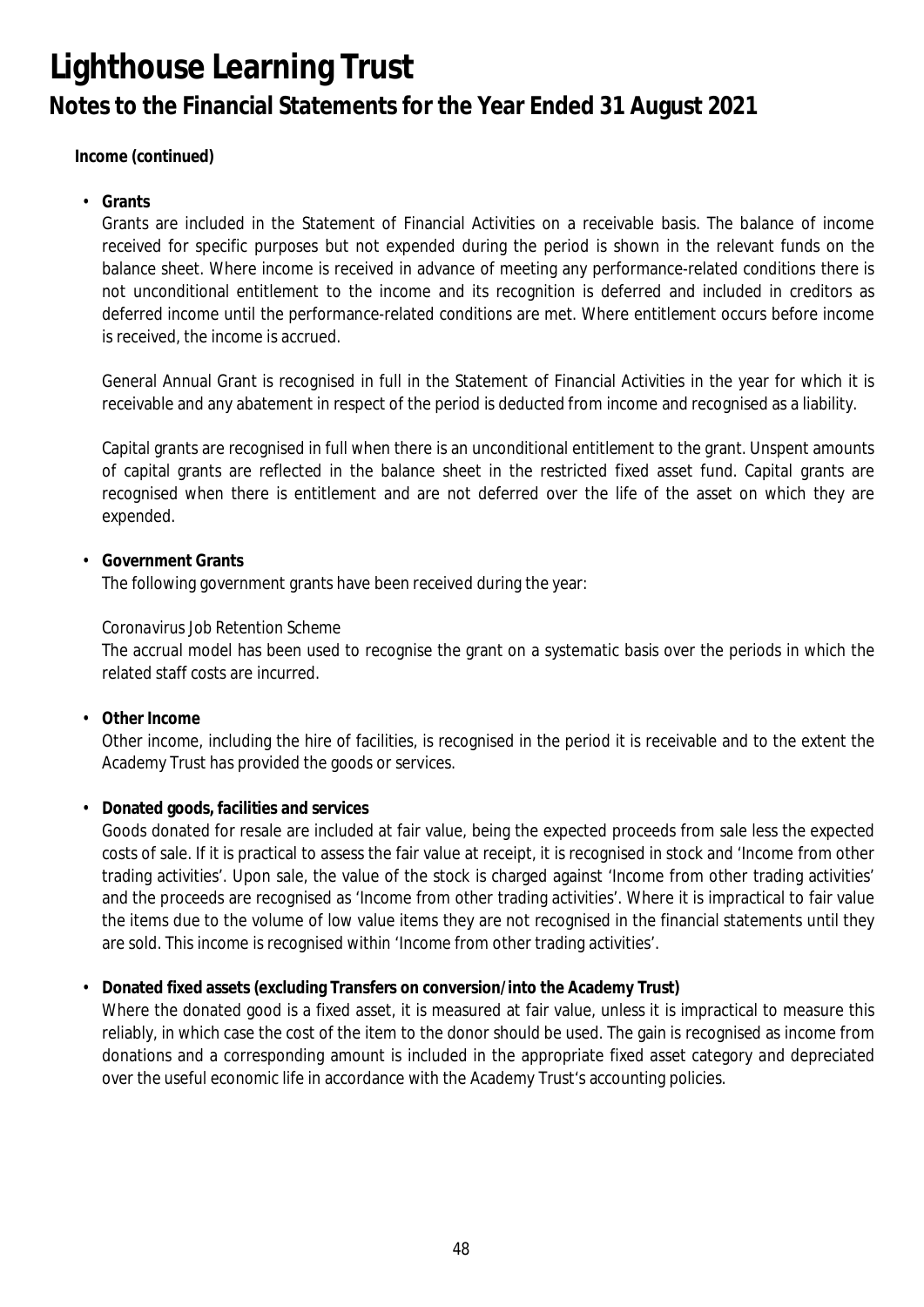### **Expenditure**

Expenditure is recognised once there is a legal or constructive obligation to transfer economic benefit to a third party, it is probable that a transfer of economic benefits will be required in settlement and the amount of the obligation can be measured reliably. Expenditure is classified by activity. The costs of each activity are made up of the total of direct costs and shared costs, including support costs involved in undertaking each activity. Direct costs attributable to a single activity are allocated directly to that activity. Shared costs which contribute to more than one activity and support costs which are not attributable to a single activity are apportioned between those activities on a basis consistent with the use of resources. Central staff costs are allocated on the basis of time spent, and depreciation charges allocated on the portion of the asset's use.

### • **Charitable Activities**

These are costs incurred on the Academy Trust's educational operations, including support costs and costs relating to the governance of the Academy Trust apportioned to charitable activities.

All resources expended are inclusive of irrecoverable VAT.

### **Tangible Fixed Assets**

Assets costing £1,000 or more are capitalised as tangible fixed assets and are carried at cost, net of depreciation and any provision for impairment.

Where tangible fixed assets have been acquired with the aid of specific grants, either from the government or from the private sector, they are included in the Balance Sheet at cost and depreciated over their expected useful economic life. Where there are specific conditions attached to the funding requiring the continued use of the asset, the related grants are credited to a restricted fixed asset fund in the Statement of Financial Activities and carried forward in the Balance Sheet. Depreciation on the relevant assets is charged directly to the restricted fixed asset fund in the Statement of Financial Activities.

Depreciation is provided on all tangible fixed assets other than land and assets under construction, at rates calculated to write off the cost of each asset on a straight-line basis over its expected useful life, as follows:

| Freehold Land and Buildings | 20 to 50 years straight line on buildings; not provided on land |
|-----------------------------|-----------------------------------------------------------------|
| Furniture and Equipment     | 10 years straight line                                          |
| <b>Plant and Machinery</b>  | 10 years straight line                                          |
| Computer Equipment          | 5 years straight line                                           |
| Motor Vehicles              | 5 years straight line                                           |

Where the Academy Trust can identify the value of major components of freehold or leasehold buildings based upon additions following conversion to academy status, the Academy Trust reviews whether one or more such components have significantly different patterns of consumption of economic benefits. In such cases, the Academy Trust allocates the cost of the asset to its major components and depreciates each component separately over its useful life.

A review for impairment of a fixed asset is carried out if events or changes in circumstances indicate that the carrying value of any fixed asset may not be recoverable. Shortfalls between the carrying value of fixed assets and their recoverable amounts are recognised as impairments. Impairment losses are recognised in the Statement of Financial Activities.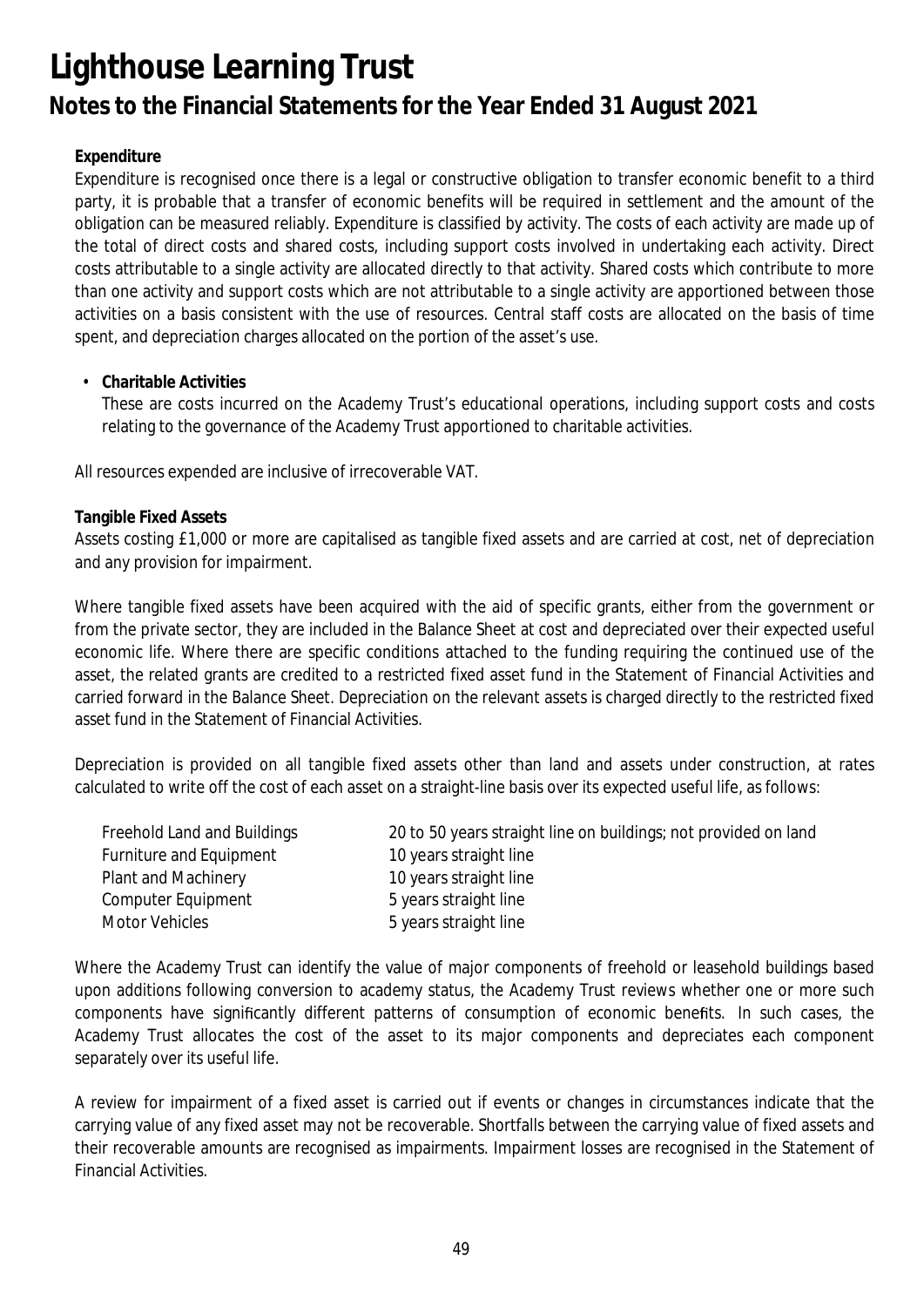### **Liabilities**

Liabilities are recognised when there is an obligation at the balance sheet date as a result of a past event, it is probable that a transfer of economic benefit will be required in settlement, and the amount of the settlement can be estimated reliably. Liabilities are recognised at the amount that the Academy Trust anticipates it will pay to settle the debt or the amount it has received as advanced payments for the goods or services it must provide.

#### **Provisions**

Provisions are recognised when the Academy Trust has an obligation at the reporting date as a result of a past event which it is probable will result in the transfer of economic benefits and the obligation can be estimated reliably.

Provisions are measured at the best estimate of the amounts required to settle the obligation. Where the effect of the time value of money is material, the provision is based on the present value of those amounts, discounted at the pre-tax discount rate that reflects the risks specific to the liability. The unwinding of the discount is recognised within interest payable and similar charges.

#### **Leased Assets**

Rentals under operating leases are charged on a straight line basis over the lease term.

#### **Financial Instruments**

The Academy Trust only holds basic financial instruments as defined in FRS 102. The financial assets and financial liabilities of the Academy Trust and their measurement basis are as follows:

#### *Financial assets*

Trade and other debtors are basic financial instruments and are debt instruments measured at amortised cost. Prepayments are not financial instruments.

#### *Cash at bank*

Cash at bank is classified as a basic financial instrument and is measured at face value. An investment is treated as a cash equivalent when it has a short maturity of three months or less from the date of acquisition.

#### *Financial liabilities*

Trade creditors, accruals and other creditors are financial instruments, and are measured at amortised cost. Taxation and social security are not included in the financial instruments disclosure definition. Deferred income is not deemed to be a financial liability, as the cash settlement has already taken place and there is an obligation to deliver services rather than cash or another financial instrument.

#### **Stock**

Unsold uniforms and catering stocks are valued at the lower of cost or net realisable value.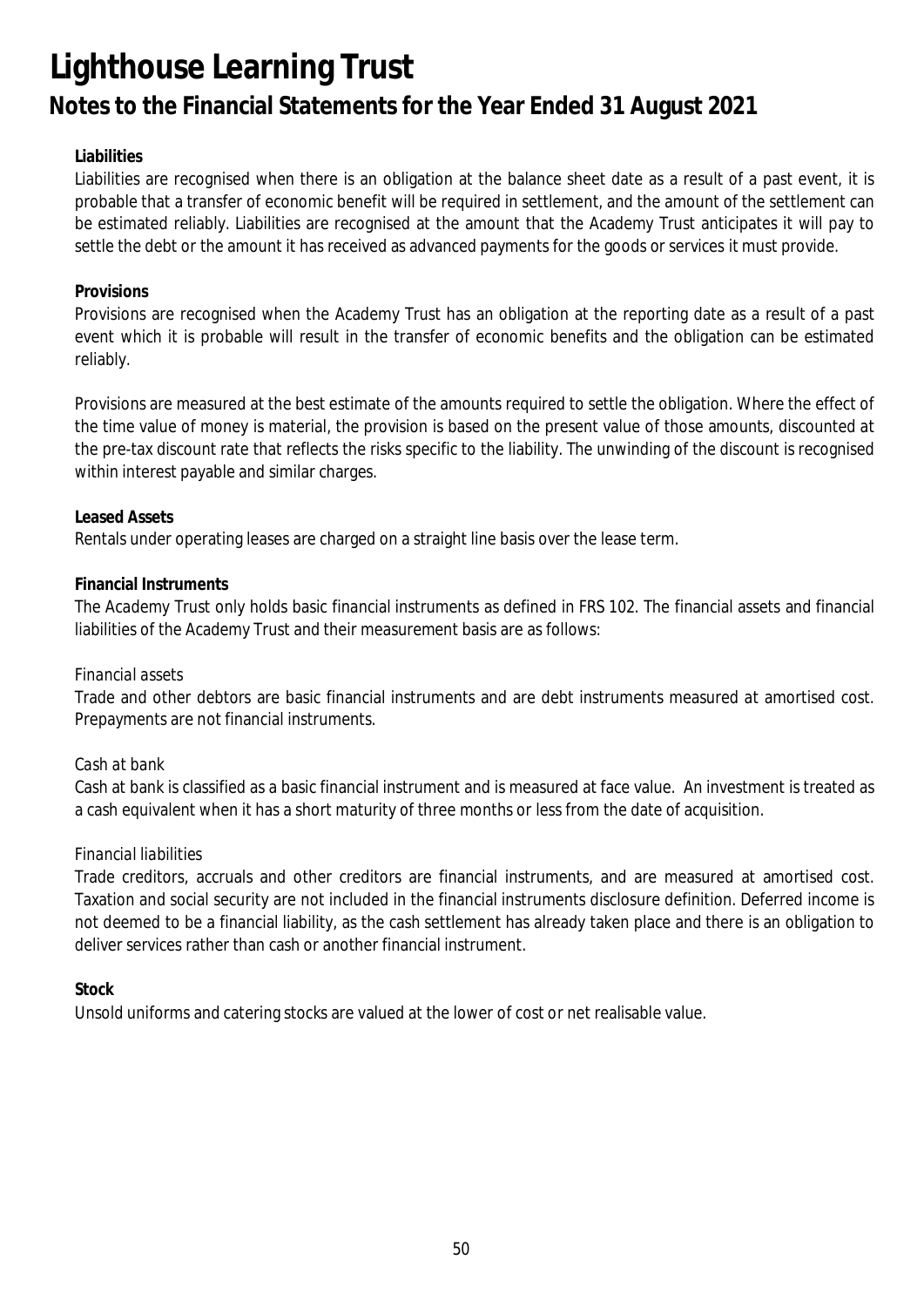### **Taxation**

The Academy Trust is considered to pass the tests set out in Paragraph 1 Schedule 6 of the Finance Act 2010 and therefore it meets the definition of a charitable company for UK corporation tax purposes.

Accordingly, the Academy Trust is potentially exempt from taxation in respect of income or capital gains received within categories covered by part 11, chapter 3 of the Corporation Tax Act 2010 or Section 256 of the Taxation of Chargeable Gains Act 1992, to the extent that such income or gains are applied exclusively to charitable purposes.

#### **Pensions Benefits**

Retirement benefits to employees of the Academy Trust are provided by the Teachers' Pension Scheme ('TPS') and the Local Government Pension Scheme ('LGPS'). These are defined benefit schemes.

The TPS is an unfunded scheme and contributions are calculated to spread the cost of pensions over employees' working lives with the academy trust in such a way that the pension cost is a substantially level percentage of current and future pensionable payroll. The contributions are determined by the Government Actuary based on quadrennial valuations using a prospective unit credit method. TPS is an unfunded multi-employer scheme with no underlying assets to assign between employers. Consequently, the TPS is treated as a defined contribution scheme for accounting purposes and the contributions recognised in the period to which they relate.

The LGPS is a funded multi-employer scheme and the assets are held separately from those of the academy trust in separate trustee administered funds. Pension scheme assets are measured at fair value and liabilities are measured on an actuarial basis using the projected unit credit method and discounted at a rate equivalent to the current rate of return on a high quality corporate bond of equivalent term and currency to the liabilities. The actuarial valuations are obtained at least triennially and are updated at each balance sheet date. The amounts charged to net income/(expenditure) are the current service costs and the costs of scheme introductions, benefit changes, settlements and curtailments. They are included as part of staff costs as incurred. Net interest on the net defined benefit liability/asset is also recognised in the Statement of Financial Activities and comprises the interest cost on the defined benefit obligation and interest income on the scheme assets, calculated by multiplying the fair value of the scheme assets at the beginning of the period by the rate used to discount the benefit obligations. The difference between the interest income on the scheme assets and the actual return on the scheme assets is recognised in other recognised gains and losses.

Actuarial gains and losses are recognised immediately in other recognised gains and losses.

### **Fund Accounting**

Unrestricted income funds represent those resources which may be used towards meeting any of the charitable objects of the Academy Trust at the discretion of the trustees.

Restricted fixed asset funds are resources which are to be applied to specific capital purposes imposed by funders where the asset acquired or created is held for a specific purpose.

Restricted general funds comprise all other restricted funds received with restrictions imposed by the funder/donor and include grants from the Department for Education Group.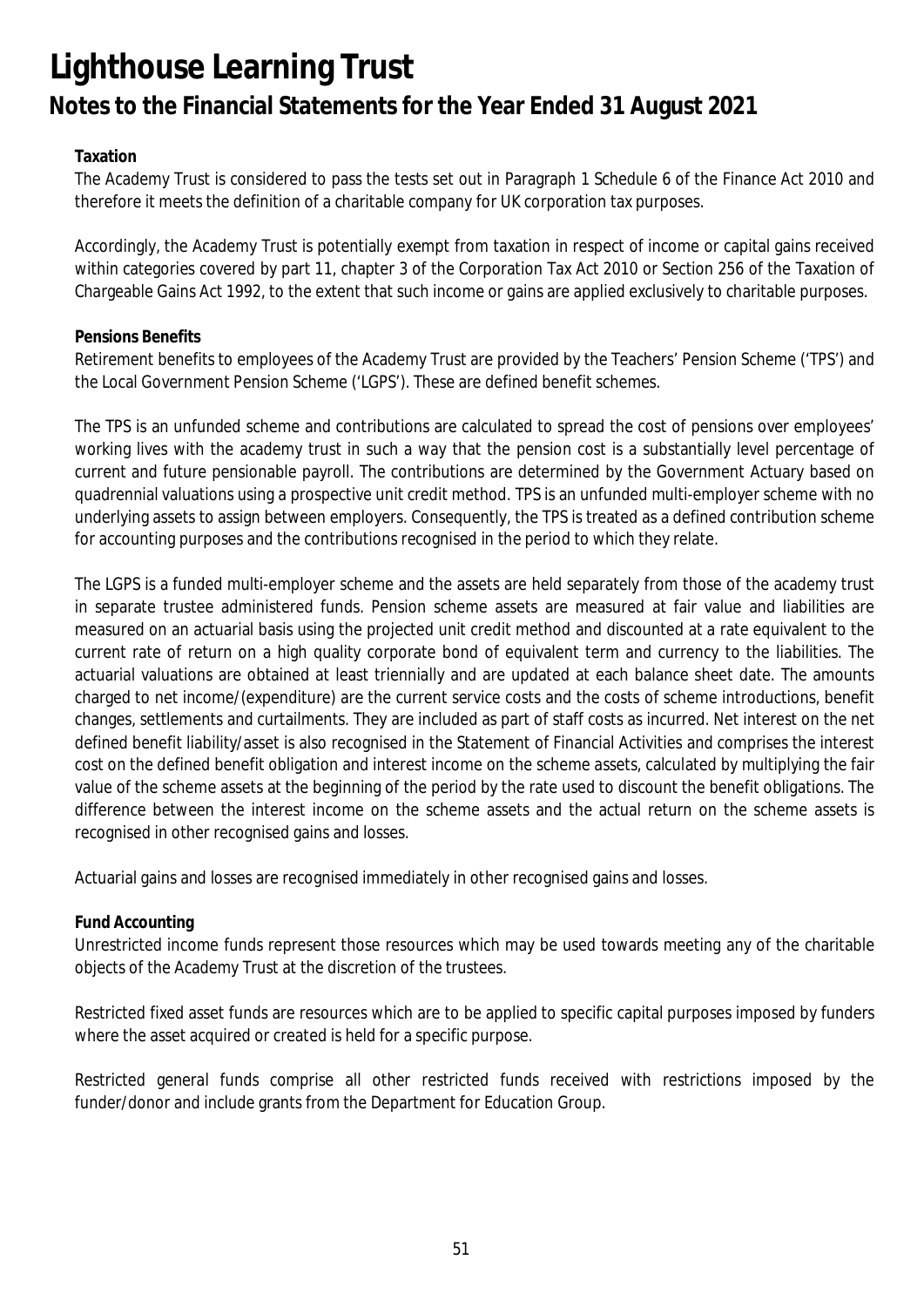### **Notes to the Financial Statements for the Year Ended 31 August 2021**

### **Critical accounting estimates and areas of judgement**

Estimates and judgements are continually evaluated and are based on historical experience and other factors, including expectations of future events that are believed to be reasonable under the circumstances.

#### *Critical accounting estimates and assumptions*

The Academy Trust makes estimates and assumptions concerning the future. The resulting accounting estimates and assumptions will, by definition, seldom equal the related actual results. The estimates and assumptions that have a significant risk of causing a material adjustment to the carrying amounts of assets and liabilities within the next financial year are discussed below.

The present value of the Local Government Pension Scheme defined benefit liability depends on a number of factors that are determined on an actuarial basis using a variety of assumptions. The assumptions used in determining the net cost (income) for pensions include the discount rate. Any changes in these assumptions will impact the carrying amount of the pension liability. Furthermore, a roll forward approach which projects results from the latest full actuarial valuation performed at 31 March 2019 has been used by the actuary in valuing the pensions liability at 31 August 2021. Any differences between the figures derived from the roll forward approach and a full actuarial valuation would impact on the carrying amount of the pension liability.

The assumptions used are disclosed in note 27.

There are no other critical areas of judgement. *Critical areas of judgement*

#### **Agency arrangements**

The Academy Trust acts as an agent in distributing 16-19 bursary funds from ESFA. Payments received from ESFA and subsequent disbursements to students are excluded from the statement of financial activities as the Academy Trust does not have control over the charitable application of the funds. The Academy Trust can use up to 5% of the allocation towards its own administration costs and this is recognised in the statement of financial activities. The funds received and paid and any balances held are disclosed in the notes to the financial statements.

### **2 Donations and capital grants**

|                      | Unrestricted             | Restricted | 2020/21   | 2019/20   |
|----------------------|--------------------------|------------|-----------|-----------|
|                      | funds                    | funds      | Total     | Total     |
|                      | £                        |            |           | £         |
| Capital grants       | $\overline{\phantom{a}}$ | 33,565     | 33,565    | 999,725   |
| Donated fixed assets | $\overline{\phantom{a}}$ | 53,550     | 53,550    | 129,881   |
|                      | $\overline{\phantom{a}}$ | 87,115     | 87,115    | 1,129,606 |
| <b>Total 2020</b>    | $\overline{\phantom{a}}$ | 1,129,606  | 1,129,606 |           |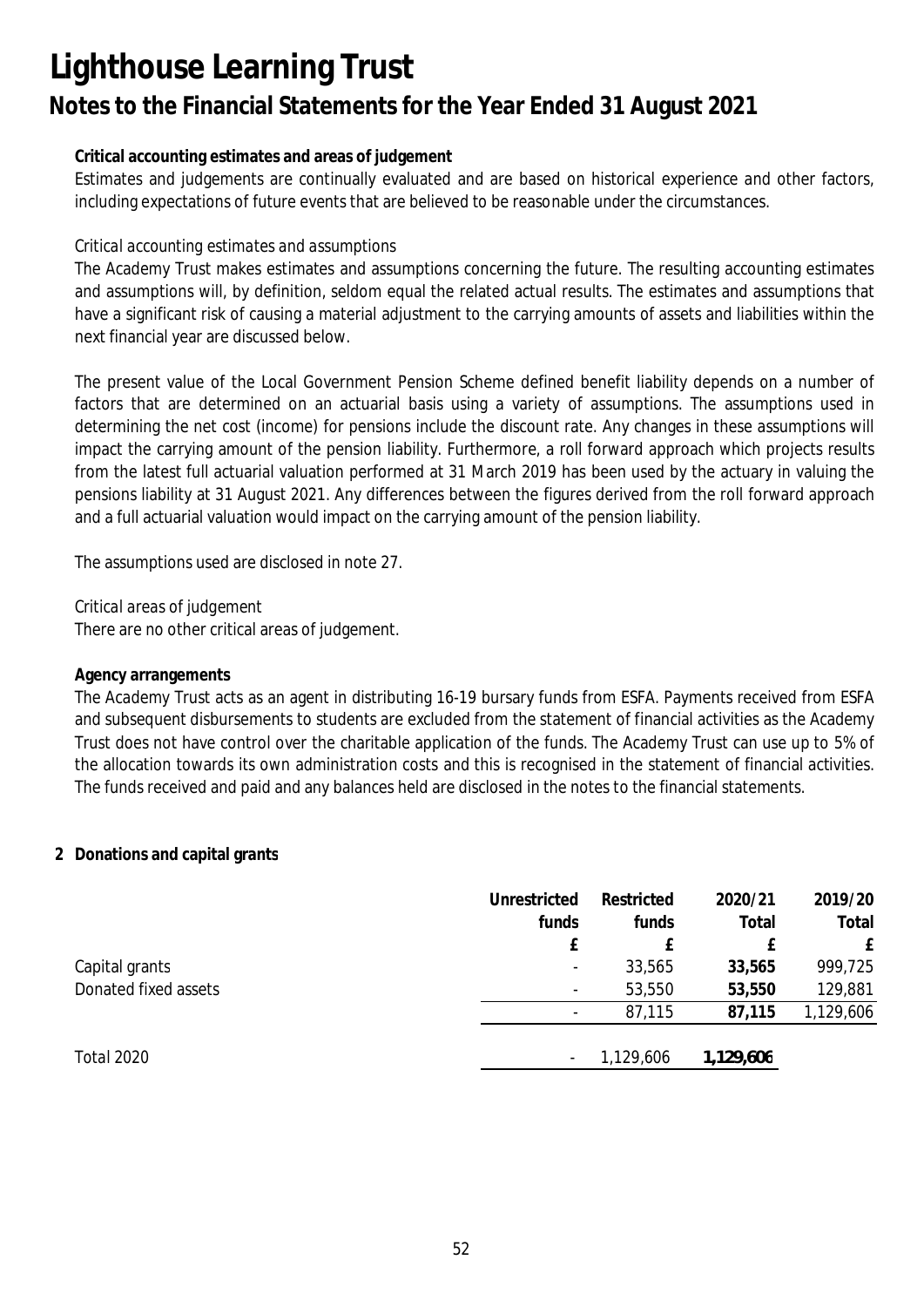### **Notes to the Financial Statements for the Year Ended 31 August 2021**

### **3 Funding for the Academy Trust's educational operations**

|                                                              | Unrestricted   | Restricted | 2020/21    | 2019/20    |
|--------------------------------------------------------------|----------------|------------|------------|------------|
|                                                              | funds          | funds      | Total      | Total      |
|                                                              | £              | £          | £          | £          |
| DfE / ESFA grants                                            |                |            |            |            |
| General Annual Grant (GAG)                                   |                | 8,166,942  | 8,166,942  | 9,038,878  |
| Insurance                                                    |                | 51,474     | 51,474     |            |
| Rates reclaim                                                |                | 93,295     | 93,295     | 90,451     |
| Teachers' pay grant                                          |                | 93,169     | 93,169     | 116,308    |
| Teachers' pension grant                                      |                | 263,269    | 263,269    | 328,658    |
| Other DfE grants                                             |                | 140,773    | 140,773    | 67,628     |
|                                                              | $\blacksquare$ | 8,808,922  | 8,808,922  | 9,641,923  |
| Other government grants                                      |                |            |            |            |
| Local authority grants                                       |                | 1,178,625  | 1,178,625  | 1,331,953  |
| COVID-19 additional funding (non-DfE/ESFA)                   |                |            |            |            |
| Coronavirus Job Retention Scheme grant                       |                | 18,152     | 18,152     | 3,988      |
| Other Coronavirus funding                                    |                | 52,048     | 52,048     | 10,000     |
|                                                              |                | 70,200     | 70,200     | 13,988     |
| Other income from the Academy Trust's educational operations |                |            |            |            |
| Other income                                                 |                | 566,257    | 566,257    | 553,559    |
|                                                              |                | 10,624,004 | 10,624,004 | 11,541,423 |
|                                                              |                |            |            |            |
| Total 2020                                                   |                | 11,541,423 | 11,541,423 |            |

Following the reclassification of some grants received from the Department for Education and the ESFA in the Academies Accounts Direction 2020/21, the Academy Trust's funding for Rates reclaim, Teachers' pay grant, and Teachers' pension grant are no longer reported under the Other DfE grants heading, but as separate lines under the DfE/ESFA grants heading. The prior year numbers have been reclassified.

The academy trust furloughed some of its premises staff under the government's Coronavirus Job Retention Scheme. The funding received related to staff costs in respect of 20 staff which are included within the staff note below.

The Academy Trust received other Coronavirus funding in respect of emergy support and mass testing funding.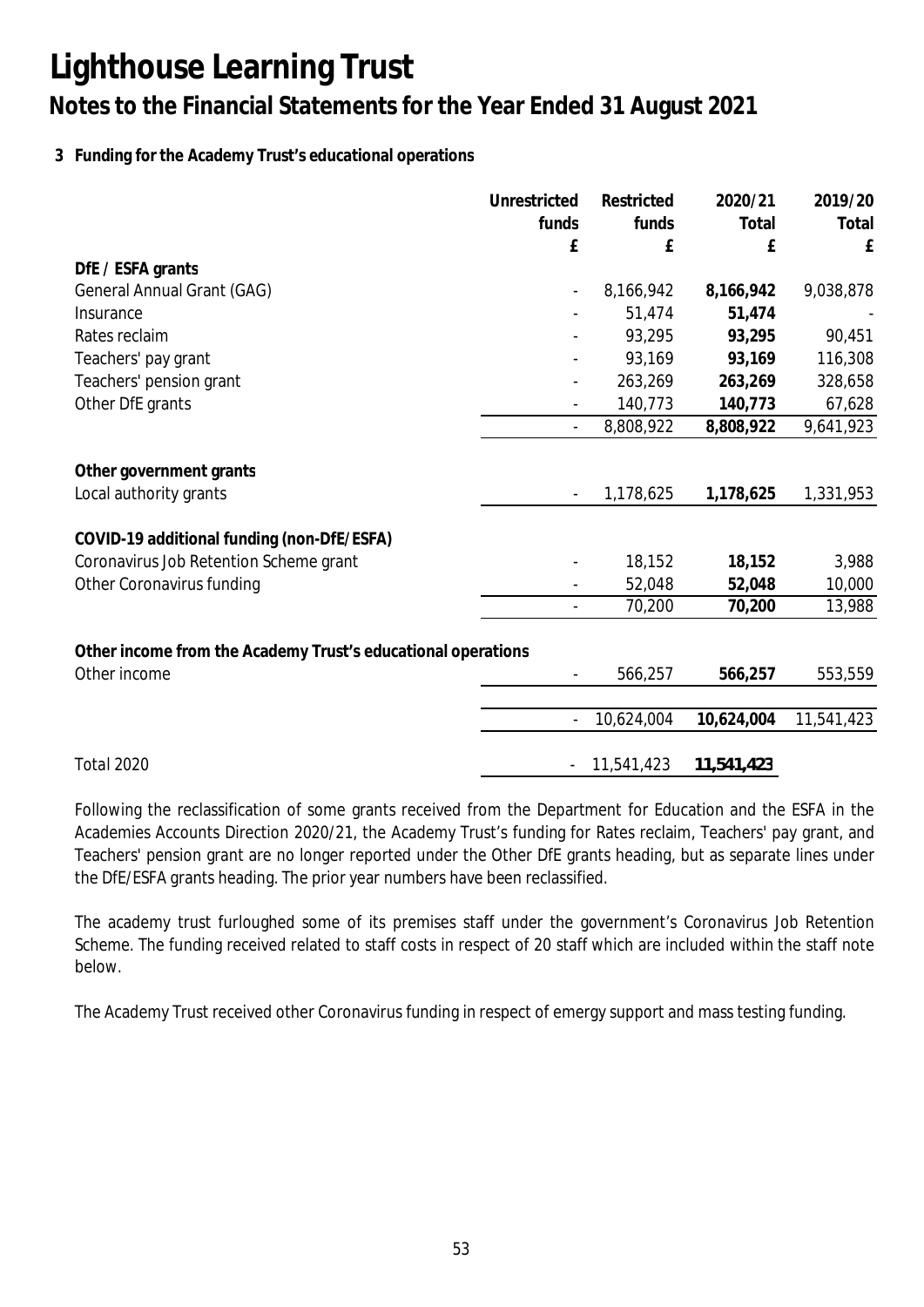### **4 Other trading activities**

|   |                                                   |             | Unrestricted<br>funds | Restricted<br>funds | 2020/21<br>Total | 2019/20<br>Total |
|---|---------------------------------------------------|-------------|-----------------------|---------------------|------------------|------------------|
|   |                                                   |             | £                     | £                   | £                | £                |
|   | Hire of facilities                                |             | 126,042               |                     | 126,042          | 180,193          |
|   | Total 2020                                        |             | 180,193               |                     | 180,193          |                  |
| 5 | Investment income                                 |             |                       |                     |                  |                  |
|   |                                                   |             | Unrestricted          | Restricted          | 2020/21          | 2019/20          |
|   |                                                   |             | funds                 | funds               | Total            | Total            |
|   |                                                   |             | £                     | £                   | £                | £                |
|   | Short term deposits                               |             | 101                   |                     | 101              | 15,528           |
|   | Total 2020                                        |             | 15,528                |                     | 15,528           |                  |
|   | 6 Expenditure                                     |             |                       |                     |                  |                  |
|   |                                                   |             | Non Pay Expenditure   |                     | Total            | Total            |
|   |                                                   | Staff costs | Premises              | Other               | 2020/21          | 2019/20          |
|   |                                                   | £           | £                     | £                   | ${\bf f}$        | £                |
|   | Academy's educational operations:                 |             |                       |                     |                  |                  |
|   | Direct costs                                      | 7,145,912   |                       | 675,548             | 7,821,460        | 7,610,310        |
|   | Allocated support costs                           | 3,719,492   | 1,474,606             | 2,347,862           | 7,541,960        | 6,671,961        |
|   |                                                   | 10,865,404  | 1,474,606             | 3,023,410           | 15,363,420       | 14,282,271       |
|   | <b>Total 2020</b>                                 | 10,354,862  | 730,482               | 3,196,927           | 14,282,271       |                  |
|   | Net income/(expenditure) for the period includes: |             |                       |                     |                  |                  |
|   |                                                   |             |                       |                     | 2020/21          | 2019/20          |
|   |                                                   |             |                       |                     | £                | £                |
|   | Operating lease rentals                           |             |                       |                     | 27,990           | 36,332           |
|   | Depreciation                                      |             |                       |                     | 1,608,802        | 1,578,208        |
|   | Impairment                                        |             |                       |                     |                  | 23,118           |
|   | (Gain)/loss on disposal of fixed assets           |             |                       |                     | 1,509            |                  |

Fees payable to auditor for: Audit **15,910** 14,750 Other services **4,395** 4,395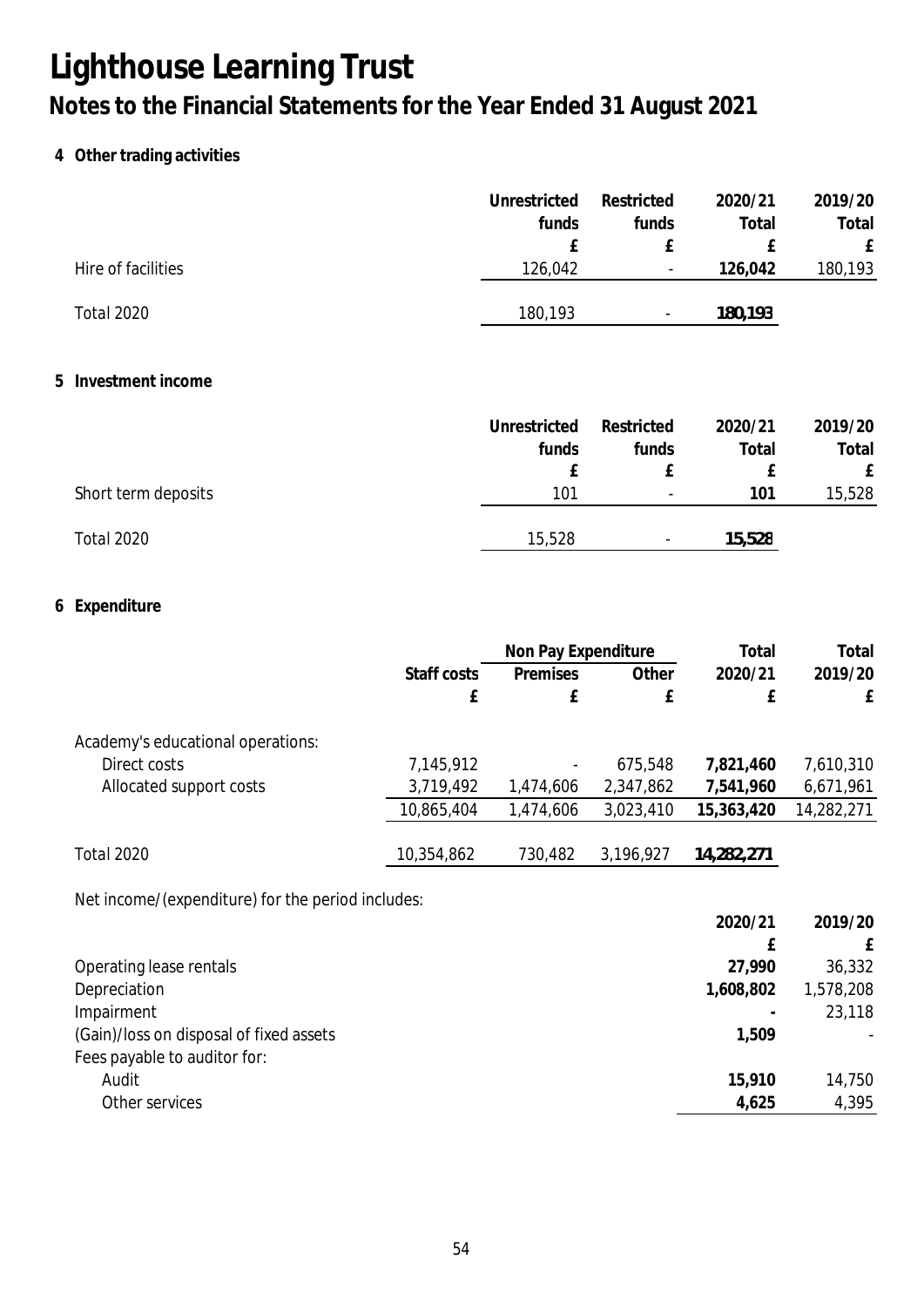### **7 Charitable activities**

|                            |             | 2020/21    | 2019/20    |
|----------------------------|-------------|------------|------------|
|                            |             | Total      | Total      |
|                            |             | £          | £          |
| Direct costs               |             | 7,821,460  | 7,610,310  |
| Support costs              |             | 7,541,960  | 6,671,961  |
|                            |             | 15,363,420 | 14,282,271 |
|                            |             |            |            |
| Analysis of support costs: |             |            |            |
|                            | Educational | 2020/21    | 2019/20    |
|                            | operations  | Total      | Total      |
|                            | £           | £          | £          |
| Support staff costs        | 3,719,492   | 3,719,492  | 3,579,763  |
| Depreciation               | 1,608,802   | 1,608,802  | 1,578,208  |
| Impairment                 |             |            | 23,118     |
| Technology costs           | 164,284     | 164,284    | 154,244    |
| Premises costs             | 1,474,606   | 1,474,606  | 730,482    |
| Legal costs - other        | 3,220       | 3,220      | 243        |
| Other support costs        | 542,306     | 542,306    | 576,168    |
| Governance costs           | 29,250      | 29,250     | 29,735     |
| Total support costs        | 7,541,960   | 7,541,960  | 6,671,961  |
| <b>Total 2020</b>          | 6,671,961   | 6,671,961  |            |
|                            |             |            |            |

Premises costs includes £841,597 (2020: £231,244) in respect of expenditure on capital projects, which were funded by capital grants from the ESFA.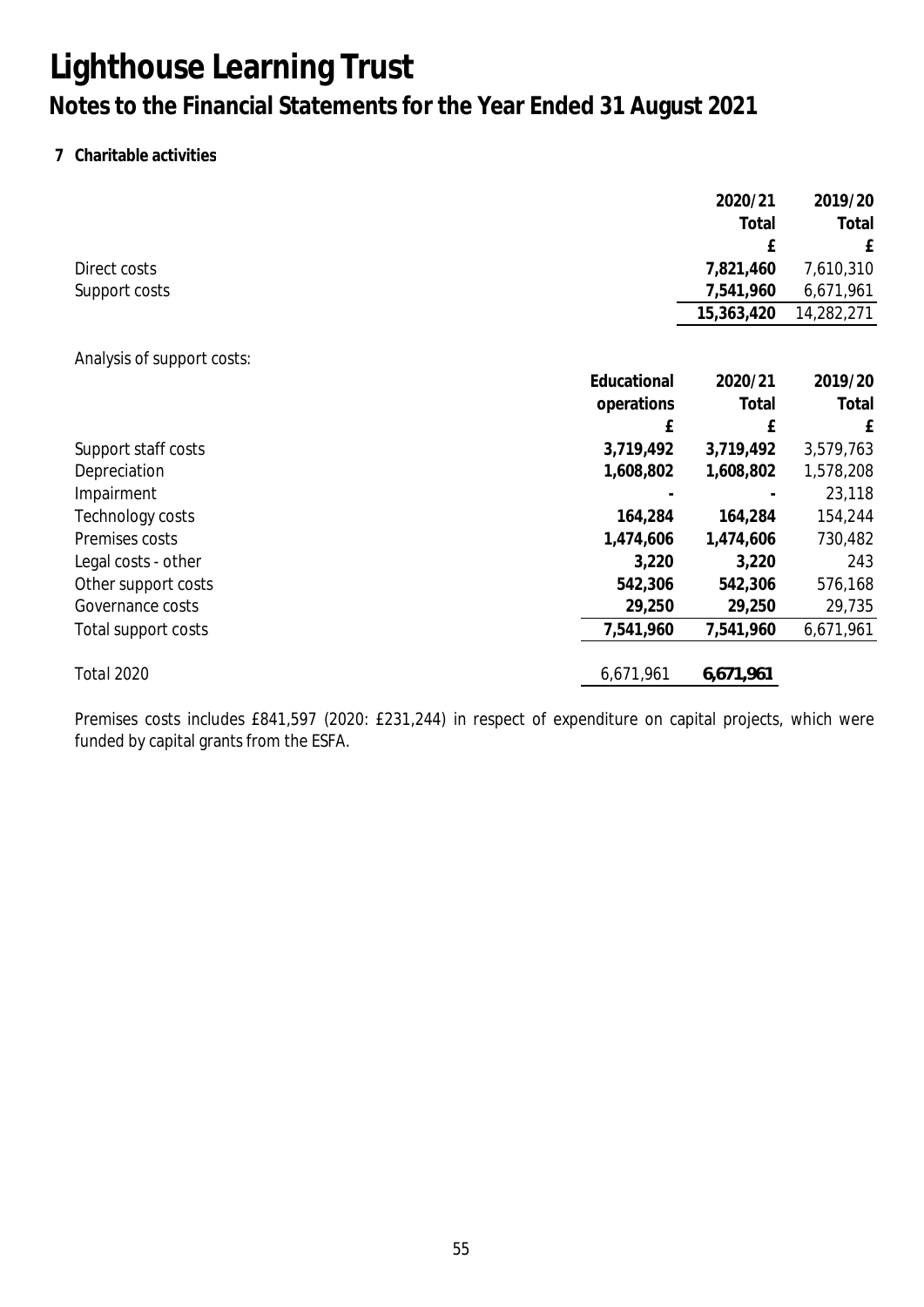**8 Staff**

### **a) Staff costs** Staff costs during the period were:

|                                     | 2020/21    | 2019/20    |
|-------------------------------------|------------|------------|
|                                     | £          | £          |
| Wages and salaries                  | 7,491,751  | 7,427,770  |
| Social security costs               | 625,537    | 589,547    |
| Pension costs                       | 2,499,091  | 2,209,370  |
|                                     | 10,616,379 | 10,226,687 |
| Agency staff costs                  | 52,580     | 78,666     |
| Other staff costs                   | 19,080     | 28,569     |
| Staff restructuring costs           | 177,365    | 20,940     |
|                                     | 10,865,404 | 10,354,862 |
| Staff restructuring costs comprise: |            |            |
| Redundancy payments                 | 156,090    |            |
| Other restructuring costs           | 21,275     | 20,940     |
|                                     | 177,365    | 20,940     |

#### **b) Staff numbers**

The average number of persons employed by the Academy Trust during the year was as follows:

|                            | 2020/21 | 2019/20 |
|----------------------------|---------|---------|
|                            | No.     | No.     |
| Teachers                   | 131     | 142     |
| Administration and support | 220     | 229     |
| Management                 | o       | 10      |
|                            | 360     | 381     |
|                            |         |         |

### **c) Higher paid staff**

The number of employees whose employee benefits (excluding employer pension costs) exceeded £60,000 was:

| 2020/21           | 2019/20 |
|-------------------|---------|
| No.               | No.     |
| £60,001 - £70,000 |         |
| £70,001 - £80,000 | 2       |

### **d) Key management personnel**

The key management personnel of the academy trust comprise the trustees and the senior management team as listed on page 1. The total amount of employee benefits (including employer pension contributions and employer national insurance contributions) received by key management personnel for their services to the academy trust was £377,910 (2020: £350,574).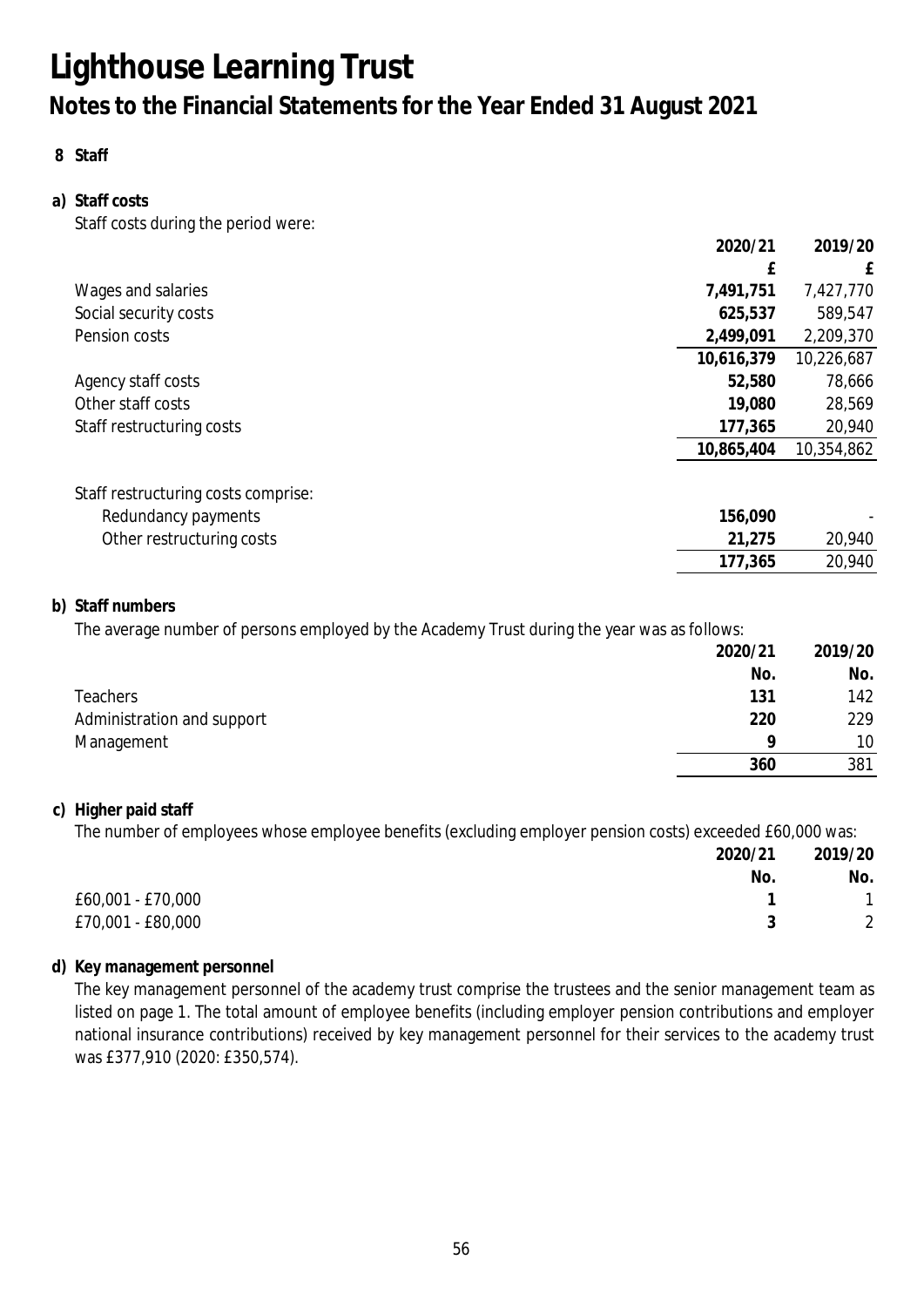### **Notes to the Financial Statements for the Year Ended 31 August 2021**

**9 Related Party Transactions – Trustees' remuneration and expenses**

During the period ended 31 August 2021, no trustees received any remuneration or other benefits (2020: none).

During the period ended 31 August 2021, no trustees received any reimbursement of expenses (2020: none).

**10 Trustees and officers insurance**

The Academy Trust has opted into the Department for Education's risk protection arrangement (RPA), an alternative to insurance where UK government funds cover losses that arise. This scheme protects trustees and officers from claims arising from negligent acts, errors or omissions occurring whilst on academy business, and provides cover up to £10m. It is not possible to quantify the Trustees and officers indemnity element from the overall cost of the RPA scheme.

#### **11 Central Services**

The Academy Trust has provided the following central services to its academies during the year:

- *•* Senior Management Team remuneration
- *•* Human resources and payroll
- *•* Finance
- *•* MIS
- *•* IT
- *•* Premises management
- *•* Exams management
- *•* Insurance costs
- *•* Governance costs

The academy trust charges for these services on based upon the budgeted total income of each academy. The actual amounts charged during the year were as follows:

|                                    | 2020/21 | 2019/20      |
|------------------------------------|---------|--------------|
|                                    |         | $\mathbf{f}$ |
| Richard Taunton Sixth Form College | 410.008 | 393,017      |
| St Vincent College                 | 540,838 | 542,740      |
|                                    | 950,846 | 935,757      |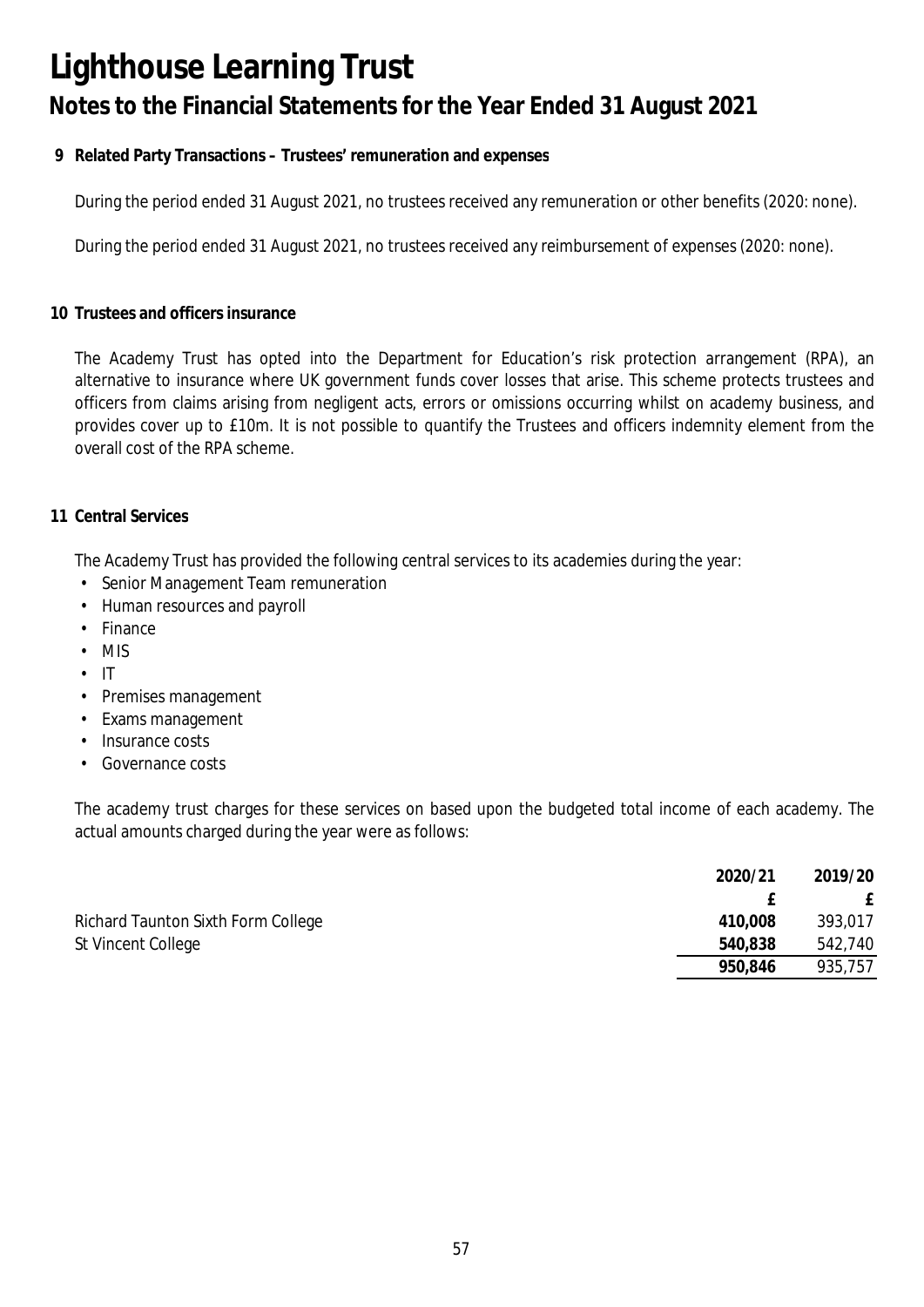## **Notes to the Financial Statements for the Year Ended 31 August 2021**

### **12 Tangible fixed assets**

|                     | Freehold<br>Land and<br><b>Buildings</b><br>£ | Furniture<br>and<br>Equipment<br>£ | Plant and<br>Machinery<br>£ | Computer<br>Equipment<br>£ | Motor<br>Vehicles<br>£ | Total<br>£ |
|---------------------|-----------------------------------------------|------------------------------------|-----------------------------|----------------------------|------------------------|------------|
| Cost                |                                               |                                    |                             |                            |                        |            |
| At 1 September 2020 | 41,749,915                                    | 61,948                             | 1,143,242                   | 903,145                    | 7,301                  | 43,865,551 |
| Acquisitions        |                                               |                                    | 153,977                     | 270,613                    | 36,045                 | 460,635    |
| <b>Disposals</b>    |                                               | (1, 782)                           |                             | (2, 176)                   |                        | (3,958)    |
| At 31 August 2021   | 41,749,915                                    | 60,166                             | 1,297,219                   | 1,171,582                  | 43,346                 | 44,322,228 |
| Depreciation        |                                               |                                    |                             |                            |                        |            |
| At 1 September 2020 | 3,445,898                                     | 54,552                             | 405,937                     | 474,069                    | 7,301                  | 4,387,757  |
| Charged in year     | 1,219,146                                     | 6,180                              | 168,654                     | 214,822                    |                        | 1,608,802  |
| <b>Disposals</b>    |                                               | (1, 782)                           |                             | (667)                      |                        | (2, 449)   |
| At 31 August 2021   | 4,665,044                                     | 58,950                             | 574,591                     | 688,224                    | 7,301                  | 5,994,110  |
| Net book values     |                                               |                                    |                             |                            |                        |            |
| At 31 August 2020   | 38,304,017                                    | 7,396                              | 737,305                     | 429,076                    |                        | 39,477,794 |
| At 31 August 2021   | 37,084,871                                    | 1,216                              | 722,628                     | 483,358                    | 36,045                 | 38,328,118 |

**13 Stock**

|                 | 2020/21 | 2019/20 |
|-----------------|---------|---------|
|                 |         | E       |
| Catering stocks | $\sim$  | 7,523   |
|                 |         |         |

#### **14 Debtors**

|                                | 2020/21 | 2019/20   |
|--------------------------------|---------|-----------|
|                                |         | £.        |
| Trade debtors                  | 8,055   | (3, 496)  |
| VAT recoverable                | 76,595  | 81,783    |
| Other debtors                  | 450     | 951,075   |
| Prepayments and accrued income | 354,554 | 146,049   |
|                                | 439,654 | 1,175,411 |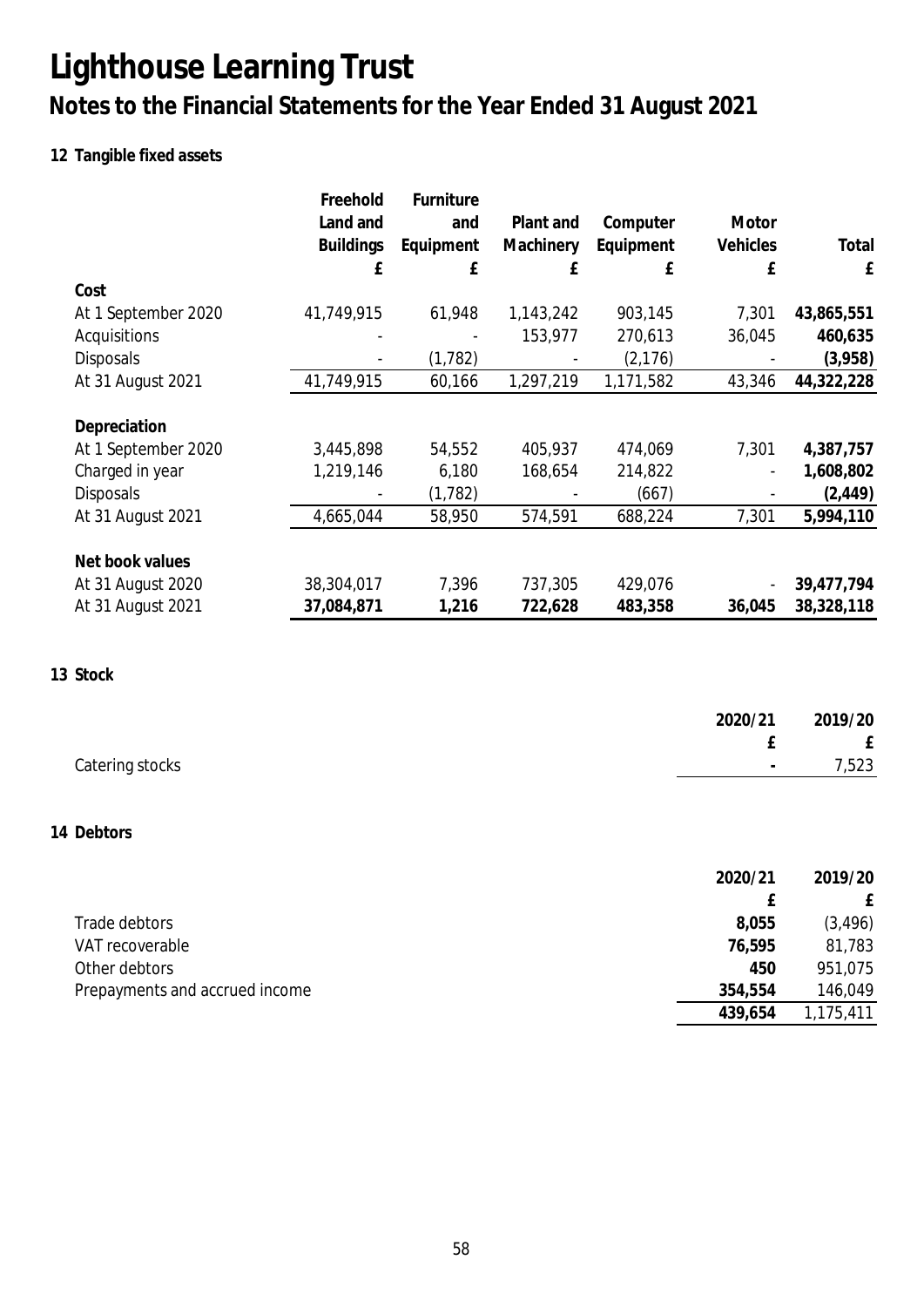### **15 Creditors: amounts falling due within one year**

|                                             | 2020/21    | 2019/20    |
|---------------------------------------------|------------|------------|
|                                             |            | £          |
| Trade creditors                             | 163,092    | 143,807    |
| Other taxation and social security          | 153,792    | 147,088    |
| ESFA creditor: abatement of GAG             |            | 646        |
| Loans falling due within one year           | 106,544    | 106,544    |
| Other creditors falling due within one year | 393,985    | 327,637    |
| Accruals and deferred income                | 539,147    | 599,806    |
|                                             | 1,356,560  | 1,325,528  |
|                                             |            |            |
|                                             | 2020/21    | 2019/20    |
|                                             |            | £          |
| Deferred income at 1 September 2020         | 165,084    | 194,889    |
| Released from previous years                | (165, 084) | (194, 889) |
| Resources deferred in the year              | 116,605    | 165,084    |
| Deferred income at 31 August 2021           | 116,605    | 165,084    |

At the balance sheet date the academy trust was holding funds received in advance for grant income relating to the forthcoming financial year and £48,161 (2020: £37,764) held on behalf of Southampton Education Forum.

Merger support and pre-academisation loans from the ESFA carry interest at 1.8% and are repayable in instalments from December 2019 over a period of five years.

#### **16 Creditors: amounts falling due in greater than one year**

|                                            | 2020/21 | 2019/20 |
|--------------------------------------------|---------|---------|
|                                            |         | E       |
| Loans falling due in greater than one year | 213,089 | 319,633 |

Merger support and pre-academisation loans from the ESFA carry interest at 1.8% and are repayable in instalments from December 2019 over a period of five years.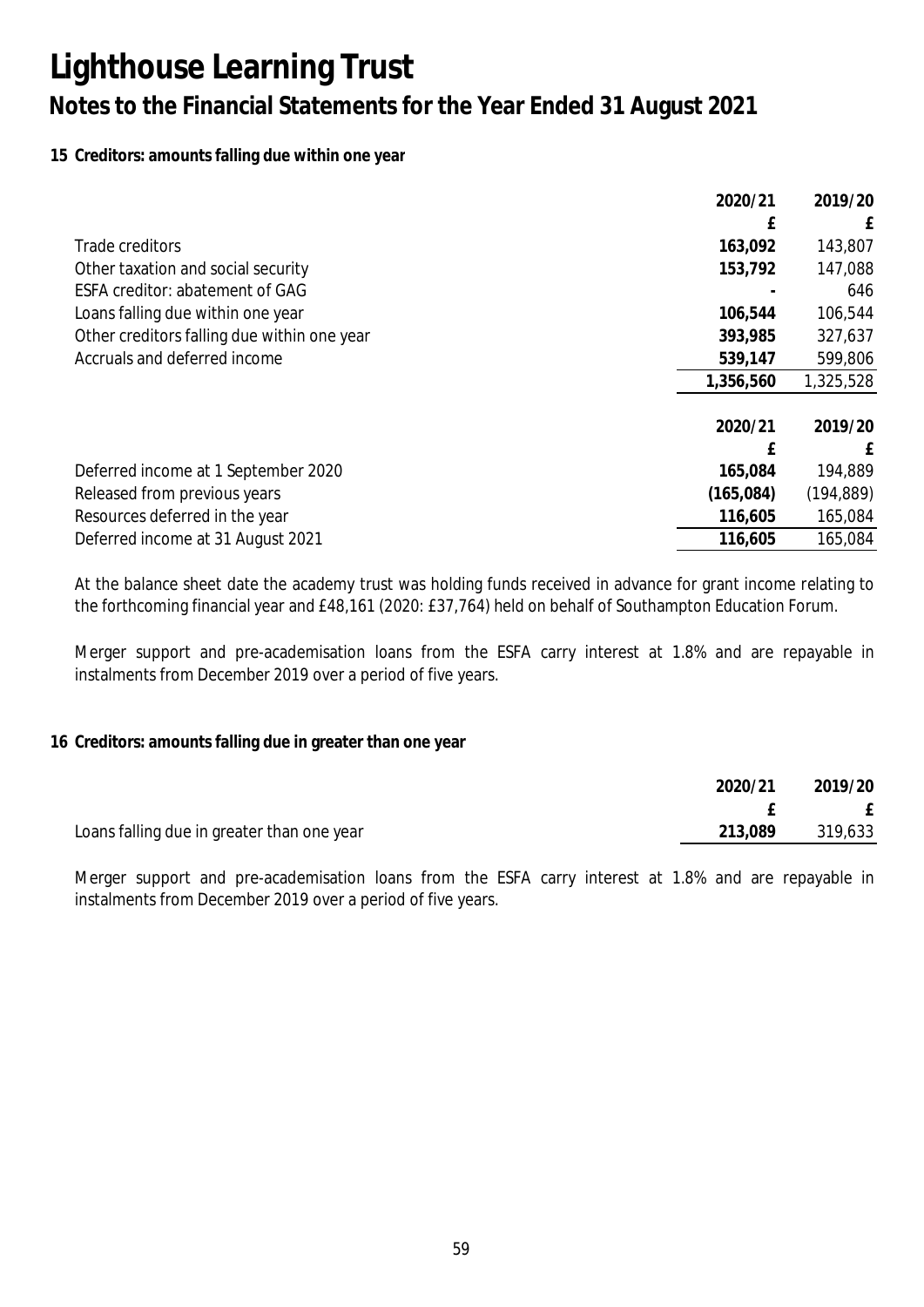### **Notes to the Financial Statements for the Year Ended 31 August 2021**

**17 Funds**

|                                   | Balance at<br>1 September |            |                         |                          | Gains and      | Balance at<br>31 August |
|-----------------------------------|---------------------------|------------|-------------------------|--------------------------|----------------|-------------------------|
|                                   | 2020                      | Income     | Expenditure             | Transfers                | losses         | 2021                    |
|                                   | £                         | £          | £                       | £                        | £              | £                       |
| Restricted general funds          |                           |            |                         |                          |                |                         |
| <b>General Annual Grant (GAG)</b> |                           | 8,166,942  | (9,330,470)             | 1,163,528                |                |                         |
| Insurance                         |                           | 51,474     | (51, 474)               |                          |                |                         |
| Rates reclaim                     |                           | 93,295     | (93, 295)               |                          |                |                         |
| Teachers' pay grant               |                           | 93,169     | (93, 169)               |                          |                |                         |
| Teachers' pension grant           |                           | 263,269    | (263, 269)              |                          |                |                         |
| Other DfE grants                  |                           | 140,773    | (140, 773)              |                          |                |                         |
| Local authority grants            |                           | 1,178,625  | (1, 178, 625)           |                          |                |                         |
| Coronavirus Job Ret'n Scheme      |                           |            |                         |                          |                |                         |
|                                   |                           | 18,152     | (18, 152)               |                          |                |                         |
| Other Coronavirus funding         |                           | 52,048     | (52,048)                |                          |                |                         |
| Desty legacy fund                 | 117,454                   |            | (1,980)                 |                          |                | 115,474                 |
| Other educational activities      |                           | 566,257    | (566, 257)              |                          |                |                         |
|                                   | 117,454                   | 10,624,004 | (11, 789, 512)          | 1,163,528                | $\overline{a}$ | 115,474                 |
| Pension reserve                   | (10,558,000)              |            | (1, 122, 000)           |                          |                | 831,000 (10,849,000)    |
|                                   | (10, 440, 546)            | 10,624,004 | (12, 911, 512)          | 1,163,528                | 831,000        | (10, 733, 526)          |
|                                   |                           |            |                         |                          |                |                         |
| Restricted fixed asset funds      |                           |            |                         |                          |                |                         |
| Fixed asset fund                  | 39,477,794                |            | (1,610,311)             | 460,635                  |                | 38,328,118              |
| ESFA capital grants (DFC)         |                           | 43,089     |                         | (43,089)                 |                |                         |
| ESFA capital grants (CIF)         | 869,831                   | (9,524)    | (841, 597)              |                          |                | 18,710                  |
| Donated fixed assets              |                           | 53,550     |                         | (53, 550)                |                |                         |
|                                   | 40,347,625                | 87,115     | (2,451,908)             | 363,996                  |                | 38,346,828              |
|                                   |                           |            |                         |                          |                |                         |
| <b>Total restricted funds</b>     | 29,907,079                | 10,711,119 | (15, 363, 420)          | 1,527,524                | 831,000        | 27,613,302              |
| <b>Total unrestricted funds</b>   | 853,783                   | 126,143    |                         | (1,527,524)              |                | (547, 598)              |
| <b>Total funds</b>                | 30,760,862                |            | 10,837,262 (15,363,420) | $\overline{\phantom{0}}$ | 831,000        | 27,065,704              |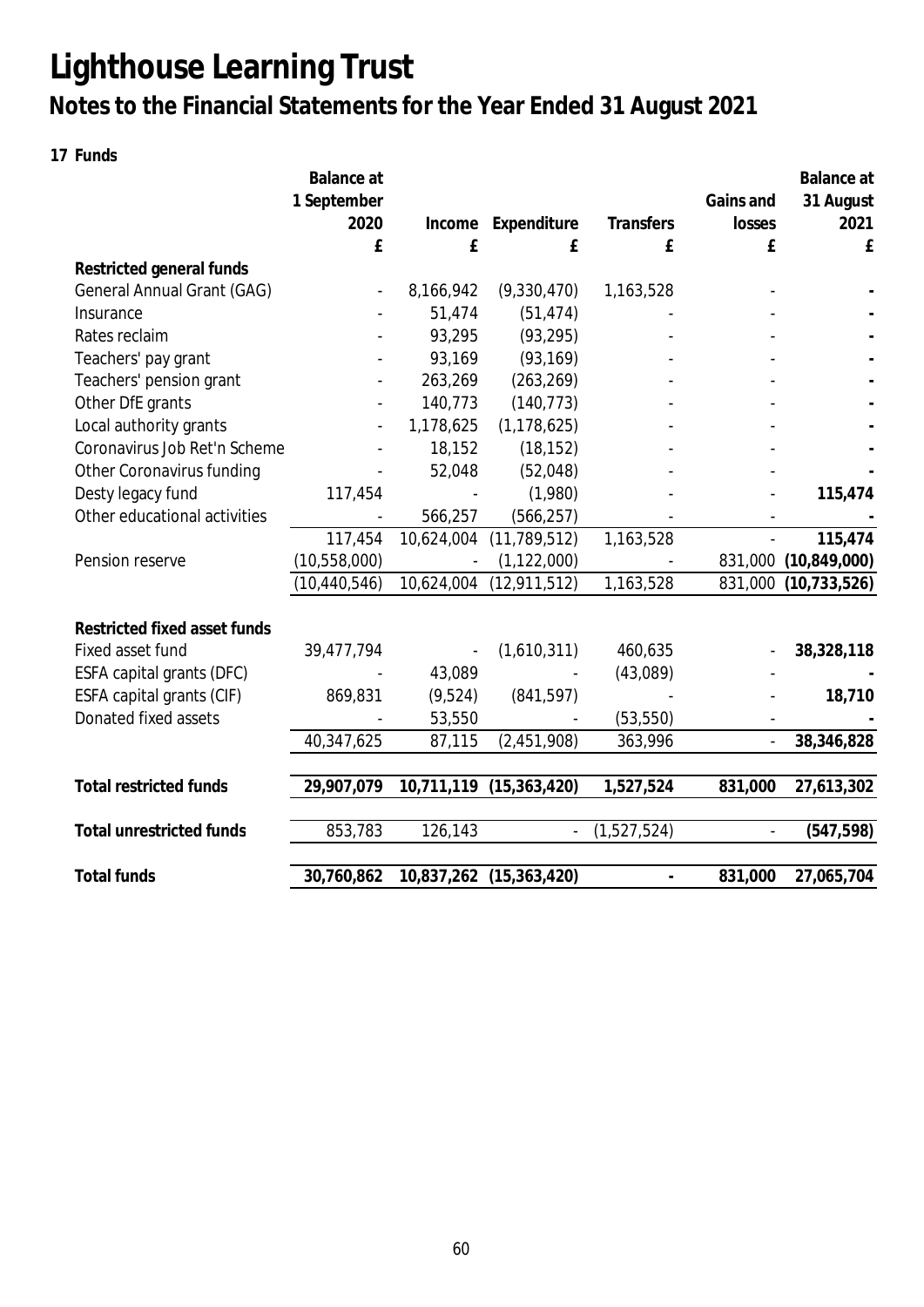### **17 Funds (continued)**

The specific purposes for which the funds are to be applied are as follows:

#### **General annual grant**

This includes all funding received from the ESFA to carry out the objectives of the academy. It includes the school budget share; minimum funding guarantee; education services grant; insurance; rates; and pre-16 high needs funding streams.

**Other DfE/ESFA grants** This is funding received from the ESFA for specific purposes.

#### **Local authority grants**

This is funding received from the local authority for specific purposes, for example Special Educational Needs funding.

#### **Desty legacy fund**

The Desty Legacy Fund represents a legacy given to Richard Taunton College by the Desty family to promote science at the college. This is being achieved through a) a Denis Desty Science Scholarship for prospective students, b) the Desty Aspiration Scholarship, to raise aspirations of students towards studying science in higher education and c) the Desty Science Enhancement Fund, to enhance science in the curriculum. The college envisages using the fund over a time span of twelve to fifteen years.

**Other educational activities**

This includes all other educational income/expenditure.

**Pension reserve**

This represents the negative reserve in respect of the liability on the LGPS pension scheme which was transferred to the Academy Trust on conversion.

#### **Fixed asset fund**

The fund includes the value of the tangible fixed assets of the academy on conversion, and amounts transferred from GAG or other restricted funds specifically for expenditure on tangible fixed assets, and the annual charges for depreciation of these assets.

**DfE/ESFA capital grants**

This is funding received from the DfE/ESFA specifically for expenditure on tangible fixed assets.

#### **Transfers between funds**

Transfers to the restricted fixed asset fund represent the cost of fixed asset additions which have been funded from restricted or unrestricted general funds.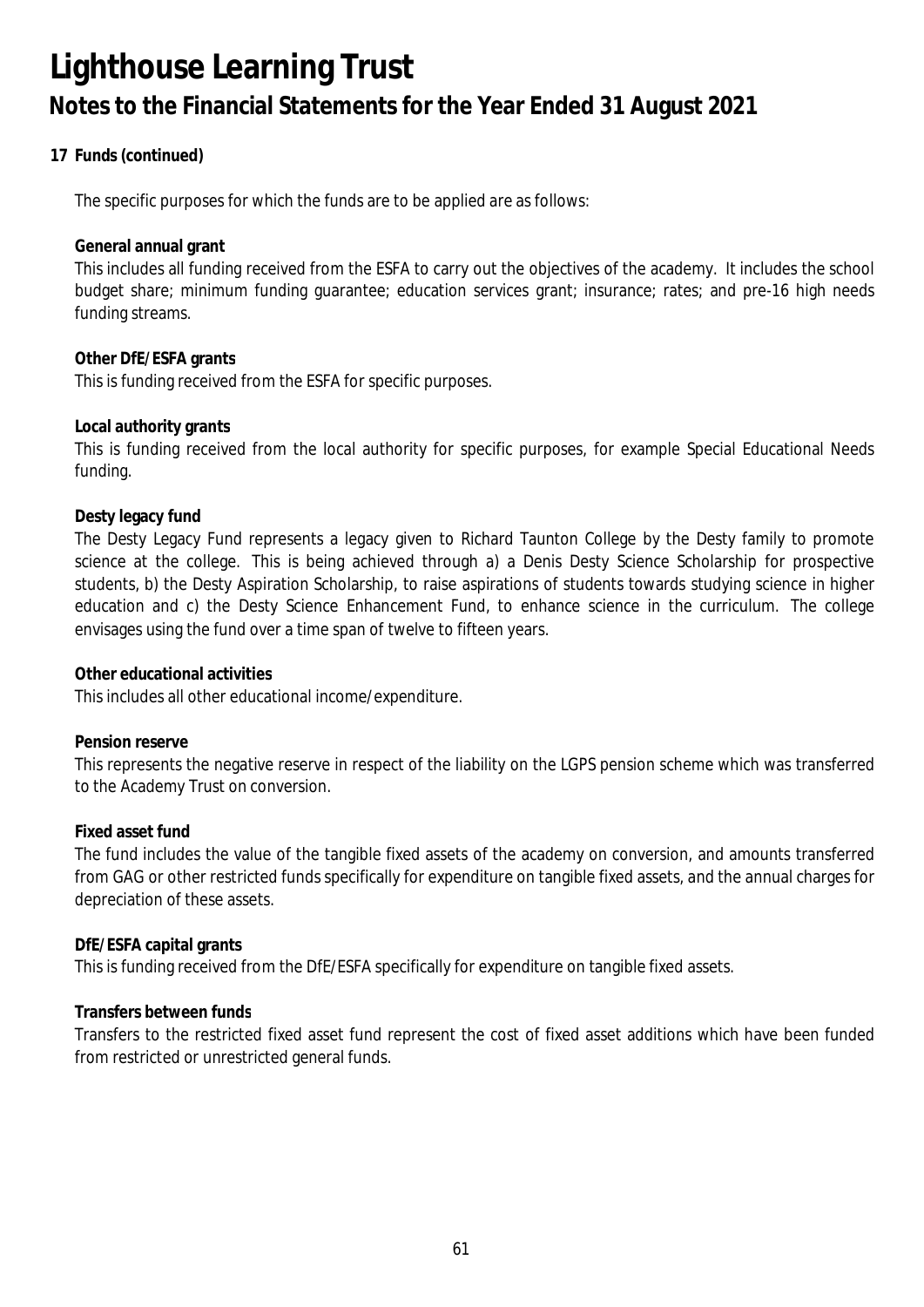### **17 Funds (continued)**

The Academy Trust is carrying a net deficit of £432,124 on restricted general funds (excluding pension reserve) plus unrestricted funds due to under-recruitment of students, a shortfall in commercial income due to two years of Covid-19, and the need to continue to make essential building repairs and replace essential equipment. The Academy Trust is taking the following action to return these funds to surplus:

- Continue to market and promote both colleges to increase market share and thus increase income.
- Continue to review all aspects of the trust's cost base and reduce expenditure where possible.
- Continue to re-build commercial income streams which have been hit by Covid 19 lockdown.
- Request additional financial support from the ESFA to enable it to return to financial sustainability.
- Make bids to CIF and other government funds to fund essential repairs of the building and improvements to reduce the energy and other building running costs.

Under the funding agreement with the Secretary of State, the Academy Trust was not subject to a limit on the amount of GAG that it could carry forward at 31 August 2021.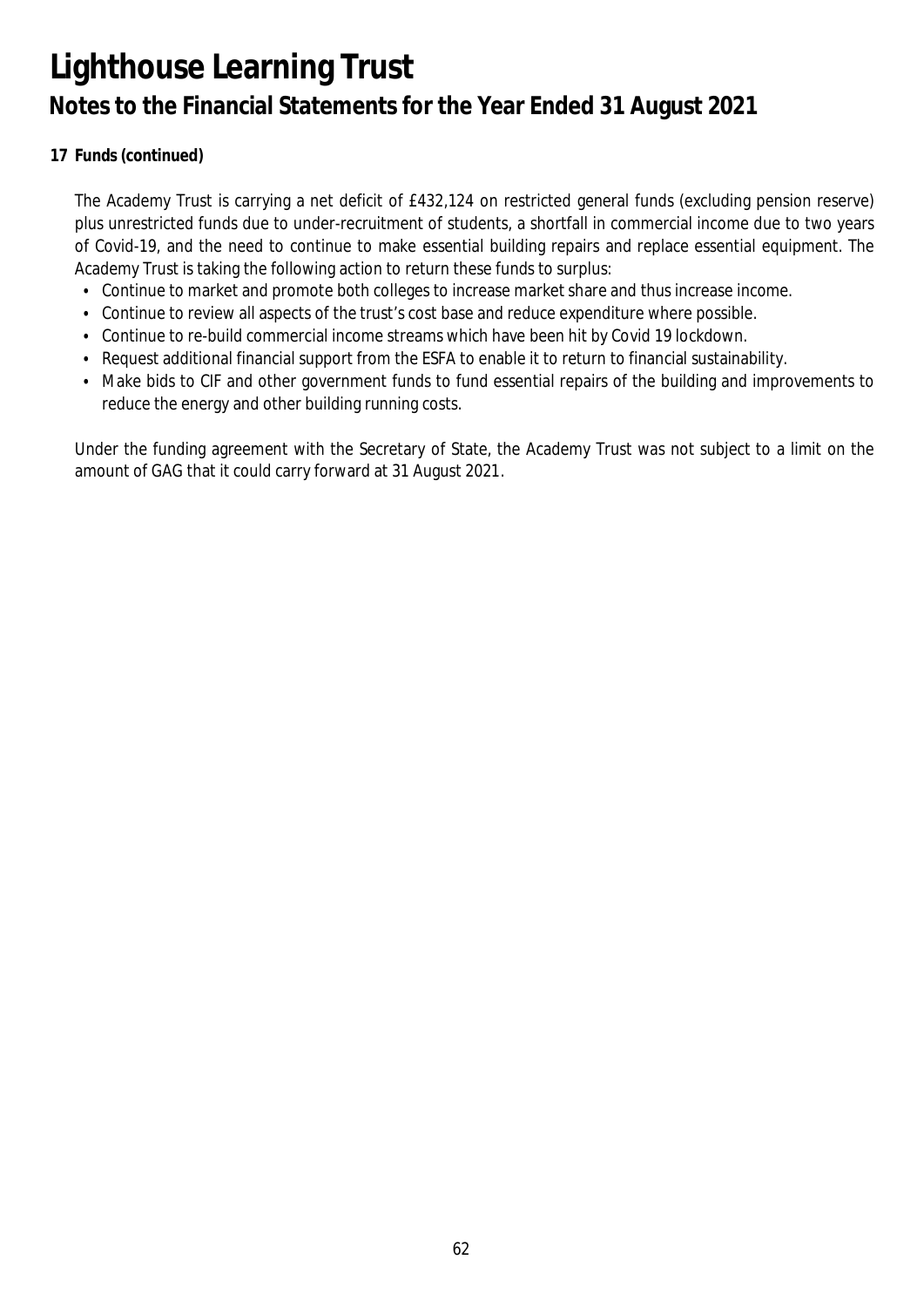**17 Funds (continued)**

**Total funds analysis by academy**

Fund balances at 31 August 2021 were allocated as follows:

|                                               | 2020/21        | 2019/20      |
|-----------------------------------------------|----------------|--------------|
|                                               |                | $\mathbf{f}$ |
| Richard Taunton Sixth Form College            | (1,324,097)    | (423, 512)   |
| St Vincent College                            | 923,235        | 1,455,162    |
| Central services                              | (31,262)       | (60, 413)    |
| Total before fixed assets and pension reserve | (432, 124)     | 971,237      |
| Restricted fixed asset fund                   | 38,346,828     | 40,347,625   |
| Pension reserve                               | (10, 849, 000) | (10,558,000) |
| Total                                         | 27,065,704     | 30,760,862   |
|                                               |                |              |

The following academies are carrying a net deficit on their portion of the funds as follows:

| 1,324,097 |
|-----------|
| 31,262    |
|           |

The Academy Trust is taking the following action to return the academies to surplus:

- Continue to market and promote both colleges to increase market share and thus increase income.
- Continue to review all aspects of the trust's cost base and reduce expenditure where possible.
- Continue to re-build commercial income streams which have been hit by Covid 19 lockdown.
- Request additional financial support from the ESFA to enable it to return to financial sustainability.
- Make bids to CIF and other government funds to fund essential repairs of the building and improvements to reduce the energy and other building running costs.

**Total cost analysis by academy**

Expenditure incurred by each academy during the year was as follows:

|                                | Teaching and  | Other     |                 |                    |            |              |
|--------------------------------|---------------|-----------|-----------------|--------------------|------------|--------------|
|                                | Educational   | Support   |                 | <b>Other Costs</b> |            |              |
|                                | Support Staff | Staff     | Educational     | (excl. dep-        | 2020/21    | 2019/20      |
|                                | Costs         | Costs     | <b>Supplies</b> | reciation)         | Total      | Total        |
|                                | £             |           |                 | £                  |            | $\mathsf{f}$ |
| <b>Richard Taunton College</b> | 2,985,914     | 1,413,025 | 426,156         | 919,208            | 5,744,303  | 5,264,258    |
| St Vincent College             | 4,102,110     | 1,566,920 | 248,906         | 1,163,258          | 7,081,194  | 6,515,954    |
| Central services               | 57,888        | 739,547   | 486             | 131,200            | 929,121    | 900,733      |
|                                | 7,145,912     | 3,719,492 | 675,548         | 2,213,666          | 13,754,618 | 12,680,945   |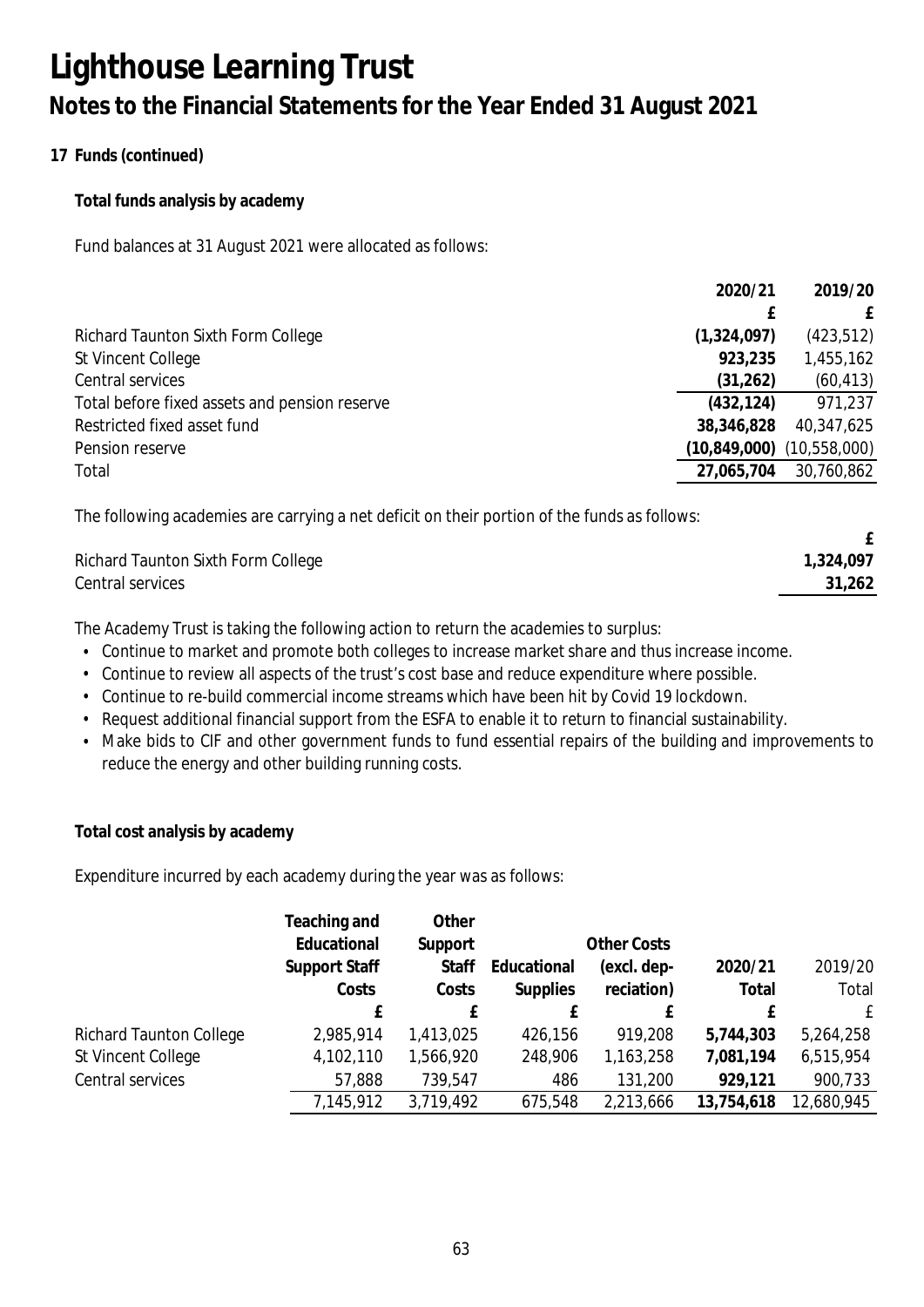### **17 Funds (continued)**

**Comparative information in respect of the preceding period is as follows:**

|                                 | Balance at    |            |                |               |           | Balance at     |
|---------------------------------|---------------|------------|----------------|---------------|-----------|----------------|
|                                 | 1 September   |            |                |               | Gains and | 31 August      |
|                                 | 2019          | Income     | Expenditure    | Transfers     | losses    | 2020           |
|                                 | £             | £          | £              | £             | £         | £              |
| Restricted general funds        |               |            |                |               |           |                |
| General Annual Grant (GAG)      | 390,619       | 9,038,878  | (9,058,626)    | (370, 871)    |           |                |
| Rates reclaim                   |               | 90,451     | (90, 451)      |               |           |                |
| Teachers' pay grant             |               | 116,308    | (116, 308)     |               |           |                |
| Teachers' pension grant         |               | 328,658    | (328, 658)     |               |           |                |
| Other DfE grants                |               | 67,628     | (67, 628)      |               |           |                |
| Local authority grants          |               | 1,331,953  | (1, 331, 953)  |               |           |                |
| Coronavirus Job Ret'n Scheme    |               | 3,988      | (3,988)        |               |           |                |
| Other Coronavirus funding       |               | 10,000     | (10,000)       |               |           |                |
| Desty legacy fund               |               |            | (3,530)        | 120,984       |           | 117,454        |
| Other educational activities    |               | 553,559    | (553, 559)     |               |           |                |
|                                 | 390,619       | 11,541,423 | (11, 564, 701) | (249, 887)    |           | 117,454        |
| Pension reserve                 | (9, 223, 000) |            | (885,000)      |               | (450,000) | (10,558,000)   |
|                                 | (8,832,381)   | 11,541,423 | (12, 449, 701) | (249, 887)    | (450,000) | (10, 440, 546) |
|                                 |               |            |                |               |           |                |
| Restricted fixed asset funds    |               |            |                |               |           |                |
| Fixed asset fund                | 40,677,546    |            | (1,601,326)    | 401,574       |           | 39,477,794     |
| ESFA capital grants (DFC)       | 79,955        | 48,650     |                | (128, 605)    |           |                |
| ESFA capital grants (CIF)       |               | 951,075    | (231, 244)     | 150,000       |           | 869,831        |
| Donated fixed assets            |               | 129,881    |                | (129, 881)    |           |                |
|                                 | 40,757,501    | 1,129,606  | (1,832,570)    | 293,088       |           | 40,347,625     |
|                                 |               |            |                |               |           |                |
| <b>Total restricted funds</b>   | 31,925,120    | 12,671,029 | (14, 282, 271) | 43,201        | (450,000) | 29,907,079     |
| <b>Total unrestricted funds</b> | 701,263       | 195,721    |                | (43, 201)     |           | 853,783        |
| <b>Total funds</b>              | 32,626,383    | 12,866,750 | (14, 282, 271) | $\frac{1}{2}$ | (450,000) | 30,760,862     |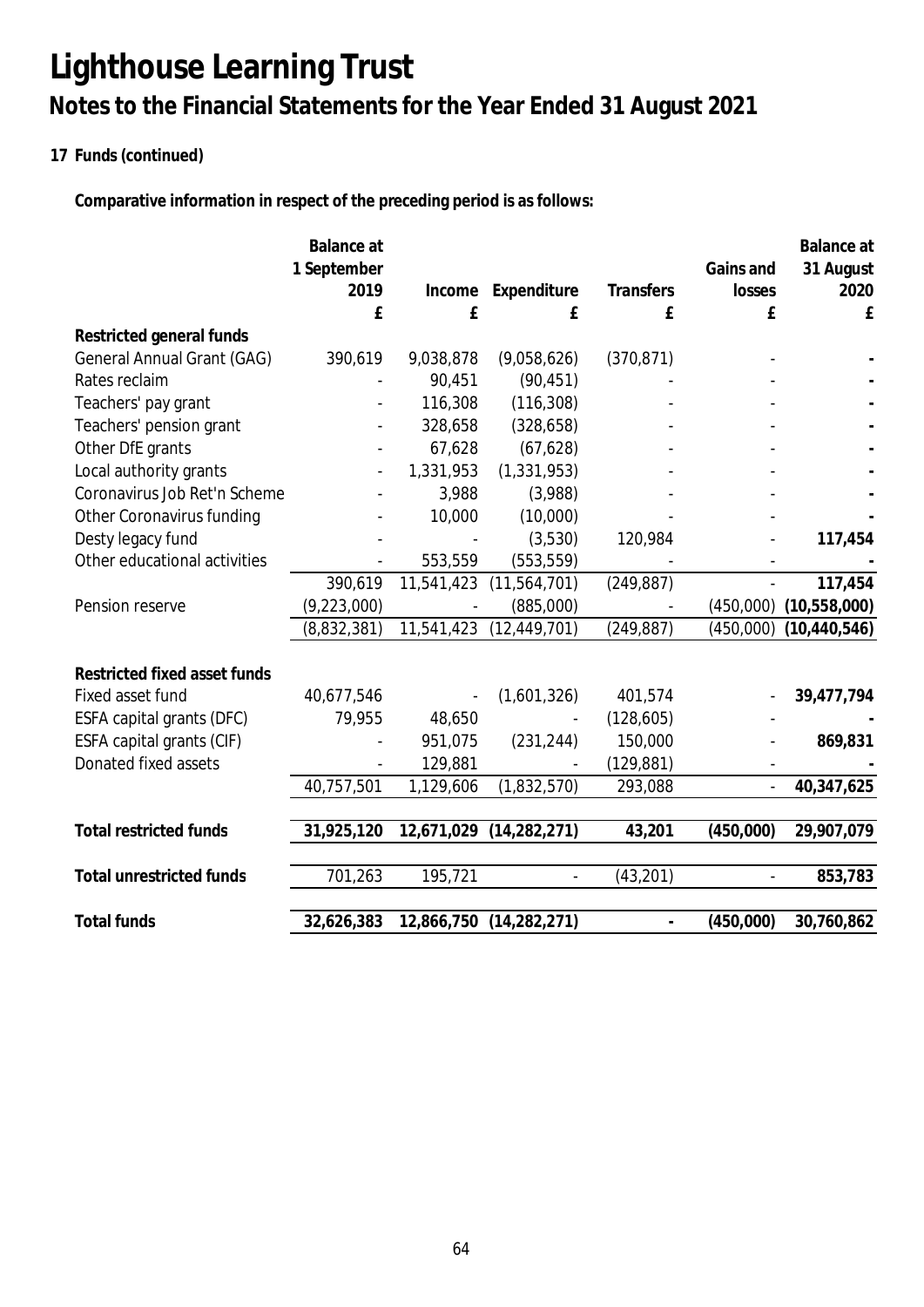### **Notes to the Financial Statements for the Year Ended 31 August 2021**

### **18 Analysis of net assets between funds**

|                            | Un-<br>restricted        | Restricted<br>general | Restricted<br>pension | Restricted<br>fixed asset |                  |
|----------------------------|--------------------------|-----------------------|-----------------------|---------------------------|------------------|
|                            | funds                    | funds                 | funds                 | funds                     | Total funds      |
|                            | £                        | f                     | £                     |                           | £                |
| Tangible fixed assets      |                          |                       |                       | 38,328,118                | 38,328,118       |
| Current assets             | (547,598)                | 2,021,731             |                       | 18,710                    | 1,492,843        |
| <b>Current liabilities</b> | $\overline{\phantom{a}}$ | (1,356,560)           |                       | $\overline{\phantom{a}}$  | (1,356,560)      |
| Non-current liabilities    | ۰                        | (213,089)             |                       |                           | (213,089)        |
| Pension scheme liability   | $\overline{\phantom{0}}$ |                       | $- (10,849,000)$      |                           | $- (10,849,000)$ |
| Other pension provisions   | -                        | (336, 608)            |                       |                           | (336, 608)       |
| Total net assets           | (547,598)                |                       | 115,474 (10,849,000)  | 38,346,828                | 27,065,704       |

Comparative information in respect of the preceding period is as follows:

|                            | Un-                      | Restricted  | Restricted               | Restricted  |                  |
|----------------------------|--------------------------|-------------|--------------------------|-------------|------------------|
|                            | restricted               | general     | pension                  | fixed asset |                  |
|                            | funds                    | funds       | funds                    | funds       | Total funds      |
|                            |                          | £           | £                        |             | f                |
| Tangible fixed assets      |                          |             | $\overline{\phantom{0}}$ | 39,477,794  | 39,477,794       |
| Current assets             | 853,783                  | 2,041,138   | $\overline{\phantom{a}}$ | 869,831     | 3,764,752        |
| <b>Current liabilities</b> | -                        | (1,325,528) |                          | $\sim$      | (1,325,528)      |
| Non-current liabilities    | $\overline{\phantom{a}}$ | (319, 633)  |                          |             | (319, 633)       |
| Pension scheme liability   | $\overline{\phantom{a}}$ |             | $- (10, 558, 000)$       |             | $-$ (10,558,000) |
| Other pension provisions   | $\overline{\phantom{a}}$ | (278, 523)  |                          |             | (278, 523)       |
| Total net assets           | 853,783                  |             | 117,454 (10,558,000)     | 40,347,625  | 30,760,862       |

### **19 Capital commitments**

| 2020/21 | 2019/20 |
|---------|---------|
|         | E       |
| 89.970  | 869,831 |
|         |         |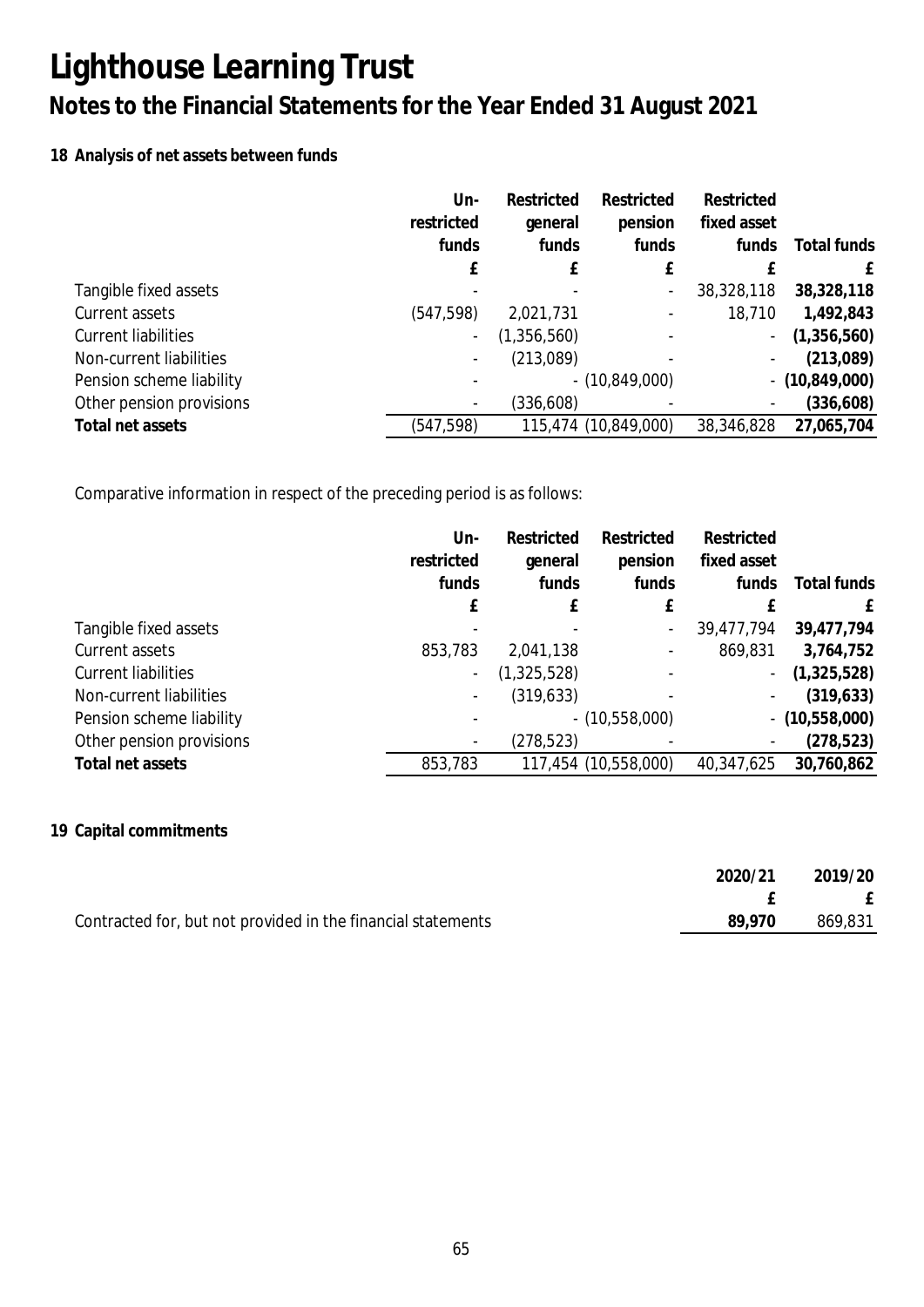### **20 Long-term commitments, including operating leases**

At 31 August 2021 the total of the Academy Trust's future minimum lease payments under non-cancellable operating leases was:

|                                        | 2020/21 | 2019/20 |
|----------------------------------------|---------|---------|
|                                        |         |         |
| Amounts due within one year            | 16,184  | 21,104  |
| Amounts due between one and five years | 11.725  | 12,980  |
|                                        | 27.909  | 34,084  |

**21 Reconciliation of net income/(expenditure) to net cash flow from operating activities**

|                                                                | 2020/21     | 2019/20       |
|----------------------------------------------------------------|-------------|---------------|
|                                                                | £           | £             |
| Net expenditure for the reporting period                       | (4,526,158) | (1, 415, 521) |
| Adjusted for:                                                  |             |               |
| Depreciation                                                   | 1,608,802   | 1,578,208     |
| Impairment                                                     |             | 23,118        |
| (Gain)/loss on disposal of fixed assets                        | 1,509       |               |
| Capital grants from DfE and other capital income               | (87, 115)   | (1, 129, 606) |
| Interest receivable                                            | (101)       | (15, 528)     |
| Defined benefit pension scheme cost less contributions payable | 948,000     | 724,000       |
| Defined benefit pension scheme finance cost                    | 174,000     | 161,000       |
| Decrease in stocks                                             | 7,523       | 4,090         |
| Decrease / (increase) in debtors                               | 735,757     | (770,060)     |
| Increase in creditors                                          | 31,032      | 140,845       |
| Increase in other pension provisions                           | 58,085      |               |
| Net cash used in Operating Activities                          | (1,048,666) | (699,454)     |
|                                                                |             |               |

### **22 Cash flows from financing activities**

|                                       | 2020/21   | 2019/20    |
|---------------------------------------|-----------|------------|
|                                       |           |            |
| Repayments of borrowing               | (106,544) | (106, 545) |
| Net cash used in financing activities | (106,544) | (106, 545) |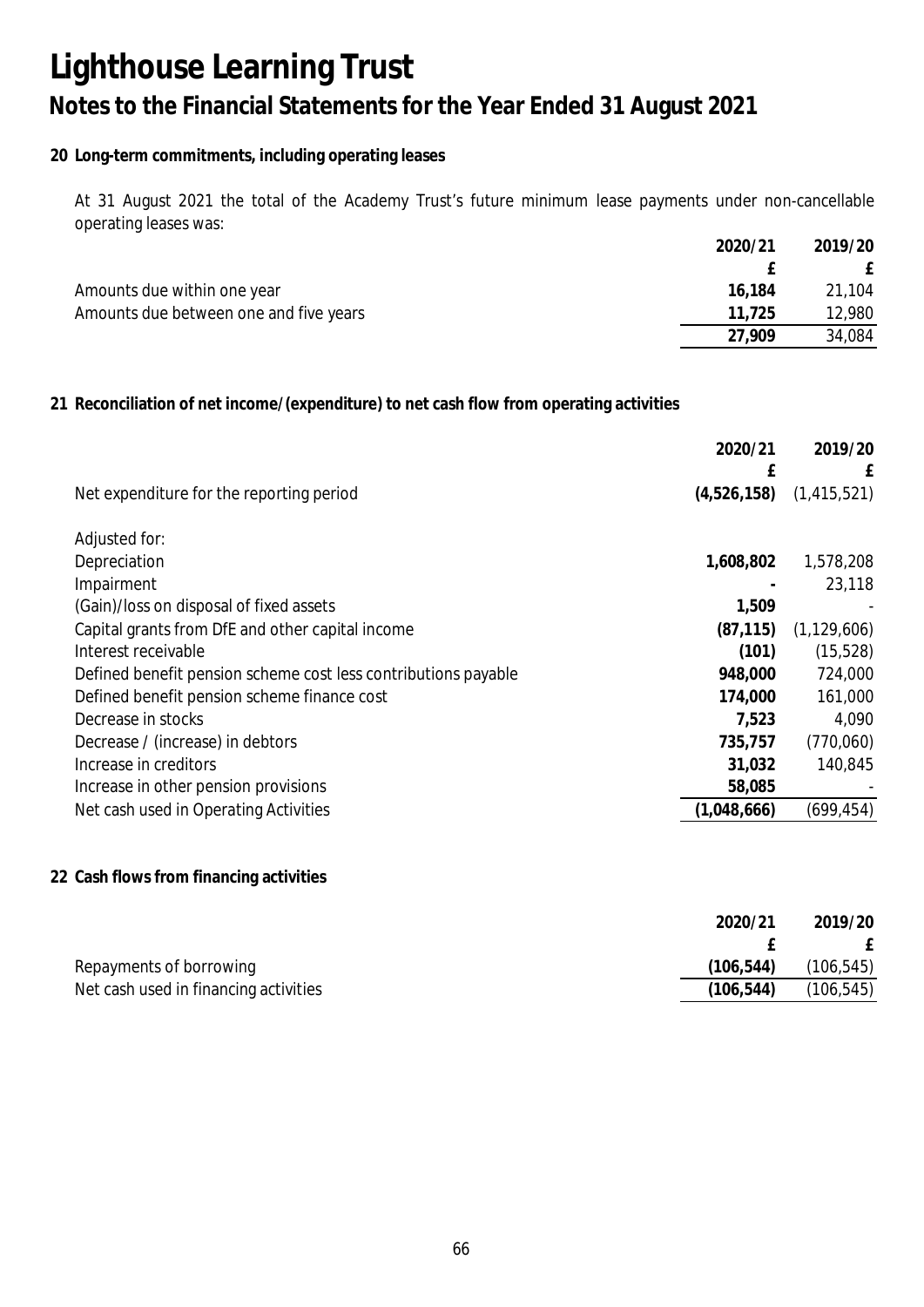### **23 Cash flows from investing activities**

|                                                       | 2020/21    | 2019/20    |
|-------------------------------------------------------|------------|------------|
|                                                       | f          | £          |
| Dividends, interest and rents from investments        | 101        | 15,528     |
| Purchase of tangible fixed assets                     | (407,085)  | (271, 693) |
| Capital grants from DfE Group                         | 33,565     | 999,725    |
| Net cash (used in) / provided by investing activities | (373, 419) | 743,560    |
| 24 Analysis of cash and cash equivalents              |            |            |
|                                                       |            |            |
|                                                       | 2020/21    | 2019/20    |
|                                                       | f          | £          |
| Cash at bank and in hand                              | 1,053,189  | 2,581,818  |

### **25 Analysis of changes in net debt**

|                          | At 1       |               | Acquisition/ | <b>New</b>               | Other    | At 31      |
|--------------------------|------------|---------------|--------------|--------------------------|----------|------------|
|                          | September  | Cash          | disposal of  | finance                  | non-cash | August     |
|                          | 2020       | flows         | subsidiaries | leases                   | changes  | 2021       |
|                          | £          |               | £            |                          |          |            |
| Cash                     | 2,581,818  | (1,528,629)   |              | $\overline{\phantom{0}}$ |          | 1,053,189  |
| Loans falling due within |            |               |              |                          |          |            |
| one year                 | (106, 544) |               |              |                          |          | (106, 544) |
| Loans falling due after  |            |               |              |                          |          |            |
| more than one year       | (319, 633) | 106,544       |              |                          |          | (213,089)  |
| Total                    | 2,155,641  | (1, 422, 085) |              |                          |          | 733,556    |

### **26 Members liability**

Each member of the charitable company undertakes to contribute to the assets of the company in the event of it being wound up while he/she is a member, or within one year after he/she ceases to be a member, such amount as may be required, not exceeding £10 for the debts and liabilities contracted before he/she ceases to be a member.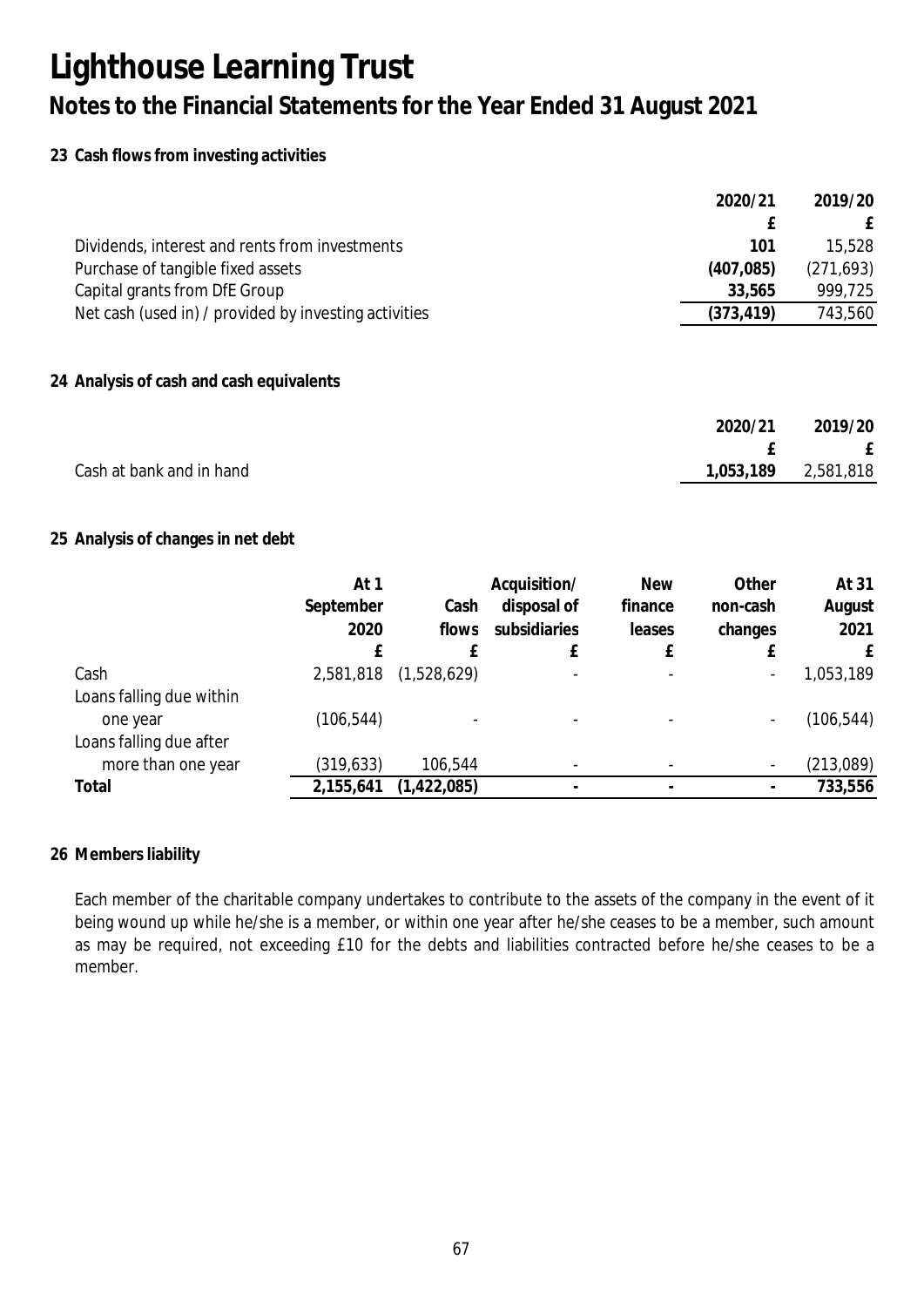### **27 Pension and similar obligations**

The Academy Trust's employees belong to two principal pension schemes: the Teachers' Pension Scheme England and Wales (TPS) for academic and related staff; and the Local Government Pension Scheme (LGPS) for nonteaching staff, which is managed by Hampshire County Council. Both are multi-employer defined benefit schemes.

The latest actuarial valuation of the TPS related to the period ended 31 March 2016 and of the LGPS 31 March 2019.

Contributions amounting to £168,307 were payable to the schemes at 31 August 2021 (2020: £173,583) and are included within creditors.

#### **Teachers' Pension Scheme**

The Teachers' Pension Scheme (TPS) is a statutory, contributory, defined benefit scheme, governed by the Teachers' Pension Scheme Regulations 2014. Membership is automatic for teachers in academies. All teachers have the option to opt-out of the TPS following enrolment.

The TPS is an unfunded scheme to which both the member and employer makes contributions, as a percentage of salary - these contributions are credited to the Exchequer. Retirement and other pension benefits are paid by public funds provided by Parliament.

#### **Valuation of the Teachers' Pension Scheme**

The Government Actuary, using normal actuarial principles, conducts a formal actuarial review of the TPS in accordance with the Public Service Pensions (Valuations and Employer Cost Cap) Directions 2014 published by HM Treasury every four years. The aim of the review is to specify the level of future contributions. Actuarial scheme valuations are dependent on assumptions about the value of future costs, design of benefits and many other factors. The latest actuarial valuation of the TPS was carried out as at 31 March 2016. The valuation report was published by the Department for Education on 5 March 2019. The key elements of the valuation and subsequent consultation are:

- employer contribution rates set at 23.68% of pensionable pay (including a 0.08% administration levy).
- total scheme liabilities (pensions currently in payment and the estimated cost of future benefits) for service to the effective date of £218,100 million and notional assets (estimated future contributions together with the notional investments held at the valuation date) of £196,100 million, giving a notional past service deficit of £22,000 million.
- the SCAPE rate, set by HMT, is used to determine the notional investment return. The current SCAPE rate is 2.4% above the rate of CPI. assumed real rate of return is 2.4% in excess of prices and 2% in excess of earnings. The rate of real earnings growth is assumed to be 2.2%. The assumed nominal rate of return including earnings growth is 4.45%.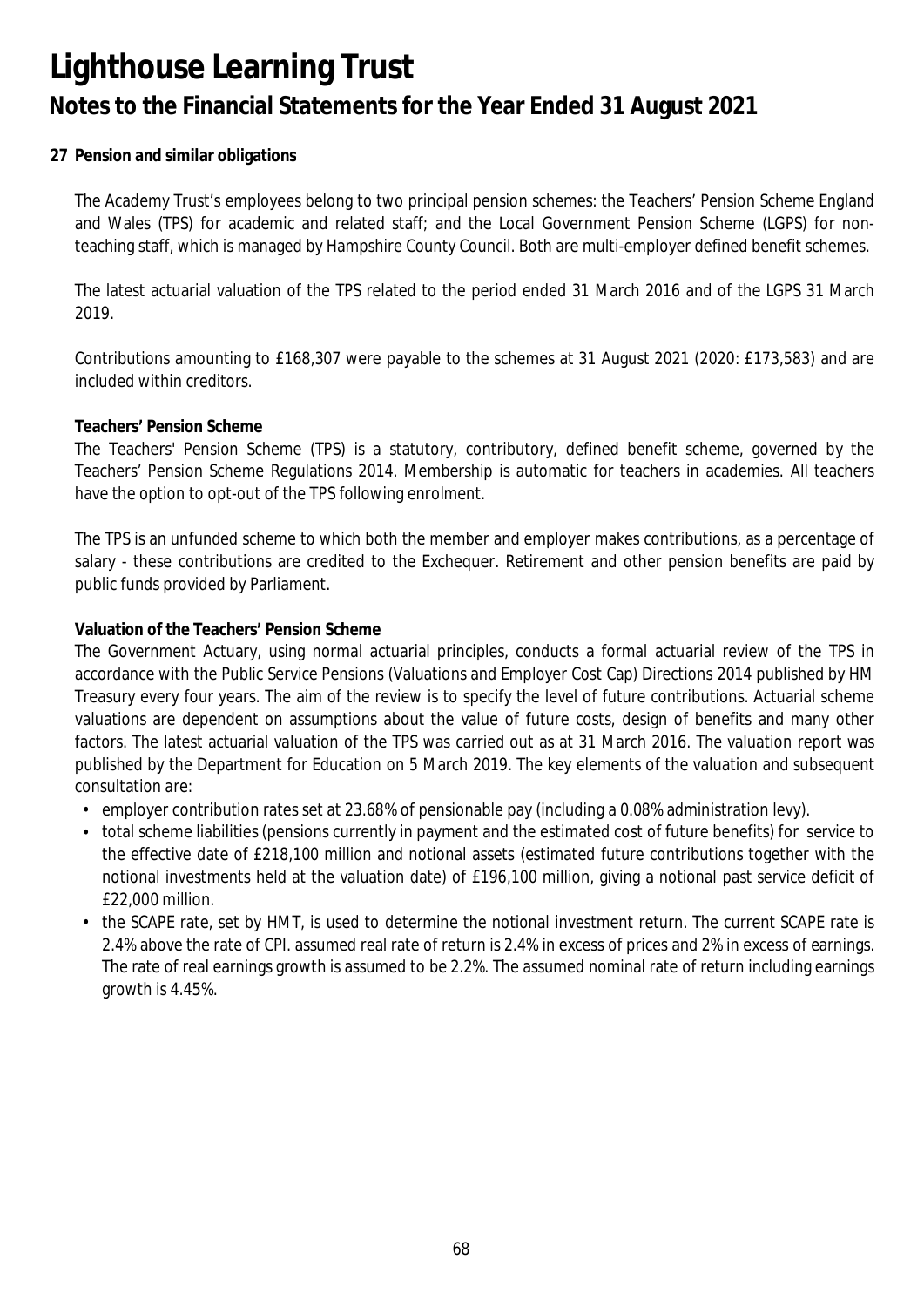**27 Pension and similar obligations (continued)**

The next valuation result is due to be implemented from 1 April 2023.

The employer's pension costs paid to TPS in the period amounted to £911,537 (2020: £880,811).

A copy of the valuation report and supporting documentation is on the Teachers' Pensions website.

Under the definitions set out in FRS 102, the TPS is an unfunded multi-employer pension scheme. The Academy Trust has accounted for its contributions to the scheme as if it were a defined contribution scheme. The Academy Trust has set out above the information available on the scheme.

**Local Government Pension Scheme**

The LGPS is a funded defined benefit pension scheme, with the assets held in separate trustee-administered funds. The total contribution made for the year ended 31 August 2021 was as follows:

|                          | 2021    | 2020    |
|--------------------------|---------|---------|
|                          |         |         |
| Employer's contributions | 576,000 | 600,000 |
| Employees' contributions | 203,000 | 180,000 |
|                          | 779,000 | 780,000 |

The agreed contribution rates for future years are 18.9% for employers and 5.5% to 12.5% for employees.

Parliament has agreed, at the request of the Secretary of State for Education, to a guarantee that, in the event of an Academy Trust closure, outstanding Local Government Pension Scheme liabilities would be met by the Department for Education. The guarantee came into force on 18 July 2013.

**Principal actuarial assumptions**

|                                                    | 2021 | 2020 |
|----------------------------------------------------|------|------|
| Rate of increase in salaries                       | 3.6% | 3.3% |
| Rate of increase for pensions in payment/inflation | 2.6% | 2.3% |
| Discount rate for scheme liabilities               | 1 7% | 1.7% |
| Inflation assumption (CPI)                         | 2.6% | 2.3% |

The current mortality assumptions include sufficient allowance for future improvements in mortality rates. The assumed life expectations on retirement age 65 are:

|                      | 2021 | 2020 |
|----------------------|------|------|
| Retiring today       |      |      |
| Males                | 23.1 | 23.0 |
| Females              | 25.5 | 25.5 |
|                      |      |      |
| Retiring in 20 years |      |      |
| Males                | 24.8 | 24.7 |
| Females              | 27.3 | 27.2 |
|                      |      |      |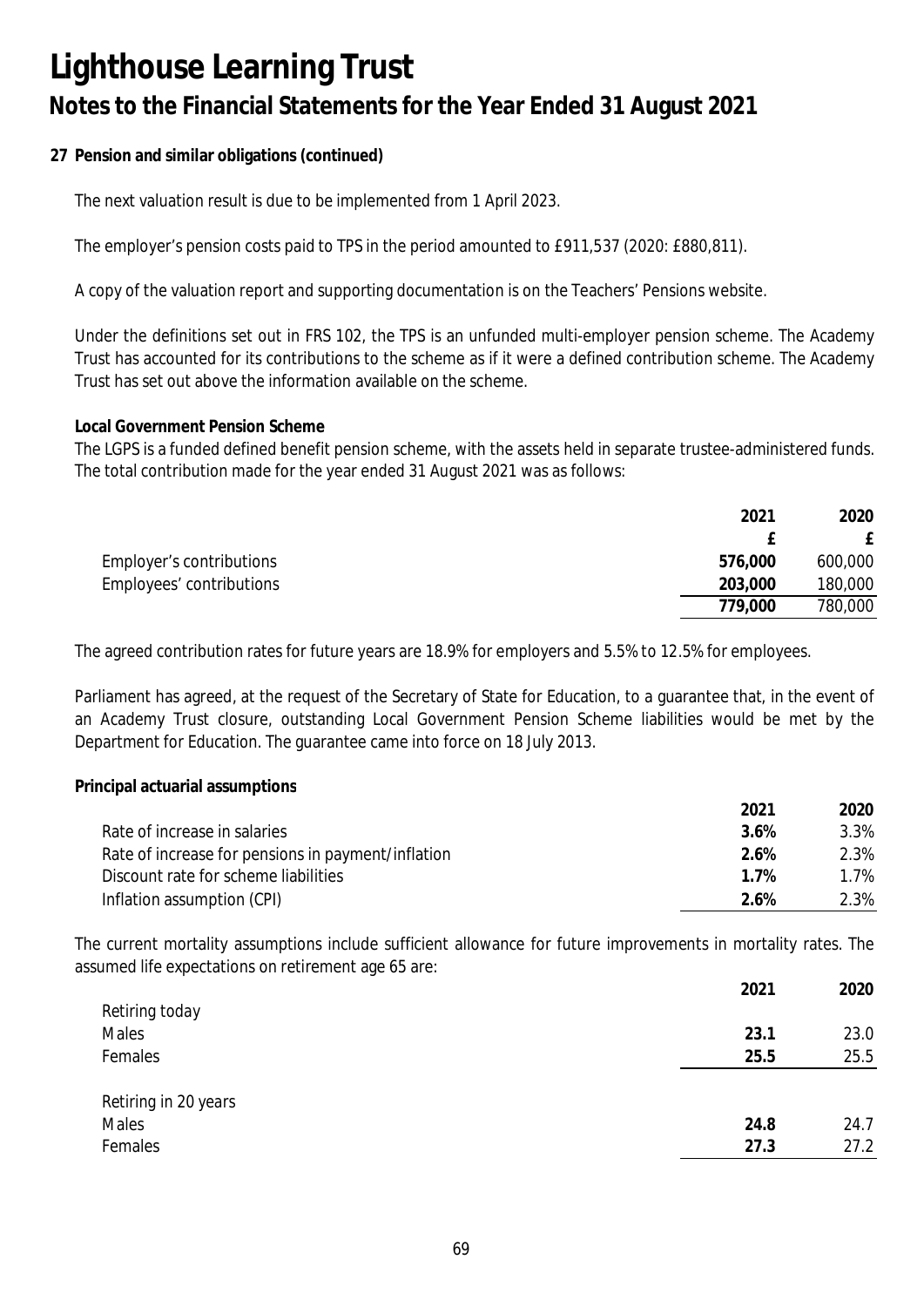### **27 Pension and similar obligations (continued)**

**Sensitivity analysis**

|                                                                    | Increase/(reduction) in    |            |
|--------------------------------------------------------------------|----------------------------|------------|
|                                                                    | defined benefit obligation |            |
|                                                                    | 2021                       | 2020       |
|                                                                    | £                          | £          |
| Discount rate +0.1%                                                | (638,000)                  | (565,000)  |
| Discount rate -0.1%                                                | 666,000                    | 589,000    |
| Mortality assumption - 1 year increase                             | 1,026,000                  | 884,000    |
| Mortality assumption - 1 year decrease                             | (998,000)                  | (859,000)  |
| The Academy Trust's share of the assets in the scheme were:        |                            |            |
|                                                                    | 2021                       | 2020       |
|                                                                    | £                          | £          |
| Equities                                                           | 9,693,000                  | 7,936,000  |
| Gilts                                                              | 3,056,000                  | 2,715,000  |
| Property                                                           | 1,030,000                  | 840,000    |
| Cash                                                               | 118,000                    | 224,000    |
| Other                                                              | 2,989,000                  | 2,281,000  |
| Total market value of assets                                       | 16,886,000                 | 13,996,000 |
| The actual return on scheme assets was £2,558,000 (2020: £84,000). |                            |            |
| Amount recognised in the Statement of Financial Activities         |                            |            |
|                                                                    | 2020/21                    | 2019/20    |
|                                                                    | £                          | £          |
| Current service cost                                               | 1,524,000                  | 1,324,000  |
| Interest income                                                    | (241,000)                  | (247,000)  |
| Interest cost                                                      | 415,000                    | 408,000    |
| Total amount recognised in the SOFA                                | 1,698,000                  | 1,485,000  |